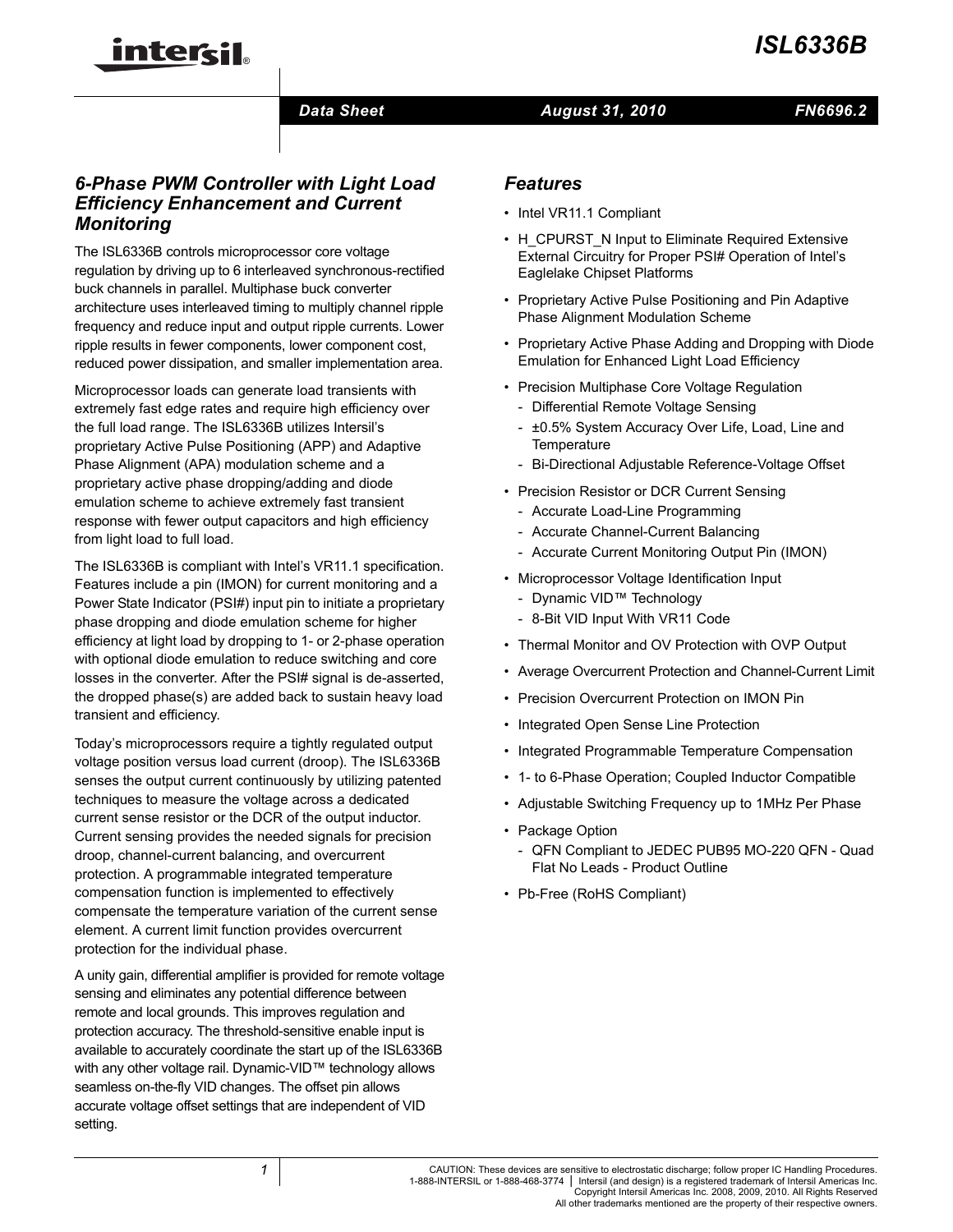## *Ordering Information*

| <b>PART</b><br><b>NUMBER</b> | <b>PART</b><br><b>MARKING</b> | <b>TEMP. RANGE</b><br>(°C) | <b>PACKAGE</b><br>(Pb-Free) | PKG.<br>DWG # |
|------------------------------|-------------------------------|----------------------------|-----------------------------|---------------|
| ISL6336BCRZ*                 | ISL6336B CRZ                  | 0 to $+70$                 | 148 Ld 7x7 QFN              | L48.7x7       |
| ISL6336BIRZ*                 | ISL6336BIRZ                   | $-40$ to $+85$             | 148 Ld 7x7 QFN              | L48.7x7       |

[\\*Add "-T" for tape and reel. Please refer to TB347 for details on reel specifications.](http://www.intersil.com/data/tb/tb347.pdf)

NOTE: These Intersil Pb-free plastic packaged products employ special Pb-free material sets, molding compounds/die attach materials, and 100% matte tin plate plus anneal (e3 termination finish, which is RoHS compliant and compatible with both SnPb and Pb-free soldering operations). Intersil Pb-free products are MSL classified at Pb-free peak reflow temperatures that meet or exceed the Pb-free requirements of IPC/JEDEC J STD-020.

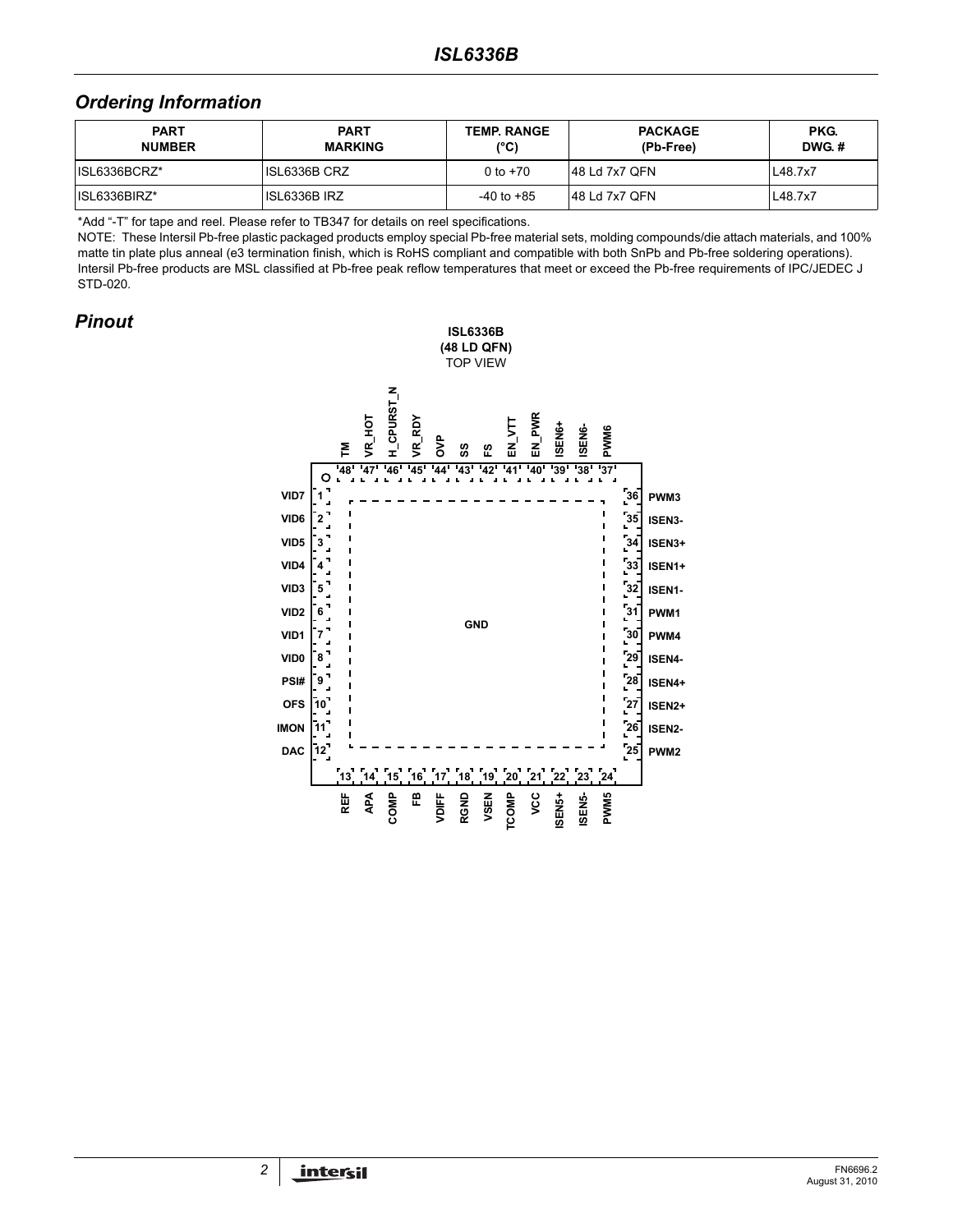# *Controller and Driver Recommendations*

| <b>CONTROLLER</b>              |                                                                                                                                                                                                                          | <b>COMMENTS</b>               |           |            |                                                                                                                                           |  |  |  |  |
|--------------------------------|--------------------------------------------------------------------------------------------------------------------------------------------------------------------------------------------------------------------------|-------------------------------|-----------|------------|-------------------------------------------------------------------------------------------------------------------------------------------|--|--|--|--|
| <b>ISL6336B</b>                | When PSI# is asserted (LOW), the controller generates a 3-level PWM pattern on the phases that are active in PSI# mode. The<br>active phases in PSI# mode must use VR11.1 drivers, ISL6622, ISL6620 for diode emulation. |                               |           |            |                                                                                                                                           |  |  |  |  |
| <b>DRIVER</b>                  | <b>GATE DRIVE</b><br><b>DIODE</b><br><b>GATE DRIVE</b><br><b>EMULATION</b><br># OF GATE<br><b>OPTIMIZATION</b><br><b>VOLTAGE</b><br><b>DRIVES</b><br>(GVOT)<br><b>COMMENTS</b><br>(DE)                                   |                               |           |            |                                                                                                                                           |  |  |  |  |
| ISL6622,<br>ISL6622A, ISL6622B | 12V                                                                                                                                                                                                                      | Dual Output<br>(Single Phase) | Yes       | <b>Yes</b> | For phases that are active in PSI# mode and its coupled<br>channel in coupled inductor applications. Can also be<br>used on all channels. |  |  |  |  |
| ISL6620, ISL6620A              | 5V                                                                                                                                                                                                                       | Dual Output<br>(Single Phase) | Yes       | <b>No</b>  | For phases that are active in PSI# mode and its coupled<br>channel in coupled inductor applications. Can also be<br>used on all channels. |  |  |  |  |
| ISL6612, ISL6612A              | 12V                                                                                                                                                                                                                      | Dual Output<br>(Single Phase) | <b>No</b> | No         | Can be used with phases that are inactive in PSI# mode                                                                                    |  |  |  |  |
| ISL6596, ISL6609               | 5V                                                                                                                                                                                                                       | Dual Output<br>(Single Phase) | <b>No</b> | No         | Can be used with phases that are inactive in PSI# mode                                                                                    |  |  |  |  |
| ISL6614, ISL6614A              | 12V                                                                                                                                                                                                                      | Quad Output<br>(Two Phase)    | <b>No</b> | No         | Can be used with phases that are inactive in PSI# mode                                                                                    |  |  |  |  |
| ISL6610, ISL6610A              | 5V                                                                                                                                                                                                                       | Quad Output<br>(Two Phase)    | <b>No</b> | <b>No</b>  | Can be used with phases that are inactive in PSI# mode                                                                                    |  |  |  |  |

NOTE: Intersil 5V and 12V drivers are mostly pin-to-pin compatible and allow for dual footprint layout implementation to optimize MOSFET selection and efficiency. Dual = One Synchronous Channel; Quad = Two Synchronous Channels.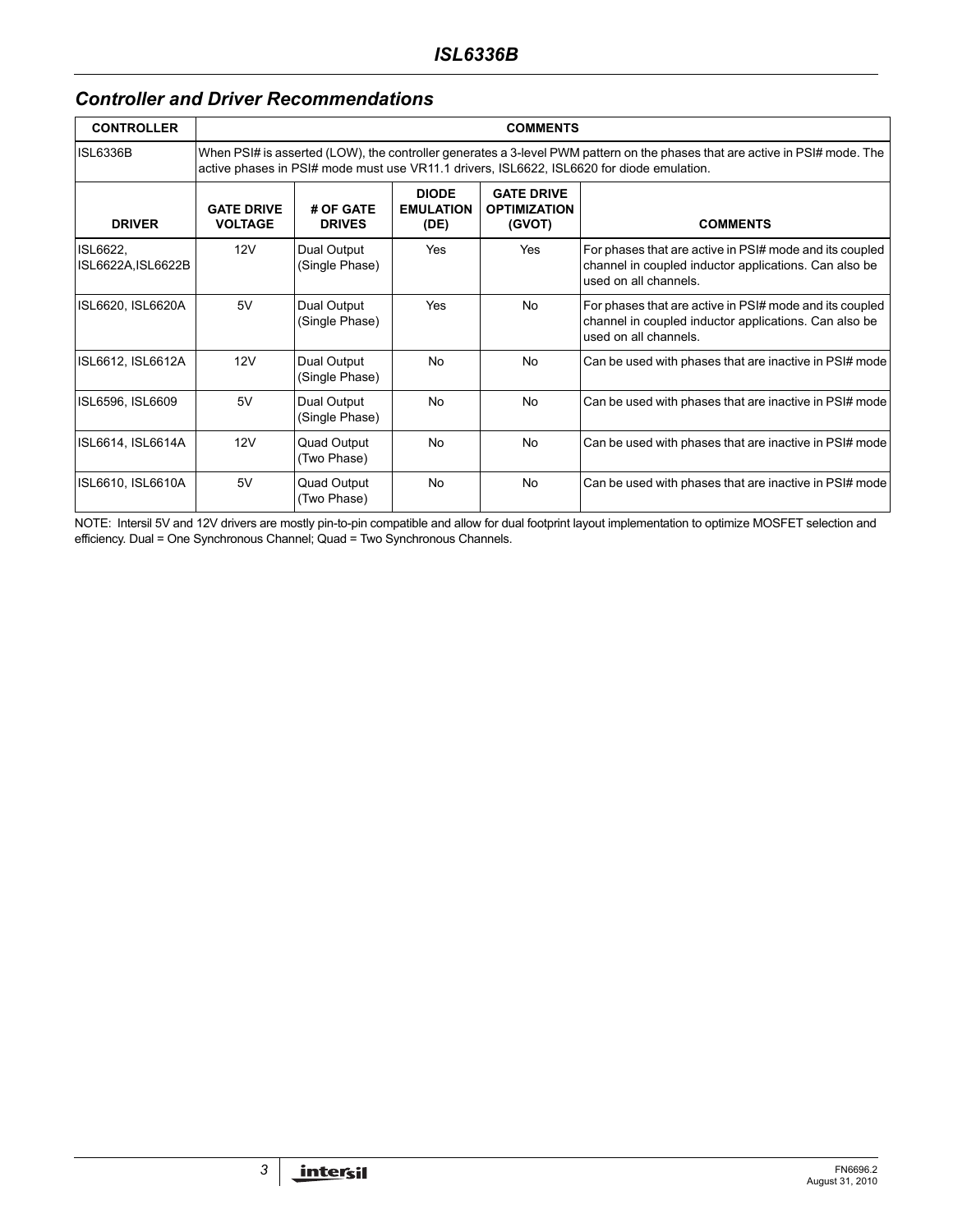

## *ISL6336B Block Diagram*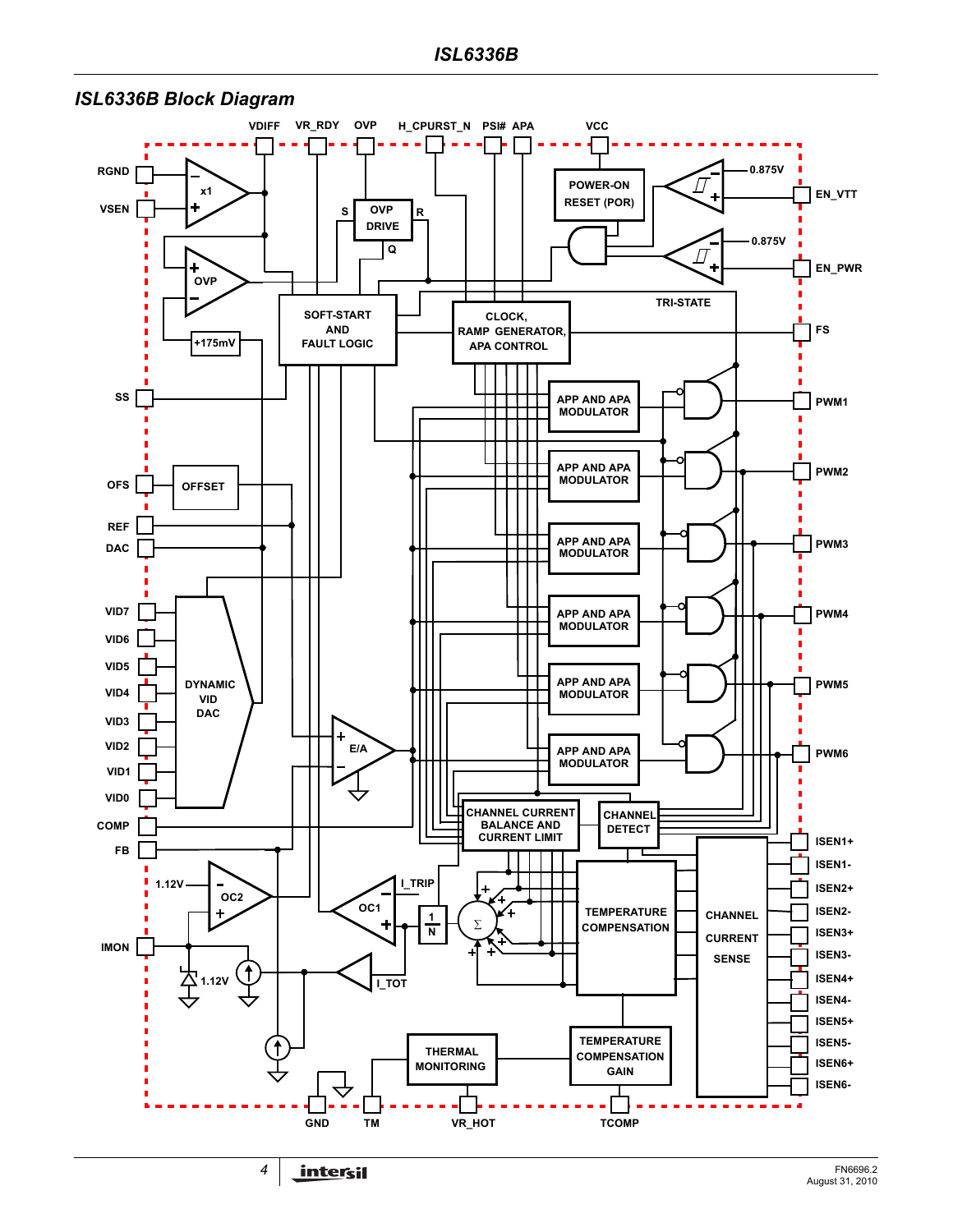



# <span id="page-4-0"></span>*Typical Application - 5-Phase Buck Converter with Thermal Compensation*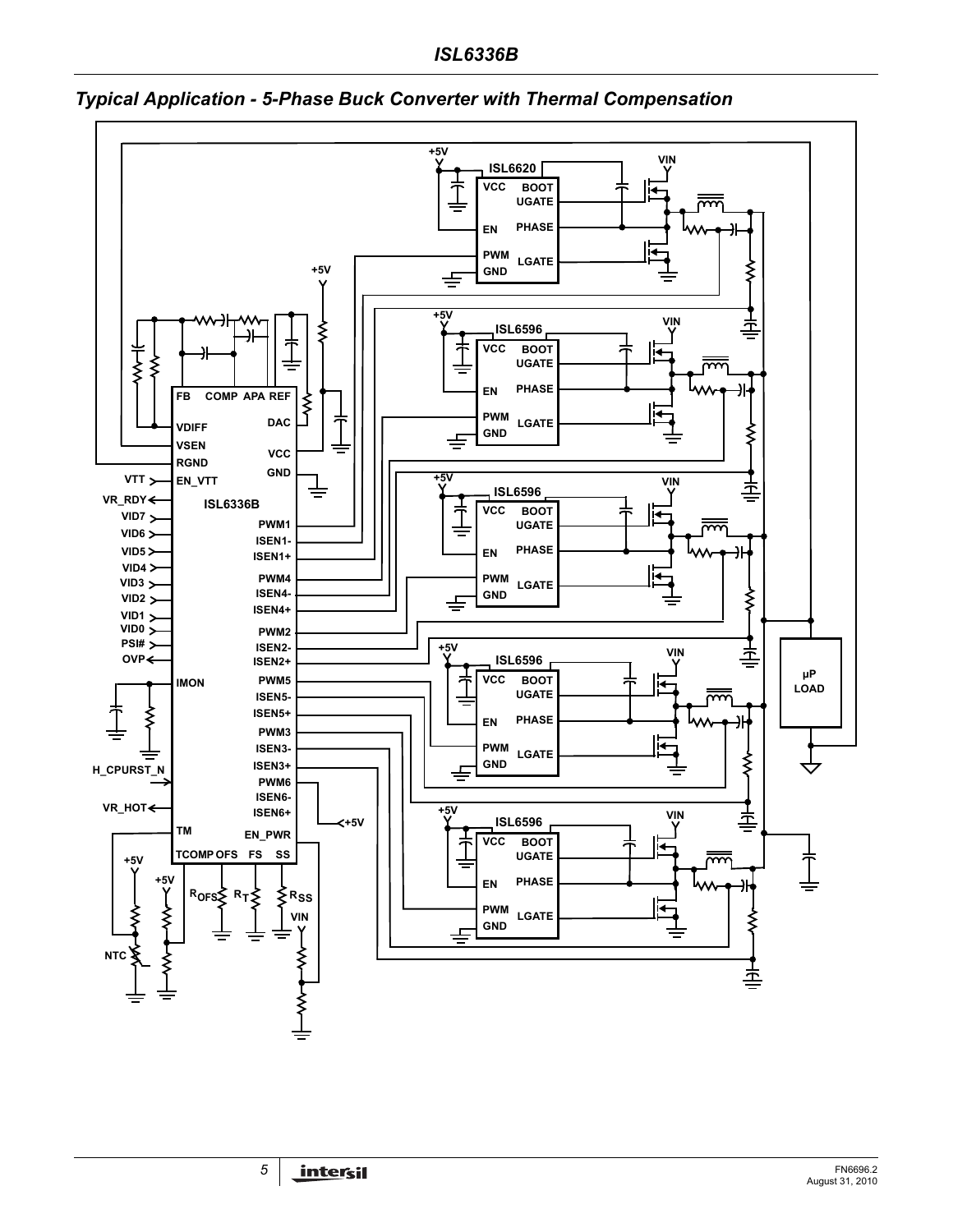

# <span id="page-5-0"></span>*Typical Application - 4-Phase Buck Converter with Coupled Inductors*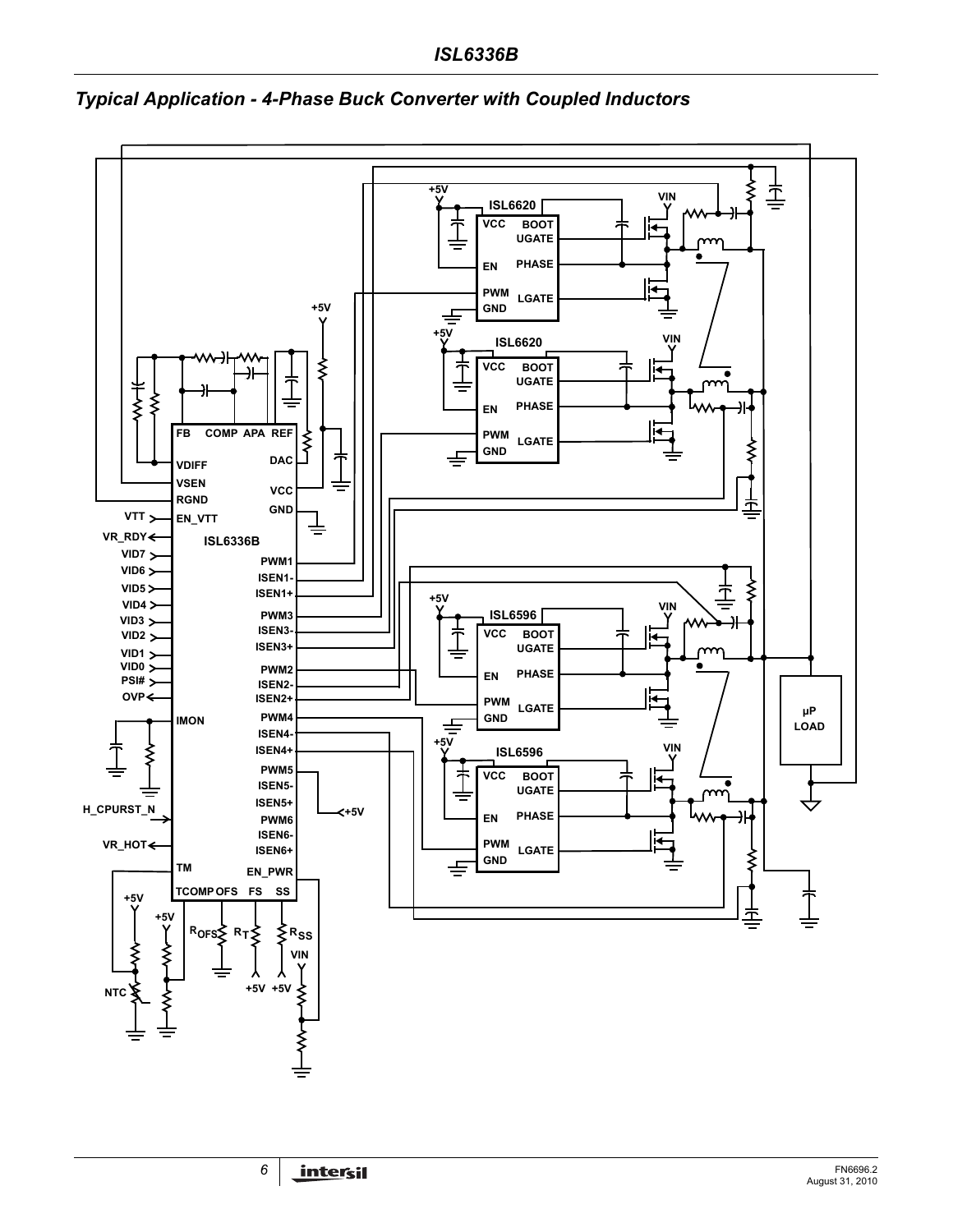### **Absolute Maximum Ratings**

### **Operating Conditions**

| Ambient Temperature |  |
|---------------------|--|
|                     |  |
|                     |  |

### **Thermal Information**

| Thermal Resistance (Typical, Notes 1, 2) $\theta_{IA}$ (°C/W) $\theta_{IA}$ (°C/W) |     |  |
|------------------------------------------------------------------------------------|-----|--|
| 48 Ld QFN Package                                                                  | -29 |  |
|                                                                                    |     |  |
| Maximum Storage Temperature Range-65°C to +150°C                                   |     |  |
|                                                                                    |     |  |
| http://www.intersil.com/pbfree/Pb-FreeReflow.asp                                   |     |  |

*CAUTION: Do not operate at or near the maximum ratings listed for extended periods of time. Exposure to such conditions may adversely impact product reliability and result in failures not covered by warranty.*

### NOTES:

<span id="page-6-0"></span>1.  $\theta_{JA}$  is measured in free air with the component mounted on a high effective thermal conductivity test board with "direct attach" features. See Tech Brief TB379.

<span id="page-6-1"></span>2. For  $\theta_{JC}$ , the "case temp" location is the center of the exposed metal pad on the package underside.

### <span id="page-6-2"></span>**Electrical Specifications** Operating Conditions: VCC = 5V, Unless Otherwise Specified.

| <b>PARAMETER</b>                                                                      | <b>TEST CONDITIONS</b>                                                                                         | <b>MIN</b><br>(Note 7) | <b>TYP</b>     | <b>MAX</b><br>(Note 7)   | <b>UNITS</b> |
|---------------------------------------------------------------------------------------|----------------------------------------------------------------------------------------------------------------|------------------------|----------------|--------------------------|--------------|
| <b>VCC SUPPLY CURRENT</b>                                                             |                                                                                                                |                        |                |                          |              |
| Nominal Supply                                                                        | VCC = 5VDC; EN PWR = 5VDC; $R_T$ = 100k $\Omega$ ,<br>$ISEN1 = ISEN2 = ISEN3 = ISEN4 = ISEN5 = ISEN6 = 80\muA$ | $\overline{a}$         | 16             | 20                       | mA           |
| Shutdown Supply                                                                       | VCC = 5VDC; EN PWR = 0VDC; R <sub>T</sub> = 100k $\Omega$                                                      | $\frac{1}{2}$          | 14             | 17                       | mA           |
| <b>POWER-ON RESET AND ENABLE</b>                                                      |                                                                                                                |                        |                |                          |              |
| <b>POR Threshold</b>                                                                  | <b>VCC Rising</b>                                                                                              | 4.3                    | 4.4            | 4.5                      | V            |
|                                                                                       | <b>VCC Falling</b>                                                                                             | 3.75                   | 3.88           | 4.0                      | V            |
| EN PWR Threshold                                                                      | Rising                                                                                                         | 0.875                  | 0.897          | 0.920                    | V            |
|                                                                                       | Falling                                                                                                        | 0.735                  | 0.752          | 0.770                    | $\vee$       |
| EN_VTT Threshold                                                                      | Rising                                                                                                         | 0.875                  | 0.897          | 0.920                    | $\vee$       |
|                                                                                       | Falling                                                                                                        | 0.735                  | 0.752          | 0.770                    | V            |
| <b>REFERENCE VOLTAGE AND DAC</b>                                                      |                                                                                                                |                        |                |                          |              |
| System Accuracy of ISL6336BCRZ<br>(VID = 1V to 1.6V), $T_{\rm J}$ = 0°C to +70°C      | (Notes 3, 4)                                                                                                   | $-0.5$                 |                | 0.5                      | %VID         |
| System Accuracy of ISL6336BCRZ<br>(VID = 0.5V to 1V), $T_{\rm J}$ = 0°C to +70°C      | (Notes 3, 4)                                                                                                   | -5                     | $\overline{a}$ | 5                        | mV           |
| System Accuracy of ISL6336BIRZ<br>(VID = 1V to 1.6V), $T_{\text{J}}$ = -40°C to +85°C | (Notes 3, 4)                                                                                                   | $-0.6$                 | $\overline{a}$ | 0.6                      | %VID         |
| System Accuracy of ISL6336BIRZ<br>(VID = 0.8V to 1V), $T_{\rm J}$ = -40°C to +85°C    | (Notes 3, 4)                                                                                                   | $-0.7$                 | $\overline{a}$ | 0.7                      | %VID         |
| System Accuracy of ISL6336BIRZ<br>(VID = 0.5V to 0.8V), $T_{\rm J}$ = -40°C to +85°C  | (Notes 3, 4)                                                                                                   | $-1$                   | $\overline{a}$ | $\mathbf{1}$             | %VID         |
| VID Pull-up                                                                           | After $t_{D3}$ (see "Soft-Start" on page 20)                                                                   | 30                     | 40             | 50                       | μA           |
| VID Input Low Level                                                                   |                                                                                                                |                        | $\overline{a}$ | 0.4                      | V            |
| VID Input High Level                                                                  |                                                                                                                | 0.8                    | $\overline{a}$ | $\overline{a}$           | $\vee$       |
| Maximum DAC Source Current                                                            |                                                                                                                | 3.5                    | $\overline{a}$ | $\overline{\phantom{a}}$ | mA           |
| Maximum DAC Sink Current                                                              |                                                                                                                | 100                    | $\overline{a}$ |                          | μA           |
| Maximum REF Source/Sink Current                                                       | (Note 4)                                                                                                       | 50                     |                |                          | μA           |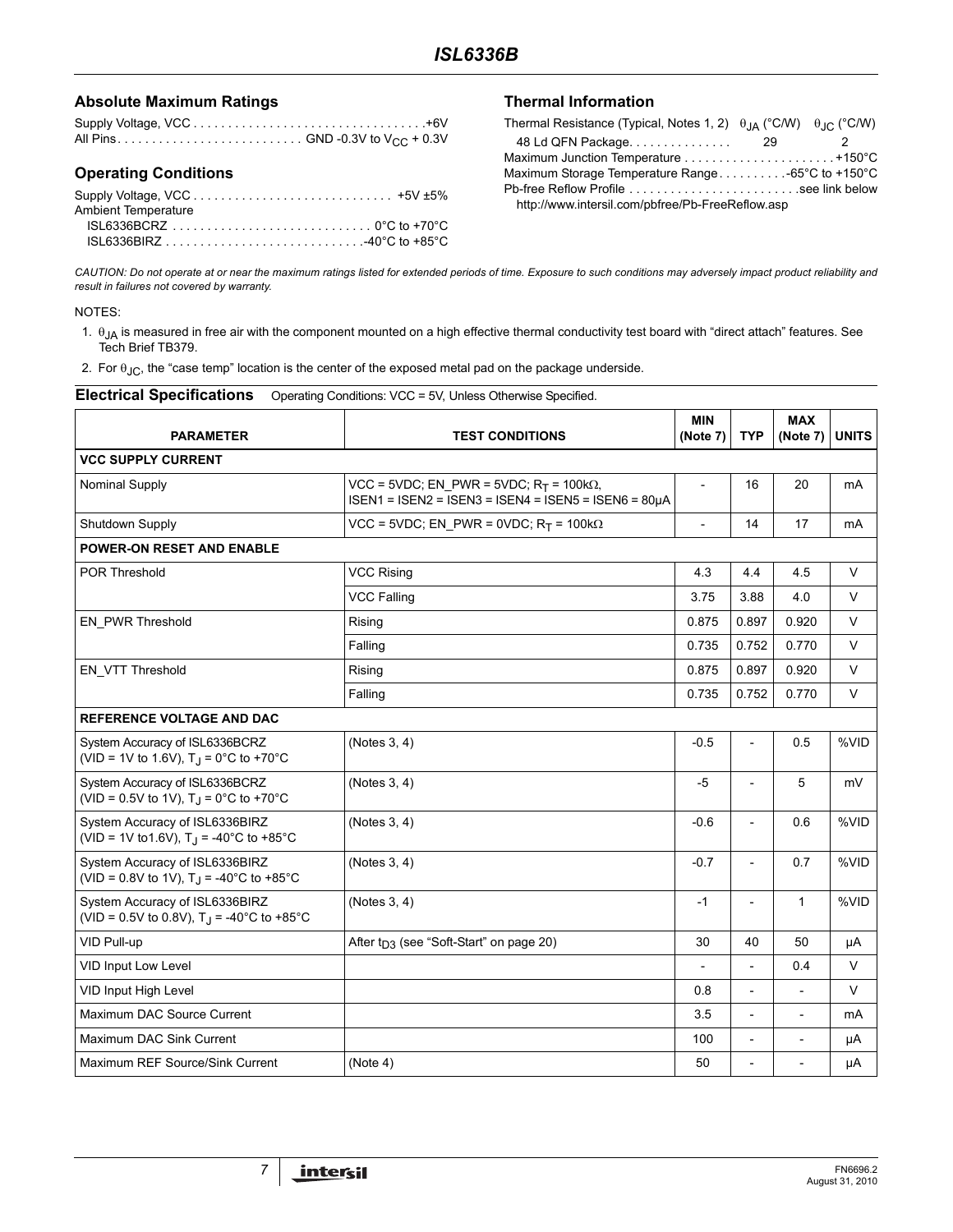# *ISL6336B*

## **Electrical Specifications** Operating Conditions: VCC = 5V, Unless Otherwise Specified. **(Continued)**

| <b>PARAMETER</b>                                           | <b>TEST CONDITIONS</b>                                                                                              | <b>MIN</b><br>(Note 7)   | <b>TYP</b>               | <b>MAX</b><br>(Note 7)   | <b>UNITS</b> |
|------------------------------------------------------------|---------------------------------------------------------------------------------------------------------------------|--------------------------|--------------------------|--------------------------|--------------|
| <b>PIN-ADJUSTABLE OFFSET</b>                               |                                                                                                                     |                          |                          |                          |              |
| Voltage at OFS Pin                                         | Offset resistor connected to ground                                                                                 | 390                      | 400                      | 415                      | mV           |
|                                                            | Voltage below VCC, offset resistor connected to VCC                                                                 | 1.574                    | 1.60                     | 1.635                    | V            |
| <b>OSCILLATORS</b>                                         |                                                                                                                     |                          |                          |                          |              |
| Accuracy of Switching Frequency Setting                    | $R_T = 100k\Omega$                                                                                                  | 225                      | 250                      | 275                      | kHz          |
| Adjustment Range of Switching Frequency                    | (Note 4)                                                                                                            | 0.08                     | $\overline{a}$           | 1.0                      | <b>MHz</b>   |
| Soft-Start Ramp Rate                                       | $R_{SS}$ = 100k $\Omega$ (Notes 5, 6)                                                                               |                          | 1.563                    | $\overline{\phantom{a}}$ | $mV/\mu s$   |
| Adjustment Range of Soft-Start Ramp Rate                   | (Note 4)                                                                                                            | 0.625                    | $\overline{\phantom{0}}$ | 6.25                     | $mV/\mu s$   |
| <b>PWM GENERATOR</b>                                       |                                                                                                                     |                          |                          |                          |              |
| Sawtooth Amplitude                                         |                                                                                                                     | $\overline{a}$           | 1.5                      | $\overline{a}$           | V            |
| <b>ERROR AMPLIFIER</b>                                     |                                                                                                                     |                          |                          |                          |              |
| Open-Loop Gain                                             | $R_1 = 10k\Omega$ to ground                                                                                         | $\overline{\phantom{a}}$ | 96                       | $\overline{a}$           | dB           |
| Open-Loop Bandwidth                                        | $C_1$ = 100pF, R <sub>1</sub> = 10k $\Omega$ to ground                                                              | $\overline{a}$           | 80                       | $\overline{a}$           | <b>MHz</b>   |
| <b>Slew Rate</b>                                           | $C_L = 100pF$                                                                                                       | $\overline{a}$           | 25                       | $\overline{a}$           | $V/\mu s$    |
| Maximum Output Voltage                                     |                                                                                                                     | 3.8                      | 4.4                      | 4.9                      | V            |
| Output High Voltage @ 2mA                                  |                                                                                                                     | 3.6                      |                          |                          | V            |
| Output Low Voltage @ 2mA                                   |                                                                                                                     | $\overline{a}$           |                          | 1.6                      | $\vee$       |
| <b>REMOTE-SENSE AMPLIFIER</b>                              |                                                                                                                     |                          |                          |                          |              |
| <b>Bandwidth</b>                                           |                                                                                                                     | $\overline{\phantom{a}}$ | 20                       | $\overline{\phantom{a}}$ | MHz          |
| Output High Current                                        | $VSEN$ - RGND = 2.5V                                                                                                | $-500$                   | $\overline{a}$           | 500                      | μA           |
| Output High Current                                        | $VSEN$ - RGND = 0.6V                                                                                                | $-500$                   |                          | 500                      | μA           |
| <b>APA INPUT</b>                                           |                                                                                                                     |                          |                          |                          |              |
| <b>APA Sink Current</b>                                    |                                                                                                                     | $\overline{a}$           | 50                       | $\overline{a}$           | μA           |
| <b>PWM OUTPUT</b>                                          |                                                                                                                     |                          |                          |                          |              |
| Sink Impedance                                             | PWM = LOW with 1mA load                                                                                             | 100                      | 220                      | 300                      | Ω            |
| Source Impedance                                           | $PWM = HIGH$ . forced to 3.7V                                                                                       | 200                      | 320                      | 400                      | Ω            |
| <b>PSI# INPUT</b>                                          |                                                                                                                     |                          |                          |                          |              |
| <b>Threshold HIGH</b>                                      |                                                                                                                     |                          |                          | 0.8                      | V            |
| Threshold LOW                                              |                                                                                                                     | 0.4                      |                          |                          | V            |
| <b>H_CPURST_N INPUT</b>                                    |                                                                                                                     |                          |                          |                          |              |
| PSI# Time Out                                              | With Respect to H_CPURST_N Rising Edge                                                                              | 38                       | $\overline{a}$           | 60                       | ms           |
| <b>HIGH Signal Threshold</b>                               |                                                                                                                     |                          | $\overline{a}$           | 0.8                      | V            |
| LOW Signal Threshold (PSI# Lockout)                        |                                                                                                                     | 0.4                      | $\overline{a}$           |                          | V            |
| <b>CURRENT SENSE AND OVERCURRENT PROTECTION</b>            |                                                                                                                     |                          |                          |                          |              |
| Sensed Current Tolerance                                   | $ISEN1 = ISEN2 = ISEN3 = ISEN4 = ISEN5 = ISEN6 = 40\muA;$<br>Offset and Mirror Error Included, RISENx = $200\Omega$ |                          | $\overline{\phantom{0}}$ | 42                       | μA           |
|                                                            | $ISEN1 = ISEN2 = ISEN3 = ISEN4 = ISEN5 = ISEN6 = 80µA;$<br>Offset and Mirror Error Included, RISENx = $200\Omega$   | 74                       | $\overline{\phantom{0}}$ | 83                       | μA           |
| Overcurrent Trip Level for Average Current<br>$(PSI# = 1)$ | Offset and Mirror Error Included, RISENx = $200\Omega$                                                              | 96                       | 105                      | 117                      | μA           |
| Overcurrent Trip Level for Average Current<br>$(PSH = 0)$  | Number of Phases = $6$ , Drop to 1-Phase                                                                            | $\overline{\phantom{a}}$ | 135                      | $\overline{a}$           | μA           |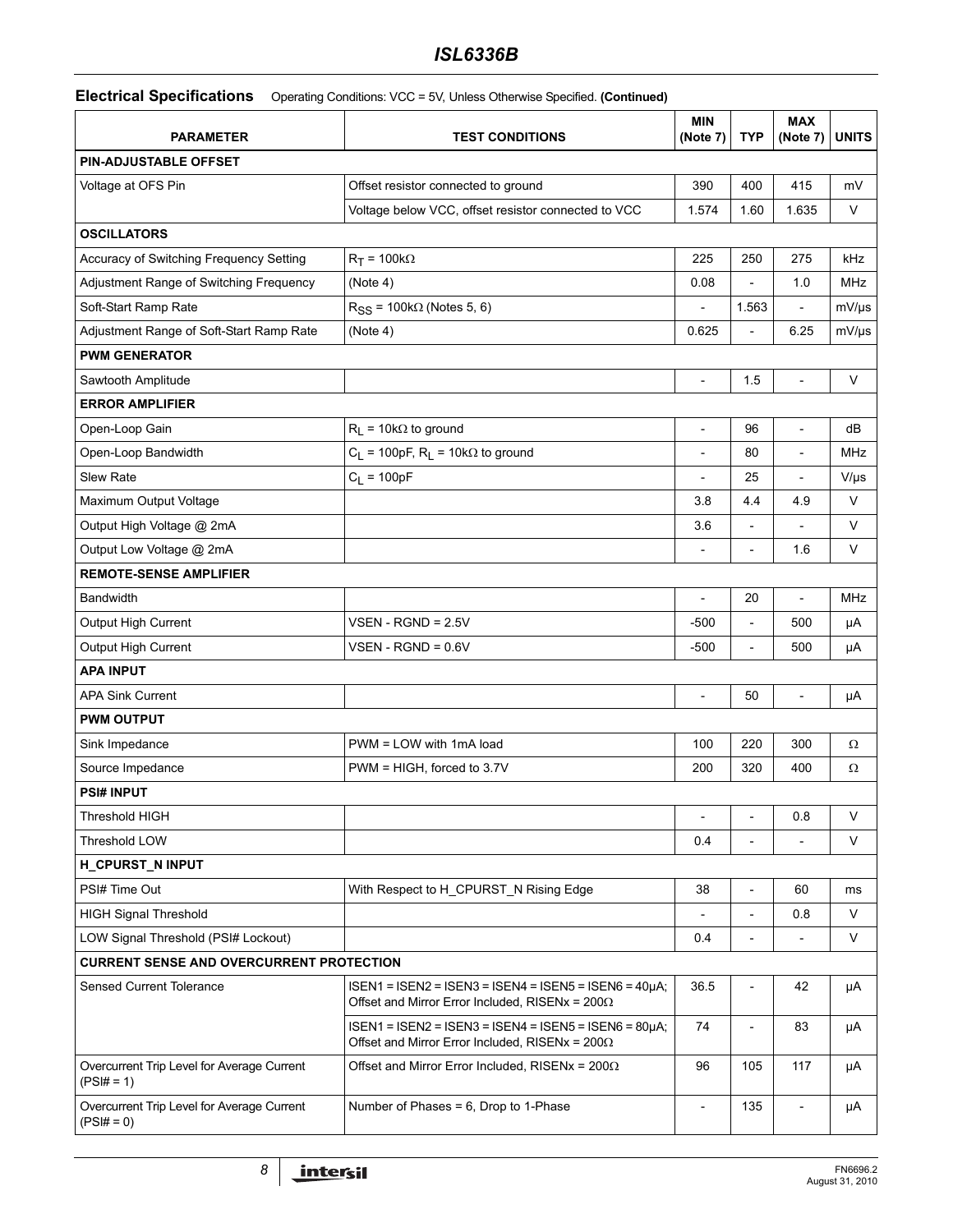# *ISL6336B*

### **Electrical Specifications** Operating Conditions: VCC = 5V, Unless Otherwise Specified. **(Continued)**

| <b>PARAMETER</b>                          | <b>TEST CONDITIONS</b>                                           | <b>MIN</b><br>(Note 7)   | <b>TYP</b>               | <b>MAX</b><br>(Note 7)   | <b>UNITS</b> |
|-------------------------------------------|------------------------------------------------------------------|--------------------------|--------------------------|--------------------------|--------------|
| Peak Current Limit for Individual Channel |                                                                  | 115                      | 129                      | 146                      | μA           |
| IMON Voltage Clamp and OCP Trip Level     |                                                                  | 1.085                    | 1.11                     | 1.14                     | V            |
| THERMAL MONITORING AND FAN CONTROL        |                                                                  |                          |                          |                          |              |
| TM Input Voltage for VR_HOT Trip          |                                                                  | 32.9                     | 33.3                     | 33.7                     | %VCC         |
| TM Input Voltage for VR HOT Reset         |                                                                  | 38.7                     | 39.1                     | 39.6                     | %VCC         |
| Leakage Current of VR_HOT                 | With external pull-up resistor connected to VCC                  | $\overline{\phantom{a}}$ |                          | 5                        | μA           |
| VR HOT Low Voltage                        | With 1.24k $\Omega$ resistor pull-up to VCC, $I_{VR\_HOT}$ = 4mA | $\overline{\phantom{a}}$ | $\overline{\phantom{0}}$ | 0.3                      | V            |
| <b>VR READY AND PROTECTION MONITORS</b>   |                                                                  |                          |                          |                          |              |
| Leakage Current of VR_RDY                 | With external pull-up resistor connected to VCC                  |                          |                          | 5                        | μA           |
| VR RDY Low Voltage                        | $I_{VR\_RDY} = 4mA$                                              |                          |                          | 0.3                      | V            |
| Undervoltage Threshold                    | <b>VDIFF Falling</b>                                             | 48                       | 50                       | 52                       | %VID         |
| VR RDY Reset Voltage                      | <b>VDIFF Rising</b>                                              | 57                       | 59.6                     | 62                       | %VID         |
| Overvoltage Protection Threshold          | Before valid VID                                                 | 1.250                    | 1.273                    | 1.300                    | $\vee$       |
|                                           | After valid VID, the voltage above VID                           | 158                      | 175                      | 190                      | mV           |
| Overvoltage Protection Reset Hysteresis   |                                                                  | $\overline{\phantom{a}}$ | 100                      | $\overline{\phantom{a}}$ | mV           |
| <b>OVP Output Low Voltage</b>             | $IOVP = 4mA$                                                     | $\overline{\phantom{a}}$ | 0.106                    | 0.16                     | $\vee$       |

NOTES:

<span id="page-8-1"></span>3. These parts are designed and adjusted for accuracy with all errors in the voltage loop included.

<span id="page-8-0"></span>4. Limits are established by characterization and are not production tested.

<span id="page-8-3"></span>5. During soft-start, VDAC rises from 0 to 1.1V first and then ramp to VID voltage after receiving valid VID input.

<span id="page-8-4"></span>6. Soft-start ramp rate is determined by the adjustable soft-start oscillator frequency at the speed of 6.25mV per cycle.

<span id="page-8-2"></span>7. Parameters with MIN and/or MAX limits are 100% tested at +25°C, unless otherwise specified. Temperature limits established by characterization and are not production tested.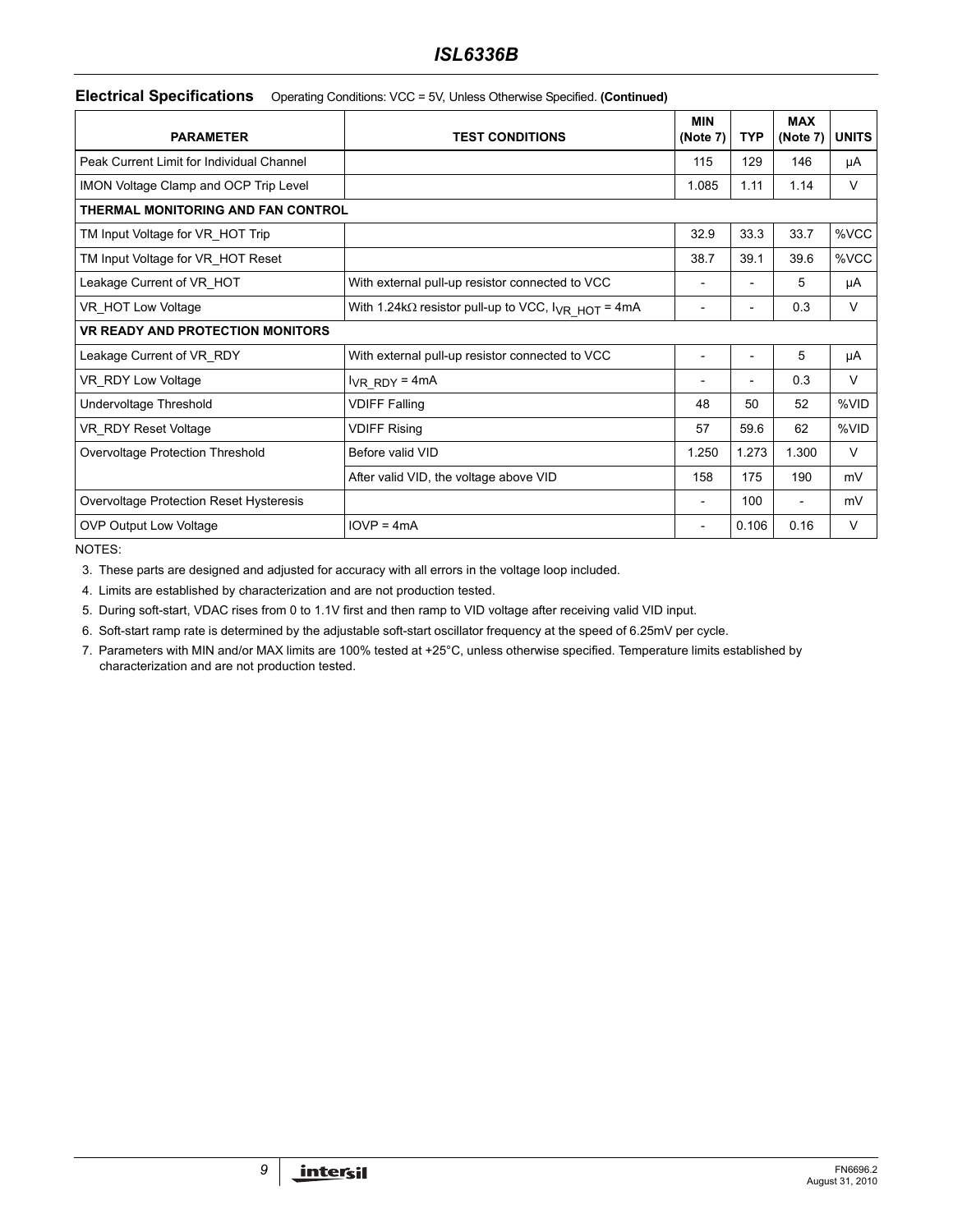# *Functional Pin Description*

**VCC -** Supplies the power necessary to operate the chip. The controller starts to operate when the voltage on this pin exceeds the rising POR threshold and shuts down when the voltage on this pin drops below the falling POR threshold. Connect this pin directly to a +5V supply. Place a R/C filter right next to this pin for noise decoupling. The resistor and capacitor should be placed right next to the VCC pin to GND.

**GND -** Bias and reference ground for the IC. The exposed metal pad on the bottom of the package of the ISL6336B is GND.

**EN\_PWR -** This pin is a threshold-sensitive enable input for the controller. Connecting the 12V supply to EN\_PWR through an appropriate resistor divider provides a means to synchronize power-up of the controller and the MOSFET driver ICs. When EN\_PWR is driven above 0.875V, the ISL6336B is active depending on status of the EN\_VTT, the internal POR, and pending fault states. Driving EN\_PWR below 0.745V will clear all fault states and prime the ISL6336B to soft-start when re-enabled.

**EN\_VTT -** This pin is another threshold-sensitive enable input for the controller. It's typically connected to VTT output of VTT voltage regulator in the computer mother board. When EN\_VTT is driven above 0.875V, the ISL6336B is active depending on status of ENLL, the internal POR, and pending fault states. Driving EN\_VTT below 0.745V will clear all fault states and prime the ISL6336B to soft-start when re-enabled.

**FS -** Use this pin to set up the desired switching frequency. A resistor, placed from FS to GND or VCC will set the switching frequency. The relationship between the value of the resistor and the switching frequency is shown in Equation [3](#page-13-0)*.* This pin is also used in combination with SS and PSI# to determine phase dropping operation. See Table [1.](#page-12-1)

**SS -** Use this pin to set up the desired start-up oscillator frequency. A resistor, placed from SS to GND or VCC will set up the soft-start ramp rate. The relationship between the value of the resistor and the soft-start ramp up time is described in Equations [15](#page-19-1) and [16](#page-19-2). This pin is also used with FS and PSI# pins to determine phase dropping operation. See Table [1](#page-12-1)[.](#page-12-0)

**VID[7:0] -** These are the inputs to the internal DAC that generates the reference voltage for output regulation. The pins have a minimum 30 $\mu$ A pull-up to about 1V after t<sub>D3</sub>. There is no internal pull-up before  $t_{D3}$ . Connect these pins to open-drain outputs with external pull-up resistors or to active pull-up outputs. The VID pins can be pulled as high as VCC plus 0.3V.

**VDIFF, VSEN, and RGND -** VSEN and RGND form the precision differential remote-sense amplifier. This amplifier converts the differential voltage of the remote output to a single-ended voltage referenced to local ground. VDIFF is the amplifier's output and the input to the regulation and protection circuitry. Connect VSEN and RGND to the sense pins of the remote load. VDIFF is connected to FB through a resistor.

**FB and COMP -** The inverting input and the output of the error amplifier respectively. FB can be connected to VDIFF through a resistor. A properly chosen resistor between VDIFF and FB can set the load line (droop). The droop scale factor is set by the ratio of the ISEN resistors and the inductor DCR or the dedicated current sense resistor. COMP is tied back to FB through an external R-C network to compensate the regulator.

**DAC and REF -** The DAC pin is the output of the precision internal DAC reference. The REF pin is the positive input of the Error Amplifier. In typical applications, a 1kΩ, 1% resistor is used between DAC and REF to generate a precision offset voltage. This voltage is proportional to the offset current determined by the offset resistor from OFS to ground or VCC. A capacitor is used between REF and ground to smooth the voltage transition during Dynamic VID™ operations.

**PWM[6:1] -** Pulse width modulation outputs. Connect these pins to the PWM input pins of the Intersil driver IC. The number of active channels is determined by the state of PWM3, PWM4, PWM5, and PWM6. Tie PWM3 to VCC to configure for 2-phase operation. Tie PWM4 to VCC to configure for 3-phase operation. Tie PWM5 to VCC to configure for 4-phase operation. Tie PWM6 to VCC to configure for 5-phase operation. PWM firing order is sequential from 1 to n with n being the number of active phases.

**ISEN[6:1]+, ISEN[6:1]- -** The ISEN+ and ISEN- pins are current sense inputs to individual differential amplifiers. The sensed current is used for channel current balancing, overcurrent protection, and droop regulation. Inactive channels should have their respective current sense inputs left open (for example, open ISEN6+ and ISEN6- for 5-phase operation).

For DCR sensing, connect each ISEN- pin to the node between the RC sense elements. Tie the ISEN+ pin to the other end of the sense capacitor through a resistor,  $R_{\text{ISFN}}$ . The voltage across the sense capacitor is proportional to the inductor current. Therefore, the sense current is proportional to the inductor current, and scaled by the DCR of the inductor and  $R_{\text{ISFN}}$ .

To match the time delay of the internal circuit, a capacitor is needed between each ISEN+ pin and GND as described in ["Current Sensing" on page 14](#page-13-1).

**VR\_RDY -** VR\_RDY indicates that the soft-start is completed and the output voltage is within the regulated range around VID setting. It is an open-drain logic output. When OCP or OVP occurs, VR\_RDY will be pulled to low. It will also be pulled low if the output voltage is below the undervoltage threshold.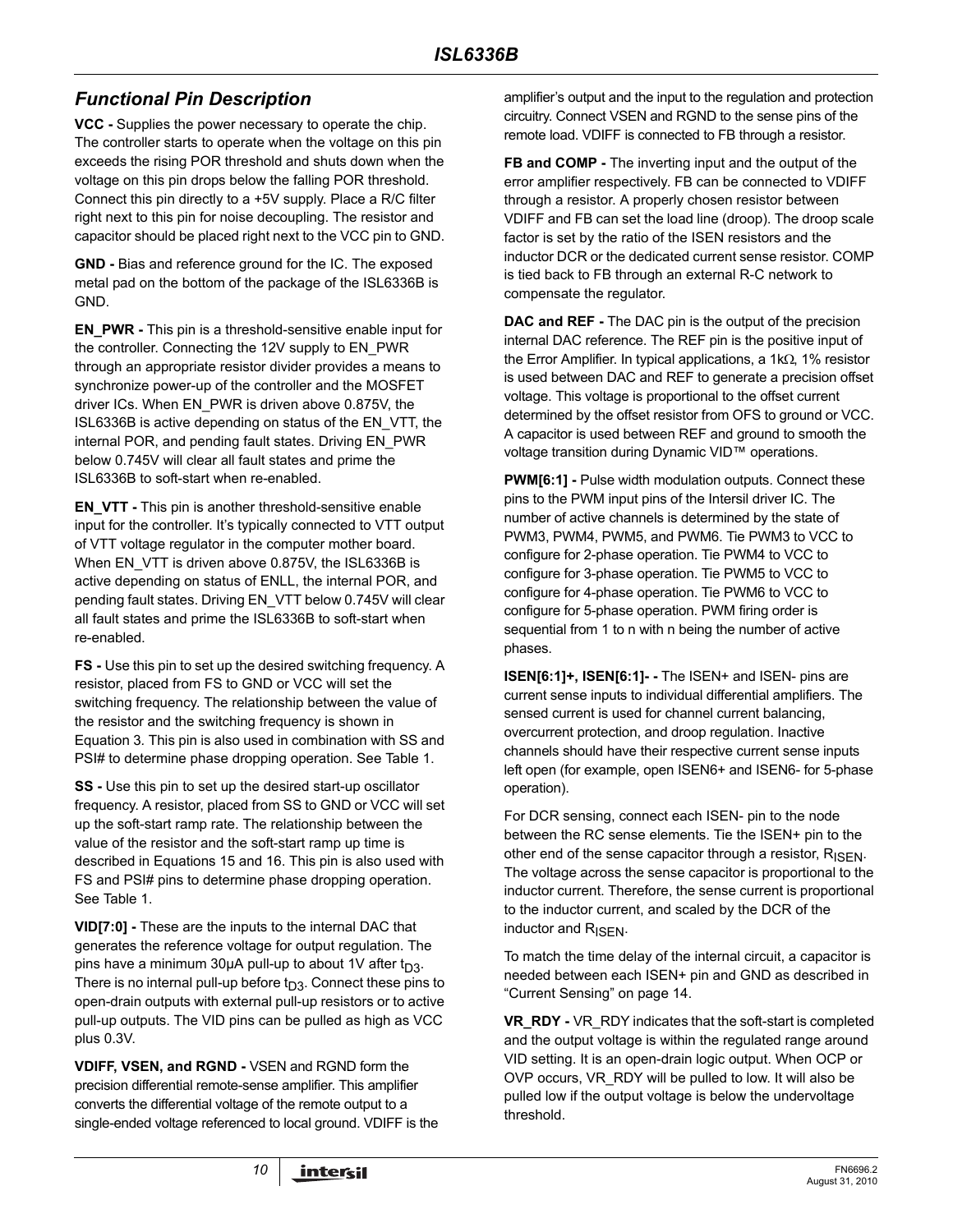**OFS -** The OFS pin provides a means to program a DC offset current for generating a DC offset voltage at the REF input. The offset current is generated via an external resistor and precision internal voltage references. The polarity of the offset is selected by connecting the resistor to GND or VCC. For no offset, the OFS pin should be left unterminated.

**TCOMP -** Temperature compensation scaling input. The voltage sensed on the TM pin is utilized as the temperature input to adjust  $I_{DROOP}$  and the overcurrent protection limit to effectively compensate for the temperature coefficient of the current sense element. To implement the integrated temperature compensation, a resistor divider circuit is needed with one resistor being connected from TCOMP to VCC of the controller and another resistor being connected from TCOMP to GND. Changing the ratio of the resistor values will set the gain of the integrated thermal compensation. When integrated temperature compensation function is not used, connect TCOMP to GND.

**OVP -** The overvoltage protection output indication pin. This pin can be pulled to VCC and is latched when an overvoltage condition is detected. When the OVP indication is not used, keep this pin open.

**IMON - IMON is a current output of the average of the sum** of each phase's sensed current. A resistor connected from IMON to GND will produce a voltage that is proportional to the regulator current. The voltage at this pin is internally clamped to 1.12V. If the voltage reaches 1.12V the clamp is activated an overcurrent shutdown will be initiated.

Place a resistor from this pin to GND. A capacitor in parallel with this resistor is required. The capacitor should be sized for a minimum time constant of 300µs.

**TM -** TM is an input pin for VR temperature measurement. Connect this pin through NTC thermistor to GND and a resistor to VCC of the controller. The voltage at this pin is reverse proportional to the VR temperature. ISL6336B monitors the VR temperature based on the voltage at the TM pin and the output signal at VR\_HOT.

**VR\_HOT -** VR\_HOT is used as an indication of high VR temperature. It is an open-drain logic output. It will be open when the measured VR temperature reaches a certain level.

**PSI#** - The PSI# pin is used to change the state of the controller. When PSI# is asserted the controller will change the operating state to improve light load efficiency. The controller drops the number of active phases to 1-phase or 2-phase operation with diode emulation according to the logic shown in Table [1.](#page-12-1) The FS and SS pins are used to optimize light load efficiency for non-coupled inductor, 2-phase coupled inductor, and (n-x)-phase coupled inductor applications. The controller resumes normal operation when this pin is pulled HIGH. This pin has a 40µA internal pull-up to about 1V.

**H\_CPURST\_N** - This pin determines whether the PSI# input is recognized and the IC enters the low-power, phase dropping state. While in a logic LOW state and for 45ms (typically) after returning HIGH, the controller will be prevented from entering low power mode of operation by locking out the PSI# input. Left open at start-up, this pin is pulled to about 1.2V by an internal current source, and the PSI# input is locked out for 45ms. To disable this functionality at all times, connect this pin to VCC. See the ["PWM and PSI#](#page-11-3)  [Operation" on page 12](#page-11-3) for details.

**APA -** The APA pin is used to adjust the Adaptive Phase Alignment trip level. A 50µA current source flows into this pin. A resistor connected from this pin to COMP sets the voltage trip level. A small decoupling capacitor should be placed in parallel with the resistor for high frequency decoupling.

# *Operation*

### *Multiphase Power Conversion*

Microprocessor load current profiles have changed to the point that the advantages of multiphase power conversion are impossible to ignore. The technical challenges associated with producing a single-phase converter which is both cost-effective and thermally viable, have forced a change to the cost-saving approach of multiphase. The ISL6336B controller helps reduce the complexity of implementation by integrating vital functions and requiring minimal output components. The block diagrams on [page 5](#page-4-0)  and [6](#page-5-0) provide top level views of multiphase power conversion using the ISL6336B controller.

### <span id="page-10-0"></span>*Interleaving*

The switching of each channel in a multiphase converter is timed to be symmetrically out of phase with each of the other channels. In a 3-phase converter for example, each channel switches 1/3 cycle after the previous channel and 1/3 cycle before the following channel. As a result, the three-phase converter has a combined ripple frequency three times greater than the ripple frequency of any one phase. In addition, the peak-to-peak amplitude of the combined inductor current is reduced in proportion to the number of phases (see Equations [1](#page-11-0) and [2\)](#page-11-1). The increased ripple frequency and the lower ripple amplitude mean that the designer can use less per-channel inductance and lower total output capacitance for any performance specification.

Figure [1](#page-11-2) illustrates the multiplicative effect on output ripple frequency. The three channel currents (IL1, IL2, and IL3) combine to form the AC ripple current and the DC load current. The ripple component has three times the ripple frequency of each individual channel current. Each PWM pulse is triggered 1/3 of a cycle after the start of the PWM pulse of the previous phase. The DC components of the inductor currents combine to feed the load.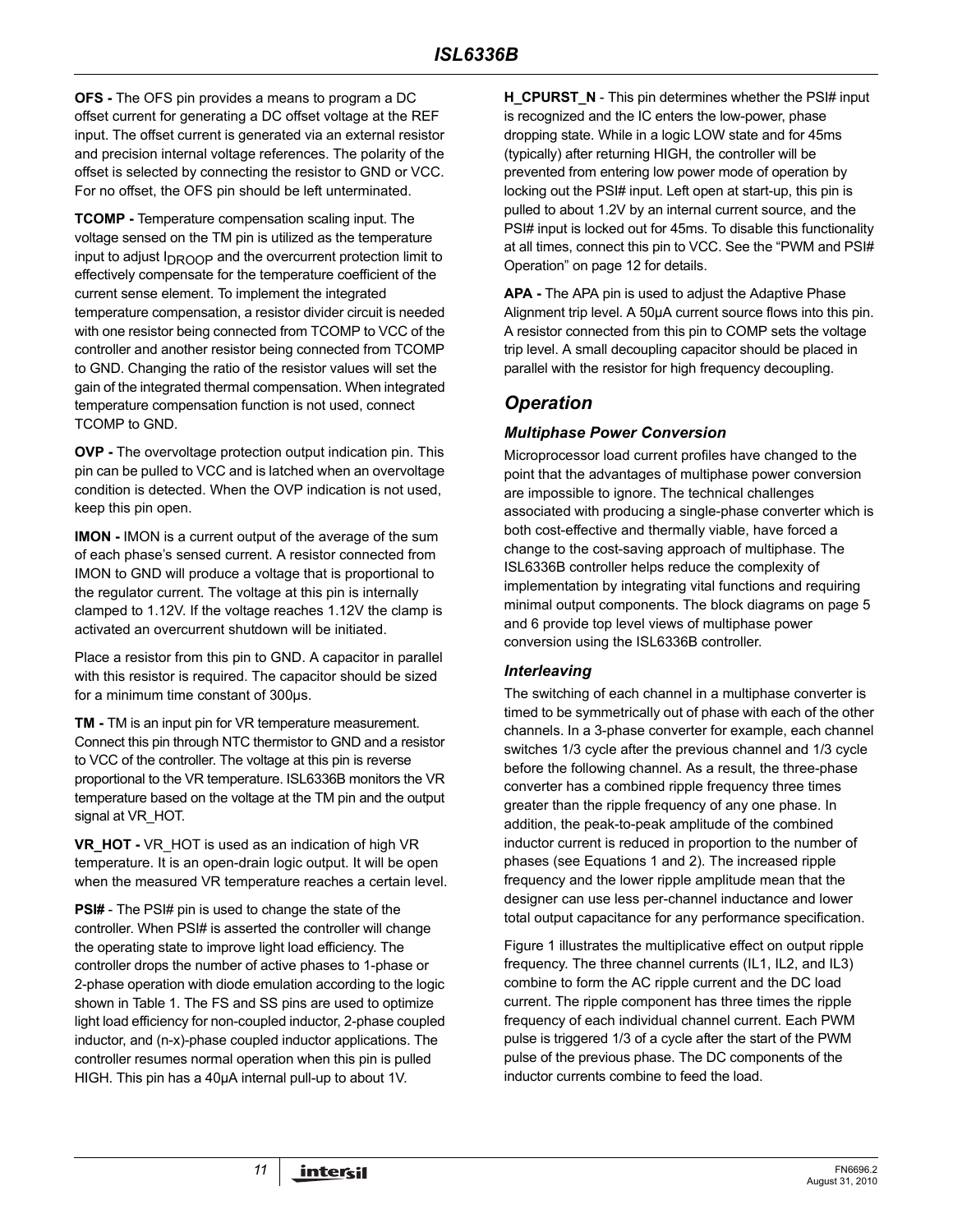To understand the reduction of the ripple current amplitude in the multiphase circuit, examine Equation [1](#page-11-0), which represents an individual channel's peak-to-peak inductor current.

$$
I_{PP} = \frac{(V_{IN} - V_{OUT}) \cdot V_{OUT}}{L \cdot f_S \cdot V_{IN}}
$$
 (EQ. 1)

In Equation [1,](#page-11-0)  $V_{IN}$  and  $V_{OUT}$  are the input and the output voltages respectively, L is the single-channel inductor value, and  $f_S$  is the switching frequency.



<span id="page-11-2"></span>**FIGURE 1. PWM AND INDUCTOR-CURRENT WAVEFORMS FOR 3-PHASE CONVERTER**



<span id="page-11-4"></span>The output capacitors conduct the ripple component of the **CAPACITOR RMS CURRENT FOR 3-PHASE CONVERTER**

inductor current. In the case of multiphase converters, the capacitor current is the sum of the ripple currents from each of the individual channels. Compare Equation [1](#page-11-0) to the expression for the peak-to-peak current after the summation of N symmetrically phase-shifted inductor currents in Equation [2](#page-11-1). Peak-to-peak ripple current decreases by an amount proportional to the number of channels. Output-voltage ripple is a function of capacitance, capacitor equivalent series resistance (ESR), and inductor ripple current. Reducing the inductor ripple current allows the designer to use fewer or less costly output capacitors.

<span id="page-11-1"></span>
$$
I_{C(P-P)} = \frac{(V_{IN} - (N \cdot V_{OUT})) \cdot V_{OUT}}{L \cdot f_S \cdot V_{IN}}
$$
 (EQ. 2)

<span id="page-11-0"></span>Another benefit of interleaving is to reduce the input ripple current. The input capacitance is determined in part by the maximum input ripple current. Multi-phase topologies can improve the overall system cost and size by lowering the input ripple current and allowing the designer to reduce the cost of input capacitance. The example in Figure [2](#page-11-4) illustrates the input currents from a three-phase converter combining to reduce the total input ripple current.

The converter depicted in Figure [2](#page-11-4) delivers 36A to a 1.5V load from a 12V input. The RMS input capacitor current is 5.9A. Compare this to a single-phase converter also stepping down 12V to 1.5V at 36A. The single-phase converter has 11.9ARMS input capacitor current. The single-phase converter must use an input capacitor bank with twice the RMS current capacity as the equivalent 3-phase converter.

Figures [21](#page-28-0), [22](#page-28-1) and [23](#page-28-2) in the section entitled ["Input Capacitor](#page-28-3)  [Selection" on page 29](#page-28-3) can be used to determine the input capacitor RMS current based on the load current, the duty cycle, and the number of channels. They are provided as aids in determining the optimal input capacitor solution. Figure [24](#page-29-0) shows the single phase input-capacitor RMS current for comparison.

### *PWM Modulation Scheme*

The ISL6336B adopts Intersil's proprietary Active Pulse Positioning (APP) modulation scheme to improve the transient performance. APP control is a unique dual-edge PWM modulation scheme with both PWM leading and trailing edges being independently moved to provide the best response to the transient loads. The PWM frequency, however, is constant and set by the external resistor between the FS pin and GND.

To further improve the transient response, the ISL6336B also implements Intersil's proprietary Adaptive Phase Alignment (APA) technique. The APA, with sufficiently large load step currents, can turn on all phases simultaneously.

With both APP and APA control, ISL6336B can achieve excellent transient performance and reduce the demand on the output capacitors.

Under steady state conditions the operation of the ISL6336B PWM modulator appears to be that of a conventional trailing edge modulator. Conventional analysis and design methods can therefore be used for steady state and small signal operation.

### <span id="page-11-3"></span>*PWM and PSI# Operation*

The timing of each converter is set by the number of active channels. The default channel setting for the ISL6336B is six. The switching cycle is defined as the time between PWM pulse termination signals of each channel. The cycle time of the pulse termination signal is the inverse of the switching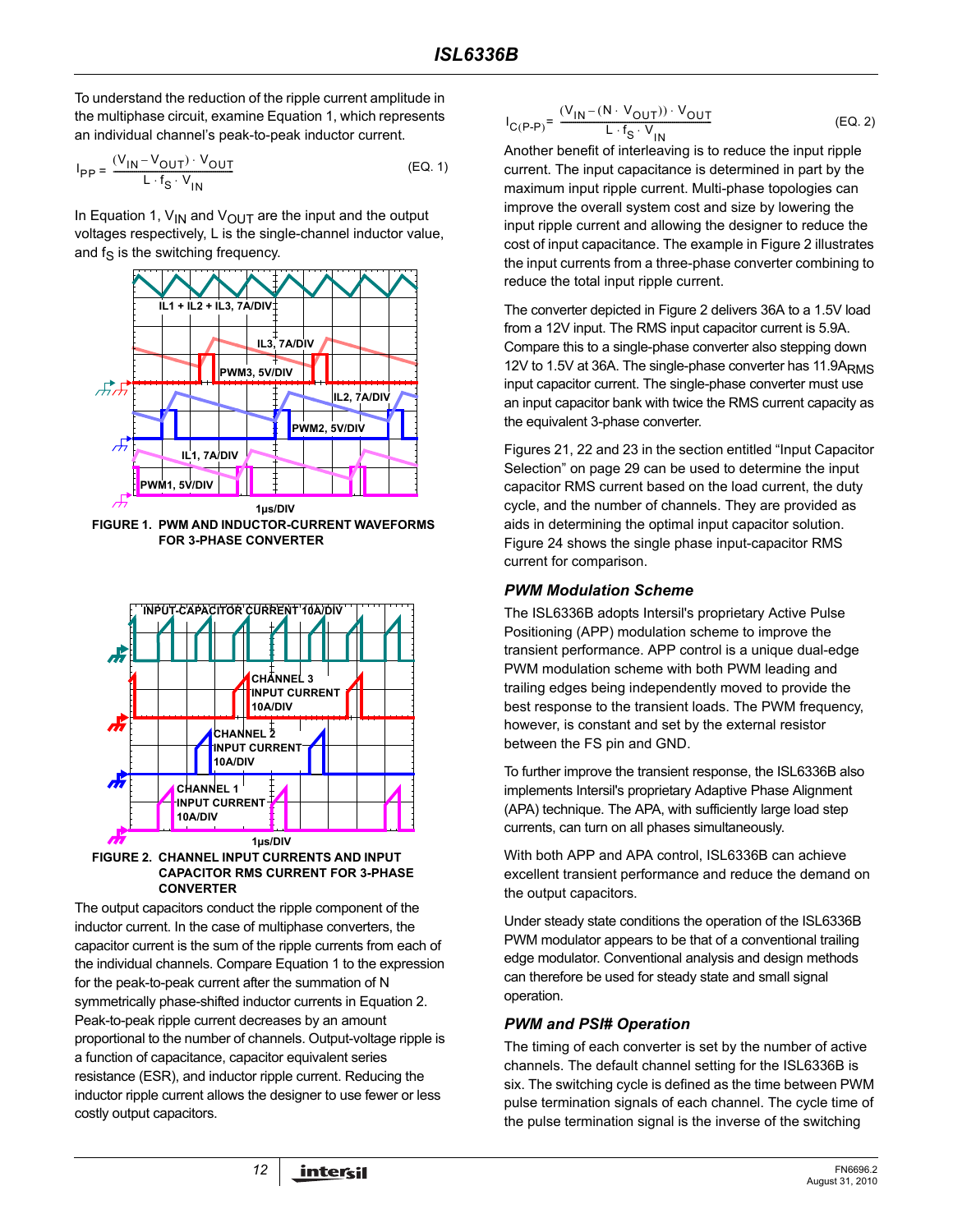frequency set by the resistor between the FS pin and ground. The PWM signals command the MOSFET drivers to turn on/off the channel MOSFETs.

In the default 6-phase operation, the PWM2 pulse happens 1/6 of a cycle after PWM1, the PWM3 pulse happens 1/6 of a cycle after PWM2, etc.

The ISL6336B works in a 1- to 6-phase configuration. Connecting the PWM6 pin to VCC selects 5-phase operation and the pulse times are spaced in 1/5 cycle increments. Connecting the PWM5 pin to VCC selects 4-phase operation and the pulse times are spaced in 1/4 cycle increments, etc.

<span id="page-12-0"></span>When PSI# is pulled LOW, indicating low power operation of the processor, the controller reduces the number of active phases and operates 1- or 2-phases to improve efficiency based on the logic in Table [2.](#page-12-2) Tabl[e](#page-12-0) [1](#page-12-1) shows which phases will be active when PSI# = 0 based on the phase count of the application. For example, If operating in a 6-phase configuration, phase 1 will be active if dropping to 1-phase and phases 1 and 4 will be active if dropping to 2-phases.

#### <span id="page-12-1"></span>**TABLE 1. NUMBER OF ACTIVE PHASES AND PWM FIRING SEQUENCE**

| <b>PHASE</b><br><b>COUNT</b> | <b>PHASE</b><br><b>SEQUENCE</b><br><b>NORMAL</b><br><b>OPERATION</b> | <b>PWM/VCC</b> | <b>ACTIVE</b><br><b>PHASES</b><br>$PSI# = 0$ |
|------------------------------|----------------------------------------------------------------------|----------------|----------------------------------------------|
| 6-Phase                      | $1 - 2 - 3 - 4 - 5 - 6$                                              |                | Phase 1/4                                    |
| 5-Phase                      | $1 - 2 - 3 - 4 - 5$                                                  | $PWM6 = VCC$   | Phase 1/3                                    |
| 4-Phase                      | $1 - 2 - 3 - 4$                                                      | $PWMS:6 = VCC$ | Phase 1/3                                    |
| 3-Phase                      | $1 - 2 - 3$                                                          | $PWMA:6 = VCC$ | Phase 1/2                                    |
| 2-Phase                      | $1 - 2$                                                              | $PWM3:6 = VCC$ | Phase 1/2                                    |
| 1-Phase                      | 1                                                                    | $PWM2:6 = VCC$ |                                              |

|  | <b>TABLE 2. PHASE DROPPING BEHAVIOR</b> |  |
|--|-----------------------------------------|--|
|  |                                         |  |

<span id="page-12-2"></span>

| <b>CONFIGURATION</b>                    |   | FS<br><b>PSI# RESISTOR RESISTOR</b> | SS  |
|-----------------------------------------|---|-------------------------------------|-----|
| Non-CI or (N - 1) - CI Drops to 1-Phase | 0 | GND                                 | GND |
| Non-CI or (N - 2) - CI Drops to 2-Phase | 0 | GND                                 | VCC |
| 2-Phase CI Drops to 1-Phase             | ŋ | VCC                                 | GND |
| 2-Phase CI Drops to 2-Phase             | ŋ | VCC                                 | VCC |
| Normal PWM CCM Mode                     |   | x                                   | x   |

The SS and FS pins are used to program the controllers PWM behavior in configurations using standard inductors, 2-phase coupled inductors or (N - 1)/(N - 2)-phase coupled inductors when PSI# goes LOW. Two-phase coupled inductors refer to inductor structures that magnetically couple 2-phases together. (N - 1) and (N - 2) coupled inductors refer to structures that couple all phases together except for the 1- or 2-phases that remain active in PSI# mode. N refers to the programmed number of active phases in normal operation, PSI# = 1 (See Table [1\)](#page-12-1). Each case yields different PWM output behavior on

both the dropped phase(s) and active phases as PSI# is asserted and de-asserted. In Table [2](#page-12-2), 'VCC' means that the resistor is connected from the respective pin to VCC and 'GND' means the resistor is connected from the respective pin to GND.

When PSI# goes LOW, the dropped phase's PWM signal is forced LOW for a minimum time, 200ns typically, and then is driven to 1/2\*VCC while the remaining active phase PWM(s) sends out a repetitive 3-level PWM pattern that the dedicated VR11.1 drivers (ISL6622/ISL6620) can decode and then enter diode emulation mode.

During soft-start or overcurrent hiccup mode all phases will be operating despite the state of the PSI# pin. Once VR\_RDY is asserted the state of the PSI# pin is considered. In addition, a LOW signal at the H\_CPURST\_N pin disables PSI# mode. The state of the PSI# signal will not be recognized as LOW until approximately 45ms (see "Electrical Specifications" table on [page 7](#page-6-2) for the delay time range) after H\_CPURST\_N returns to a logic HIGH state. The LOW and HIGH thresholds are 0.4V and 0.8V respectively. A logic LOW can be obtained by pulling this pin to ground with a suitable small signal device, while a logic HIGH can be obtained by leaving the pin open or connecting to the processor VTT (~1.1V) via a suitable pull-up. If the PSI# lockout is not desired at any time during the operation of the IC, then connect H\_CPURST\_N to VCC.

This unique function eliminates the required external circuitry for proper PSI# operation of Intel's Eaglelake chipset platforms, reducing cost and PCB space. This function can be disabled making the ISL6336B compatible with the ISL6336 for other platform implementations.

A high PSI# input signal will force the controller back into CCM normal operation and all phases will be activated to sustain a heavy load transient and to increase efficiency at higher loads.

While the controller is operational (VCC above POR, EN\_VTT and EN\_PWR are both high, valid VID inputs), it can pull the PWM pins to ~40% of VCC (~2V for 5V VCC bias) during various stages, such as soft-start delay, phase shedding operation, or fault conditions (OC or OV events). The matching driver's internal PWM resistor divider can further raise the PWM potential, but not lower it below the level set by the controller IC. Therefore, the controller's PWM outputs are directly compatible with Intersil drivers that require 5V PWM signal amplitudes. Drivers requiring 3.3V PWM signal amplitudes are generally incompatible.

### *Switching Frequency*

The switching frequency is determined by the selection of the frequency-setting resistor,  $R_T$ , which is connected from FS pin to GND or VCC (see ["Typical Application - 5-Phase](#page-4-0)  [Buck Converter with Thermal Compensation" on page 5](#page-4-0) and ["Typical Application - 4-Phase Buck Converter with Coupled](#page-5-0)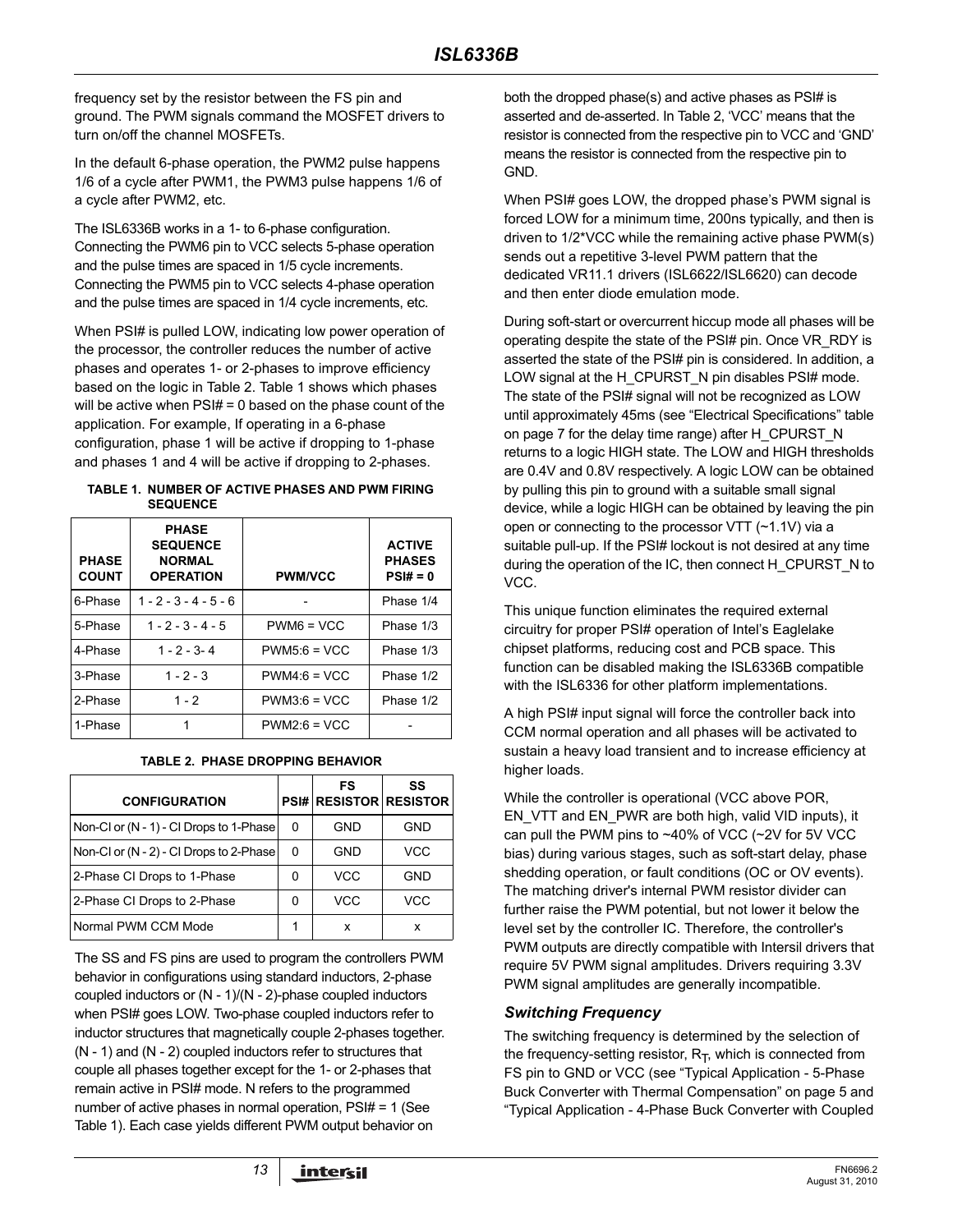[Inductors" on page 6](#page-5-0)). Equation [3](#page-13-0) is provided to assist in selecting the correct resistor value.

$$
R_T = \frac{2.5 \times 10^{10}}{F_{SW}} \tag{Eq. 3}
$$

where  $F_{SW}$  is the switching frequency of each phase. Equation [3](#page-13-0) also applies for connecting FS to VCC or GND. Figure [3](#page-13-6) shows the relationship between  $R_T$  and  $F_{SW}$ , according to Equation [3](#page-13-0).



### <span id="page-13-6"></span><span id="page-13-1"></span>*Current Sensing*

The ISL6336B senses current continuously for fast response. The ISL6336B supports inductor DCR sensing, or resistor sensing techniques. The associated channel current sense amplifier uses the ISEN inputs to reproduce a signal proportional to the inductor current, I<sub>L</sub>. The sensed current,  $I_{\text{SFN}}$ , is used for current balance, load-line regulation, and the overcurrent protection.

The internal circuitry, shown in Figures [3](#page-13-6) and [4,](#page-13-3) represents one channel of an N-Channel converter. This circuitry is repeated for each channel in the converter, but may not be active depending on the status of the PWM2, PWM3, PWM4, PWM5, PWM6 pins, ["PWM and PSI# Operation" on](#page-11-3)  [page 12](#page-11-3).

The input bias current of the current sensing amplifier is typically 60nA; less than 5kΩ input impedance is preferred to minimize the offset error.

### **INDUCTOR DCR SENSING**

An inductor's winding is characteristic of a distributed resistance as measured by the DCR (Direct Current Resistance) parameter. Consider the inductor DCR as a separate lumped quantity, as shown in Figure [4](#page-13-3). The channel-current  $I<sub>L</sub>$ , flowing through the inductor, will also pass through the DCR. Equation [4](#page-13-2) shows the S-domain equivalent voltage across the inductor  $V_1$ .

$$
V_{L} = I_{L} \cdot (s \cdot L + DCR) \tag{EQ.4}
$$

A simple R-C network across the inductor extracts the DCR voltage, as shown in Figure [4.](#page-13-3)

The voltage on the capacitor  $V_C$ , can be shown to be proportional to the channel current  $I_1$ ; see Equation [5](#page-13-4).

<span id="page-13-4"></span><span id="page-13-0"></span>
$$
V_C = \frac{\left(s \cdot \frac{L}{DCR} + 1\right) \cdot (DCR \cdot I_L)}{\left(s \cdot RC + 1\right)}\tag{Eq. 5}
$$

If the R-C network components are selected such that the RC time constant  $(= R<sup>*</sup>C)$  matches the inductor time constant (= L/DCR), the voltage across the capacitor  $V_{\rm C}$  is equal to the voltage drop across the DCR, i.e., proportional to the channel-current.

With the internal low-offset current amplifier, the capacitor voltage  $V_{\text{C}}$  is replicated across the sense resistor  $R_{\text{ISEN}}$ . Therefore the current out of  $ISEN+$  pin,  $I_{SFN}$ , is proportional to the inductor current.

Because of the internal filter at the ISEN- pin, a capacitor,  $C_T$  is needed to match the time delay between the ISENand ISEN+ signals. Select the proper  $C_T$  to keep the time constant of  $R_{\text{ISFN}}$  and  $C_{\text{T}}$  ( $R_{\text{ISFN}}$  x  $C_{\text{T}}$ ) close to 27ns.

Equation [6](#page-13-5) shows that the ratio of the channel current to the sensed current  $I_{\text{SEN}}$  is driven by the value of the sense resistor and the DCR of the inductor.

<span id="page-13-5"></span>



### <span id="page-13-3"></span><span id="page-13-2"></span>**RESISTIVE SENSING**

For accurate current sense, a dedicated current-sense resistor R<sub>SENSE</sub> in series with each output inductor can serve as the current sense element (see Figure [5\)](#page-14-0). This technique is more accurate, but reduces overall converter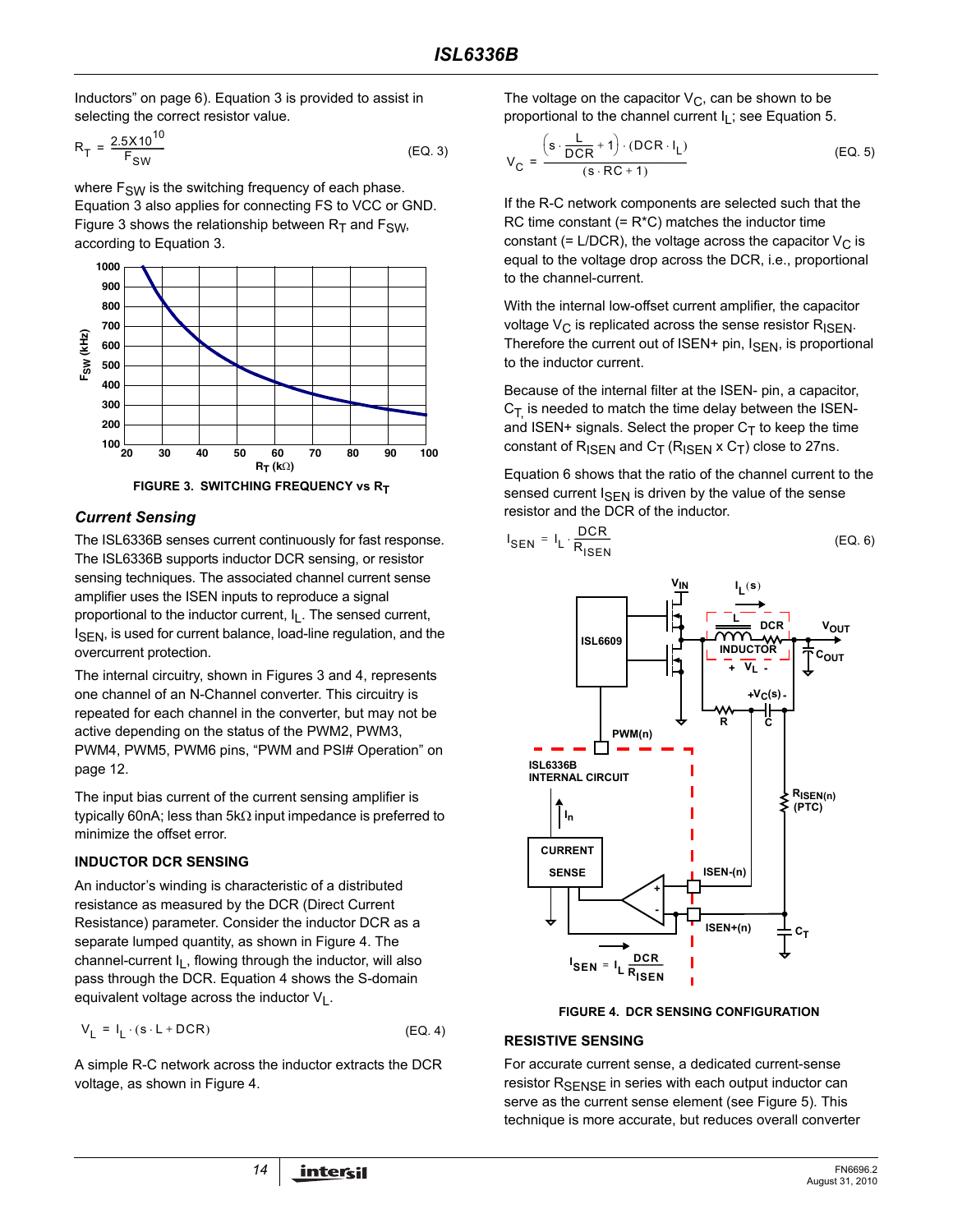efficiency due to the additional power loss on the current sense element R<sub>SFNSF</sub>.

The same capacitor  $C_T$  is needed to match the time delay between ISEN- and ISEN+ signals. Select the proper  $C_T$  to keep the time constant of  $R_{\text{ISFN}}$  and  $C_{\text{T}}$  ( $R_{\text{ISFN}}$  x  $C_{\text{T}}$ ) close to 27ns.

Equation [7](#page-14-1) shows the ratio of the channel current to the sensed current I<sub>SFN</sub>.



<span id="page-14-0"></span>**FIGURE 5. SENSE RESISTOR IN SERIES WITH INDUCTORS**

The inductor DCR value will increase as the temperature increases. Therefore the sensed current will increase as the temperature of the current sense element increases. In order to compensate the temperature effect on the sensed current signal, a Positive Temperature Coefficient (PTC) resistor can be selected for the sense resistor  $R_{\text{ISFN}}$ , or the integrated temperature compensation function of ISL6336B should be utilized instead. The integrated temperature compensation function is described in ["External Temperature](#page-23-0)  [Compensation" on page 24](#page-23-0).

### <span id="page-14-3"></span>*Channel-Current Balance*

The sensed current  $I_n$  from each active channel are summed together and divided by the number of active channels. The resulting average current  $I_{\text{AVG}}$  provides a measure of the total load current. Channel-current balance is achieved by comparing the sensed current of each channel to the average current to make an appropriate adjustment to the PWM duty cycle of each channel with Intersil's patented current-balance method.

Channel-current balance is essential in achieving the thermal advantage of multiphase operation. With good current balance, the power loss is equally dissipated over multiple devices and a greater area.

### *Voltage Regulation*

The compensation network shown in Figure [6](#page-14-2) assures that the steady-state error in the output voltage is limited only to the error in the reference voltage (output of the DAC) and offset errors in the OFS current source, remote-sense and error amplifiers. Intersil specifies the guaranteed tolerance of the ISL6336B to include the combined tolerances of each of these elements.

The output of the error amplifier, V<sub>COMP</sub>, is compared to the sawtooth waveforms to generate the PWM signals. The PWM signals control the timing of the Intersil MOSFET drivers and regulate the converter output to the specified reference voltage. The internal and external circuitries which control the voltage regulation are illustrated in Figure [6.](#page-14-2)

<span id="page-14-1"></span>The ISL6336B incorporates an internal differential remotesense amplifier in the feedback path. The amplifier removes the voltage error encountered when measuring the output voltage relative to the local controller ground reference point resulting in a more accurate means of sensing output voltage. Connect the microprocessor sense pins to the non-inverting input, VSEN, and inverting input, RGND, of the remote-sense amplifier. The remote-sense output,  $V_{\text{DIFF}}$ , is connected to the inverting input of the error amplifier through an external resistor.

A digital-to-analog converter (DAC) generates a reference voltage based on the state of logic signals at pins VID7 through VID0. The DAC decodes the 8-bit logic signal (VID) into one of the discrete voltages shown in Table [3.](#page-15-0) Each VID input has an internal 30µA minimum pull-up to VCC after  $t_{D3}$ . The pull-up current diminishes to zero above the logic threshold (near 1V) to protect voltage-sensitive output devices. External pull-up resistors can augment the pull-up current sources in case the leakage into the driving device is greater than 30µA.



<span id="page-14-2"></span>**FIGURE 6. OUTPUT VOLTAGE AND LOAD-LINE REGULATION WITH OFFSET ADJUSTMENT**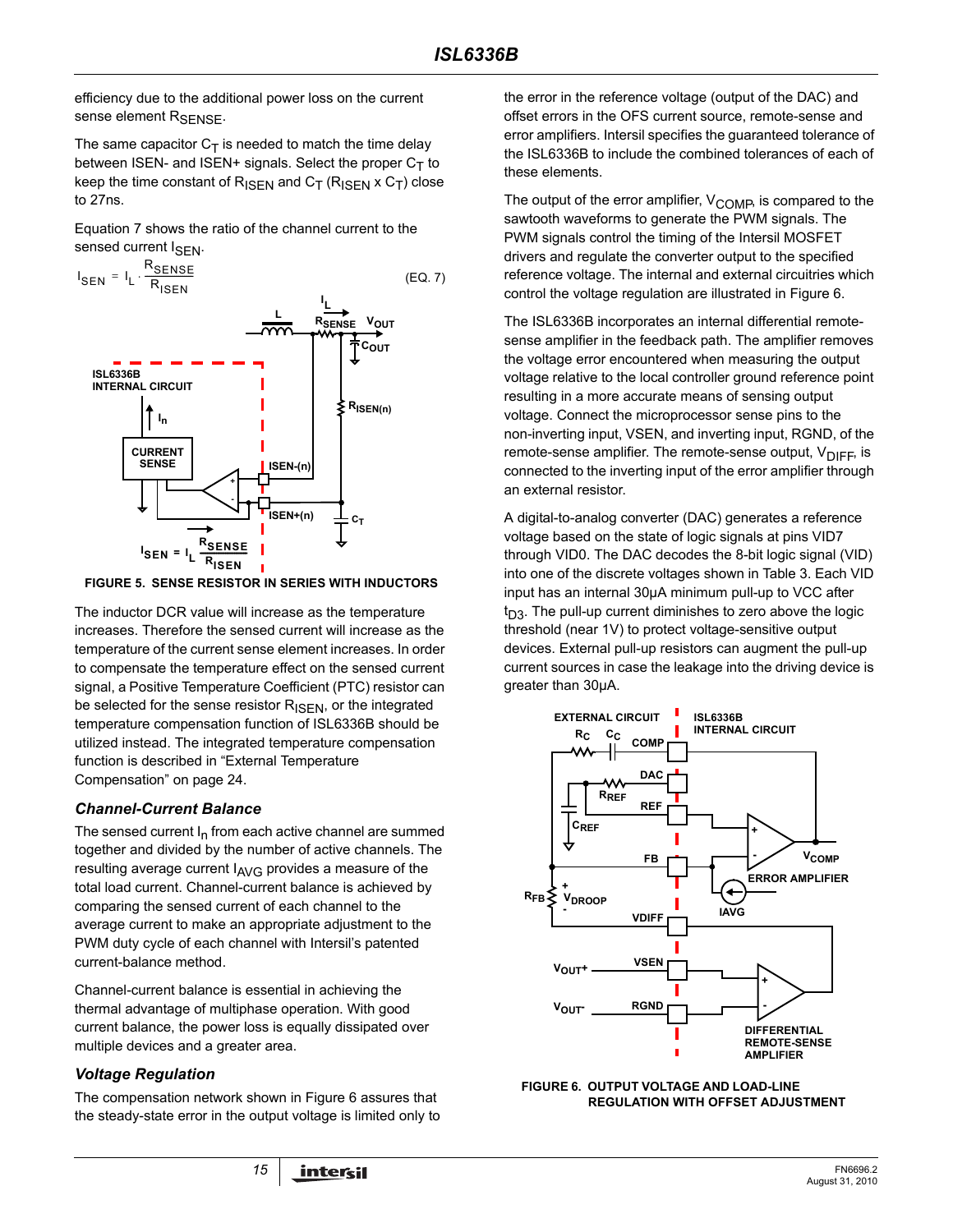**TABLE 3. VR11 VID 8-BIT** 

<span id="page-15-0"></span>

| VID7 | VID6 | VID <sub>5</sub> | VID4         | VID <sub>3</sub> | VID <sub>2</sub> | VID1 | VID <sub>0</sub> | <b>VOLTAGE</b> |
|------|------|------------------|--------------|------------------|------------------|------|------------------|----------------|
| 0    | 0    | 0                | 0            | 0                | 0                | 0    | 0                | <b>OFF</b>     |
| 0    | 0    | 0                | 0            | 0                | 0                | 0    | 1                | <b>OFF</b>     |
| 0    | 0    | 0                | 0            | 0                | 0                | 1    | 0                | 1.60000        |
| 0    | 0    | 0                | 0            | 0                | 0                | 1    | 1                | 1.59375        |
| 0    | 0    | 0                | 0            | 0                | $\mathbf{1}$     | 0    | 0                | 1.58750        |
| 0    | 0    | 0                | 0            | 0                | 1                | 0    | 1                | 1.58125        |
| 0    | 0    | 0                | 0            | 0                | $\mathbf{1}$     | 1    | 0                | 1.57500        |
| 0    | 0    | 0                | 0            | 0                | 1                | 1    | 1                | 1.56875        |
| 0    | 0    | 0                | 0            | $\mathbf 1$      | 0                | 0    | 0                | 1.56250        |
| 0    | 0    | 0                | 0            | 1                | 0                | 0    | 1                | 1.55625        |
| 0    | 0    | 0                | 0            | $\mathbf 1$      | 0                | 1    | 0                | 1.55000        |
| 0    | 0    | 0                | 0            | $\mathbf 1$      | 0                | 1    | 1                | 1.54375        |
| 0    | 0    | 0                | 0            | $\mathbf 1$      | $\mathbf{1}$     | 0    | 0                | 1.53750        |
| 0    | 0    | 0                | 0            | 1                | 1                | 0    | 1                | 1.53125        |
| 0    | 0    | 0                | 0            | $\mathbf 1$      | 1                | 1    | 0                | 1.52500        |
| 0    | 0    | 0                | 0            | $\mathbf 1$      | $\mathbf{1}$     | 1    | 1                | 1.51875        |
| 0    | 0    | 0                | 1            | 0                | 0                | 0    | 0                | 1.51250        |
| 0    | 0    | 0                | 1            | 0                | 0                | 0    | 1                | 1.50625        |
| 0    | 0    | 0                | $\mathbf{1}$ | 0                | 0                | 1    | 0                | 1.50000        |
| 0    | 0    | 0                | 1            | 0                | 0                | 1    | 1                | 1.49375        |
| 0    | 0    | 0                | 1            | 0                | 1                | 0    | 0                | 1.48750        |
| 0    | 0    | 0                | $\mathbf{1}$ | 0                | $\mathbf{1}$     | 0    | 1                | 1.48125        |
| 0    | 0    | 0                | 1            | 0                | $\mathbf{1}$     | 1    | 0                | 1.47500        |
| 0    | 0    | 0                | 1            | 0                | 1                | 1    | 1                | 1.46875        |
| 0    | 0    | 0                | $\mathbf{1}$ | $\mathbf 1$      | 0                | 0    | 0                | 1.46250        |
| 0    | 0    | 0                | $\mathbf{1}$ | 1                | 0                | 0    | 1                | 1.45625        |
| 0    | 0    | 0                | $\mathbf{1}$ | 1                | 0                | 1    | 0                | 1.45000        |
| 0    | 0    | 0                | 1            | 1                | 0                | 1    | 1                | 1.44375        |
| 0    | 0    | 0                | 1            | $\mathbf{1}$     | 1                | 0    | 0                | 1.43750        |
| 0    | 0    | 0                | 1            | $\mathbf{1}$     | 1                | 0    | $\mathbf 1$      | 1.43125        |
| 0    | 0    | 0                | 1            | 1                | 1                | 1    | 0                | 1.42500        |
| 0    | 0    | 0                | $\mathbf{1}$ | $\mathbf{1}$     | 1                | 1    | 1                | 1.41875        |
| 0    | 0    | 1                | 0            | 0                | 0                | 0    | 0                | 1.41250        |
| 0    | 0    | 1                | 0            | 0                | 0                | 0    | 1                | 1.40625        |
| 0    | 0    | 1                | 0            | 0                | 0                | 1    | 0                | 1.40000        |
| 0    | 0    | 1                | 0            | 0                | 0                | 1    | $\mathbf 1$      | 1.39375        |
| 0    | 0    | 1                | 0            | 0                | 1                | 0    | 0                | 1.38750        |
| 0    | 0    | 1                | 0            | 0                | 1                | 0    | 1                | 1.38125        |
| 0    | 0    | 1                | 0            | 0                | 1                | 1    | 0                | 1.37500        |

| VID7 | VID6         | VID <sub>5</sub> | VID4         | VID <sub>3</sub> | VID <sub>2</sub> | VID1        | VID <sub>0</sub> | <b>VOLTAGE</b> |  |  |
|------|--------------|------------------|--------------|------------------|------------------|-------------|------------------|----------------|--|--|
| 0    | 0            | $\mathbf{1}$     | 0            | 0                | $\mathbf{1}$     | 1           | 1                | 1.36875        |  |  |
| 0    | 0            | 1                | 0            | 1                | 0                | 0           | 0                | 1.36250        |  |  |
| 0    | 0            | $\mathbf{1}$     | 0            | 1                | 0                | 0           | $\mathbf 1$      | 1.35625        |  |  |
| 0    | 0            | $\mathbf{1}$     | 0            | 1                | 0                | 1           | 0                | 1.35000        |  |  |
| 0    | 0            | 1                | 0            | 1                | 0                | 1           | 1                | 1.34375        |  |  |
| 0    | 0            | $\mathbf{1}$     | 0            | 1                | 1                | 0           | 0                | 1.33750        |  |  |
| 0    | 0            | $\mathbf{1}$     | 0            | 1                | 1                | 0           | 1                | 1.33125        |  |  |
| 0    | 0            | 1                | 0            | 1                | 1                | 1           | 0                | 1.32500        |  |  |
| 0    | 0            | $\mathbf{1}$     | 0            | $\mathbf{1}$     | 1                | 1           | $\mathbf{1}$     | 1.31875        |  |  |
| 0    | 0            | $\mathbf{1}$     | 1            | 0                | 0                | 0           | 0                | 1.31250        |  |  |
| 0    | 0            | 1                | 1            | 0                | 0                | 0           | 1                | 1.30625        |  |  |
| 0    | 0            | $\mathbf{1}$     | $\mathbf 1$  | 0                | 0                | 1           | 0                | 1.30000        |  |  |
| 0    | 0            | $\mathbf{1}$     | 1            | 0                | 0                | 1           | 1                | 1.29375        |  |  |
| 0    | 0            | 1                | 1            | 0                | 1                | 0           | 0                | 1.28750        |  |  |
| 0    | 0            | $\mathbf{1}$     | $\mathbf{1}$ | 0                | 1                | 0           | $\mathbf{1}$     | 1.28125        |  |  |
| 0    | 0            | $\mathbf{1}$     | 1            | 0                | 1                | 1           | 0                | 1.27500        |  |  |
| 0    | 0            | 1                | 1            | 0                | 1                | 1           | 1                | 1.26875        |  |  |
| 0    | 0            | $\mathbf{1}$     | $\mathbf{1}$ | $\mathbf{1}$     | 0                | 0           | 0                | 1.26250        |  |  |
| 0    | 0            | $\mathbf{1}$     | 1            | 1                | 0                | 0           | 1                | 1.25625        |  |  |
| 0    | 0            | 1                | 1            | 1                | 0                | 1           | 0                | 1.25000        |  |  |
| 0    | 0            | $\mathbf{1}$     | $\mathbf{1}$ | $\mathbf{1}$     | 0                | 1           | $\mathbf{1}$     | 1.24375        |  |  |
| 0    | 0            | $\mathbf{1}$     | 1            | 1                | 1                | 0           | 0                | 1.23750        |  |  |
| 0    | 0            | 1                | 1            | 1                | 1                | 0           | 1                | 1.23125        |  |  |
| 0    | 0            | $\mathbf{1}$     | $\mathbf{1}$ | $\mathbf{1}$     | 1                | 1           | 0                | 1.22500        |  |  |
| 0    | 0            | $\mathbf{1}$     | 1            | 1                | 1                | 1           | 1                | 1.21875        |  |  |
| 0    | 1            | 0                | 0            | 0                | 0                | 0           | 0                | 1.21250        |  |  |
| 0    | $\mathbf 1$  | 0                | 0            | 0                | 0                | 0           | $\mathbf{1}$     | 1.20625        |  |  |
| 0    | 1            | 0                | 0            | 0                | 0                | 1           | 0                | 1.20000        |  |  |
| 0    | 1            | 0                | 0            | 0                | 0                | 1           | 1                | 1.19375        |  |  |
| 0    | $\mathbf 1$  | 0                | 0            | 0                | 1                | 0           | 0                | 1.18750        |  |  |
| 0    | $\mathbf{1}$ | 0                | 0            | 0                | 1                | 0           | $\mathbf{1}$     | 1.18125        |  |  |
| 0    | 1            | 0                | 0            | 0                | 1                | 1           | 0                | 1.17500        |  |  |
| 0    | $\mathbf 1$  | 0                | 0            | 0                | 1                | 1           | $\mathbf{1}$     | 1.16875        |  |  |
| 0    | $\mathbf{1}$ | 0                | 0            | 1                | 0                | 0           | 0                | 1.16250        |  |  |
| 0    | 1            | 0                | 0            | 1                | 0                | 0           | 1                | 1.15625        |  |  |
| 0    | $\mathbf 1$  | 0                | 0            | $\mathbf{1}$     | 0                | 1           | 0                | 1.15000        |  |  |
| 0    | $\mathbf{1}$ | 0                | 0            | $\mathbf{1}$     | 0                | 1           | $\mathbf{1}$     | 1.14375        |  |  |
| 0    | 1            | 0                | 0            | 1                | 1                | 0           | 0                | 1.13750        |  |  |
| 0    | $\mathbf{1}$ | 0                | 0            | $\mathbf{1}$     | 1                | 0           | $\mathbf{1}$     | 1.13125        |  |  |
| 0    | 1            | 0                | 0            | 1                | 1                | $\mathbf 1$ | 0                | 1.12500        |  |  |

*16* <u>intersil</u>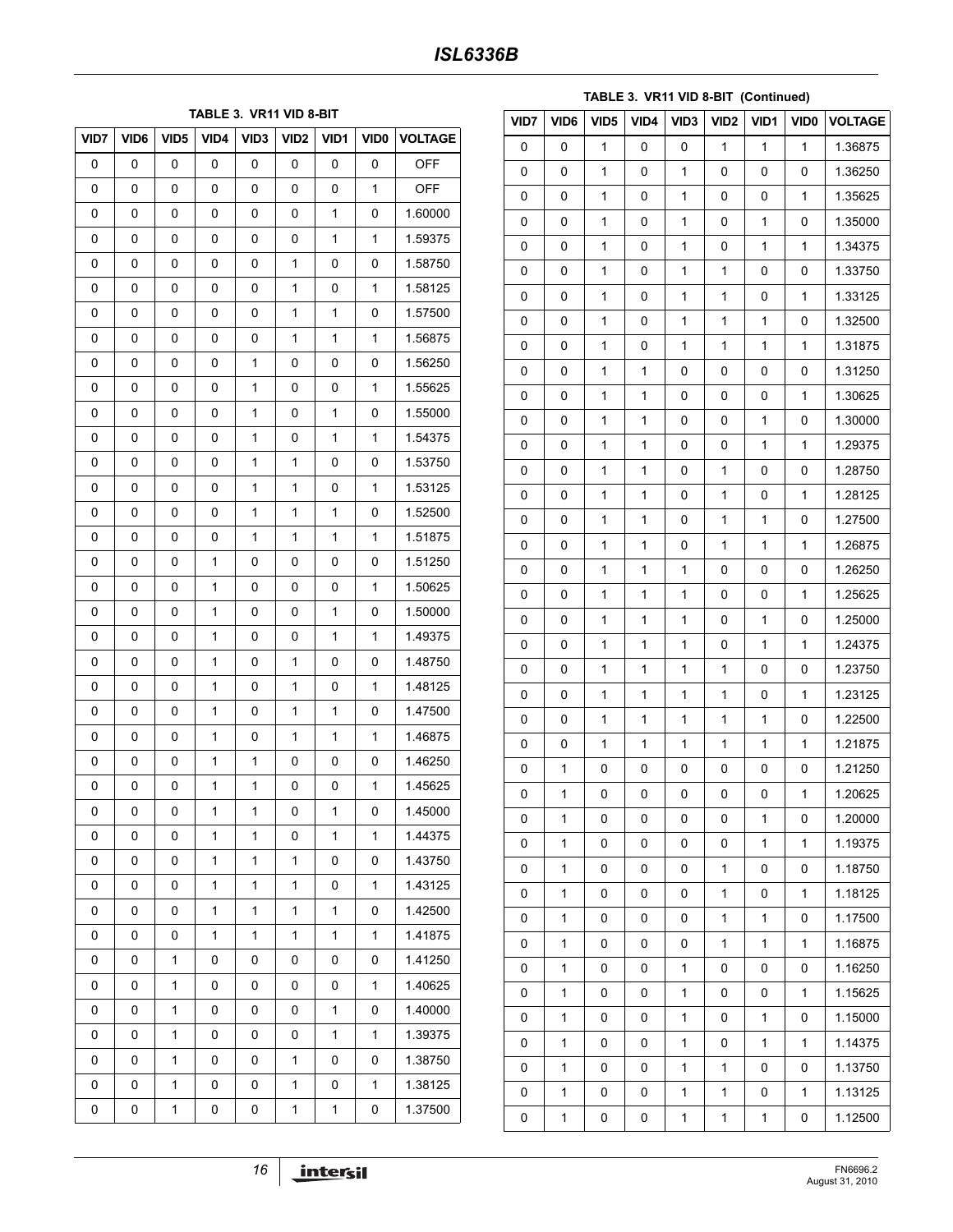**TABLE 3. VR11 VID 8-BIT (Continued)**

|  |  |  | TABLE 3. VR11 VID 8-BIT (Continued) |
|--|--|--|-------------------------------------|
|--|--|--|-------------------------------------|

| ID7 | VID <sub>6</sub> | VID <sub>5</sub> | VID4         | VID <sub>3</sub> | VID <sub>2</sub> | VID1         | VID <sub>0</sub> | <b>VOLTAGE</b> | VID7         | VID6         | VID <sub>5</sub> | VID4         | VID <sub>3</sub>    | VID <sub>2</sub> | VID1         | VID <sub>0</sub> | <b>VOLTAGE</b> |
|-----|------------------|------------------|--------------|------------------|------------------|--------------|------------------|----------------|--------------|--------------|------------------|--------------|---------------------|------------------|--------------|------------------|----------------|
| 0   | $\mathbf{1}$     | $\pmb{0}$        | $\pmb{0}$    | $\mathbf{1}$     | $\mathbf{1}$     | $\mathbf{1}$ | $\mathbf{1}$     | 1.11875        | 0            | $\mathbf{1}$ | $\mathbf{1}$     | $\mathbf{1}$ | $\mathsf{O}\xspace$ | $\mathbf{1}$     | $\mathbf{1}$ | $\mathbf{1}$     | 0.86875        |
| 0   | 1                | 0                | $\mathbf{1}$ | 0                | 0                | $\mathbf 0$  | 0                | 1.11250        | 0            | $\mathbf 1$  | $\mathbf{1}$     | 1            | 1                   | 0                | 0            | 0                | 0.86250        |
| 0   | $\mathbf 1$      | 0                | 1            | 0                | 0                | $\mathbf 0$  | $\mathbf{1}$     | 1.10625        | 0            | $\mathbf 1$  | $\mathbf{1}$     | 1            | 1                   | 0                | 0            | 1                | 0.85625        |
| 0   | $\mathbf 1$      | 0                | $\mathbf{1}$ | 0                | 0                | $\mathbf{1}$ | 0                | 1.10000        | 0            | $\mathbf{1}$ | $\mathbf{1}$     | 1            | 1                   | 0                | $\mathbf{1}$ | 0                | 0.85000        |
| 0   | 1                | 0                | $\mathbf{1}$ | 0                | 0                | $\mathbf{1}$ | $\mathbf 1$      | 1.09375        | 0            | $\mathbf{1}$ | $\mathbf{1}$     | 1            | 1                   | 0                | 1            | $\mathbf{1}$     | 0.84375        |
| 0   | $\mathbf 1$      | 0                | 1            | 0                | 1                | $\mathbf 0$  | 0                | 1.08750        | 0            | 1            | $\mathbf{1}$     | $\mathbf{1}$ | 1                   | 1                | 0            | 0                | 0.83750        |
| 0   | 1                | 0                | $\mathbf{1}$ | 0                | $\mathbf{1}$     | 0            | $\mathbf{1}$     | 1.08125        | 0            | $\mathbf{1}$ | $\mathbf{1}$     | 1            | 1                   | 1                | 0            | $\mathbf{1}$     | 0.83125        |
| 0   | 1                | 0                | $\mathbf{1}$ | 0                | $\mathbf{1}$     | $\mathbf{1}$ | $\pmb{0}$        | 1.07500        | 0            | $\mathbf{1}$ | $\mathbf{1}$     | $\mathbf{1}$ | $\mathbf{1}$        | 1                | $\mathbf{1}$ | 0                | 0.82500        |
| 0   | $\mathbf 1$      | 0                | 1            | 0                | 1                | 1            | $\mathbf 1$      | 1.06875        | 0            | $\mathbf{1}$ | $\mathbf{1}$     | 1            | $\mathbf{1}$        | 1                | 1            | 1                | 0.81875        |
| 0   | $\mathbf 1$      | 0                | 1            | $\mathbf{1}$     | 0                | $\mathbf 0$  | 0                | 1.06250        | $\mathbf 1$  | 0            | $\pmb{0}$        | 0            | $\mathbf 0$         | 0                | 0            | 0                | 0.81250        |
| 0   | $\mathbf 1$      | 0                | $\mathbf{1}$ | 1                | 0                | $\pmb{0}$    | $\mathbf 1$      | 1.05625        | 1            | $\pmb{0}$    | 0                | 0            | 0                   | 0                | 0            | $\mathbf{1}$     | 0.80625        |
| 0   | $\mathbf 1$      | 0                | 1            | $\mathbf{1}$     | 0                | 1            | 0                | 1.05000        | 1            | 0            | 0                | 0            | 0                   | 0                | 1            | 0                | 0.80000        |
| 0   | $\mathbf 1$      | 0                | $\mathbf{1}$ | $\mathbf{1}$     | 0                | 1            | $\mathbf 1$      | 1.04375        | $\mathbf 1$  | 0            | $\pmb{0}$        | 0            | $\mathbf 0$         | 0                | $\mathbf{1}$ | $\mathbf{1}$     | 0.79375        |
| 0   | 1                | 0                | $\mathbf{1}$ | 1                | $\mathbf{1}$     | $\mathbf 0$  | $\pmb{0}$        | 1.03750        | 1            | 0            | 0                | 0            | 0                   | 1                | 0            | 0                | 0.78750        |
| 0   | 1                | 0                | 1            | $\mathbf{1}$     | 1                | $\mathbf 0$  | 1                | 1.03125        | 1            | 0            | 0                | 0            | 0                   | 1                | 0            | 1                | 0.78125        |
| 0   | $\mathbf 1$      | 0                | $\mathbf{1}$ | $\mathbf{1}$     | 1                | 1            | 0                | 1.02500        | 1            | 0            | 0                | 0            | 0                   | 1                | $\mathbf{1}$ | 0                | 0.77500        |
| 0   | 1                | 0                | $\mathbf{1}$ | $\mathbf{1}$     | $\mathbf{1}$     | $\mathbf{1}$ | $\mathbf 1$      | 1.01875        | 1            | 0            | $\pmb{0}$        | 0            | 0                   | 1                | 1            | $\mathbf{1}$     | 0.76875        |
| 0   | 1                | $\mathbf{1}$     | 0            | 0                | 0                | $\mathbf 0$  | 0                | 1.01250        | 1            | 0            | 0                | 0            | $\mathbf{1}$        | 0                | 0            | 0                | 0.76250        |
| 0   | $\mathbf 1$      | 1                | 0            | 0                | 0                | $\mathbf 0$  | $\mathbf{1}$     | 1.00625        | 1            | 0            | 0                | 0            | $\mathbf{1}$        | 0                | 0            | $\mathbf{1}$     | 0.75625        |
| 0   | 1                | 1                | 0            | 0                | 0                | $\mathbf{1}$ | 0                | 1.00000        | 1            | 0            | 0                | 0            | $\mathbf{1}$        | 0                | 1            | 0                | 0.75000        |
| 0   | 1                | 1                | 0            | 0                | 0                | $\mathbf{1}$ | $\mathbf 1$      | 0.99375        | 1            | 0            | 0                | 0            | $\mathbf{1}$        | 0                | 1            | 1                | 0.74375        |
| 0   | $\mathbf 1$      | 1                | 0            | 0                | 1                | $\mathbf 0$  | 0                | 0.98750        | $\mathbf 1$  | 0            | 0                | 0            | 1                   | 1                | 0            | 0                | 0.73750        |
| 0   | 1                | 1                | 0            | 0                | 1                | $\mathbf 0$  | $\mathbf{1}$     | 0.98125        | 1            | 0            | 0                | 0            | $\mathbf{1}$        | 1                | 0            | $\mathbf{1}$     | 0.73125        |
| 0   | 1                | $\mathbf{1}$     | 0            | 0                | 1                | $\mathbf{1}$ | 0                | 0.97500        | 1            | 0            | 0                | 0            | 1                   | 1                | 1            | 0                | 0.72500        |
| 0   | $\mathbf 1$      | 1                | 0            | 0                | 1                | $\mathbf 1$  | $\mathbf 1$      | 0.96875        | $\mathbf 1$  | 0            | 0                | 0            | 1                   | 1                | 1            | 1                | 0.71875        |
| 0   | 1                | 1                | 0            | $\mathbf{1}$     | 0                | $\mathbf 0$  | 0                | 0.96250        | 1            | 0            | 0                | 1            | 0                   | 0                | 0            | 0                | 0.71250        |
| 0   | $\mathbf 1$      | 1                | 0            | $\mathbf{1}$     | 0                | 0            | $\mathbf{1}$     | 0.95625        | $\mathbf{1}$ | 0            | $\pmb{0}$        | 1            | 0                   | 0                | 0            | $\mathbf{1}$     | 0.70625        |
| 0   | $\mathbf{1}$     | $\mathbf{1}$     | 0            | $\mathbf{1}$     | 0                | 1            | 0                | 0.95000        | 1            | 0            | 0                | 1            | 0                   | $\mathbf 0$      | $\mathbf{1}$ | 0                | 0.70000        |
| 0   | 1                | 1                | 0            | $\mathbf{1}$     | $\pmb{0}$        | $\mathbf{1}$ | 1                | 0.94375        | 1            | 0            | 0                | $\mathbf{1}$ | 0                   | 0                | 1            | $\mathbf{1}$     | 0.69375        |
| 0   | $\mathbf{1}$     | $\mathbf{1}$     | 0            | $\mathbf{1}$     | 1                | $\mathbf 0$  | 0                | 0.93750        | $\mathbf{1}$ | 0            | $\pmb{0}$        | 1            | 0                   | 1                | 0            | 0                | 0.68750        |
| 0   | $\mathbf{1}$     | $\mathbf{1}$     | 0            | $\mathbf{1}$     | 1                | 0            | $\mathbf{1}$     | 0.93125        | 1            | 0            | 0                | 1            | 0                   | 1                | 0            | $\mathbf{1}$     | 0.68125        |
| 0   | $\mathbf 1$      | 1                | 0            | $\mathbf{1}$     | $\mathbf{1}$     | $\mathbf{1}$ | 0                | 0.92500        | 1            | 0            | $\pmb{0}$        | $\mathbf{1}$ | 0                   | $\mathbf{1}$     | 1            | 0                | 0.67500        |
| 0   | $\mathbf{1}$     | $\mathbf{1}$     | 0            | $\mathbf{1}$     | 1                | $\mathbf{1}$ | 1                | 0.91875        | 1            | 0            | $\pmb{0}$        | 1            | 0                   | 1                | 1            | 1                | 0.66875        |
| 0   | $\mathbf{1}$     | 1                | 1            | 0                | 0                | $\pmb{0}$    | 0                | 0.91250        | 1            | 0            | $\pmb{0}$        | 1            | 1                   | 0                | 0            | 0                | 0.66250        |
| 0   | $\mathbf 1$      | 1                | 1            | 0                | $\pmb{0}$        | $\mathsf 0$  | $\mathbf{1}$     | 0.90625        | 1            | 0            | $\pmb{0}$        | $\mathbf{1}$ | $\mathbf{1}$        | 0                | 0            | 1                | 0.65625        |
| 0   | 1                | $\mathbf{1}$     | 1            | 0                | 0                | $\mathbf{1}$ | 0                | 0.90000        | 1            | 0            | $\pmb{0}$        | 1            | $\mathbf{1}$        | 0                | $\mathbf{1}$ | 0                | 0.65000        |
| 0   | 1                | 1                | $\mathbf{1}$ | 0                | 0                | 1            | $\mathbf{1}$     | 0.89375        | 1            | 0            | $\pmb{0}$        | 1            | 1                   | 0                | $\mathbf{1}$ | 1                | 0.64375        |
| 0   | $\mathbf 1$      | 1                | 1            | 0                | $\mathbf{1}$     | 0            | 0                | 0.88750        | 1            | 0            | 0                | $\mathbf{1}$ | $\mathbf{1}$        | 1                | 0            | 0                | 0.63750        |
| 0   | 1                | 1                | 1            | 0                | 1                | $\mathbf 0$  | 1                | 0.88125        | 1            | 0            | $\pmb{0}$        | 1            | 1                   | 1                | 0            | 1                | 0.63125        |
| 0   | $\mathbf{1}$     | $\mathbf{1}$     | 1            | 0                | 1                | $\mathbf{1}$ | 0                | 0.87500        | $\mathbf{1}$ | 0            | $\pmb{0}$        | 1            | 1                   | 1                | $\mathbf{1}$ | 0                | 0.62500        |
|     |                  |                  |              |                  |                  |              |                  |                |              |              |                  |              |                     |                  |              |                  |                |

**VID7 VID6 VID5 VID4 VID3 VID2 VID1 VID0 VOLTAGE**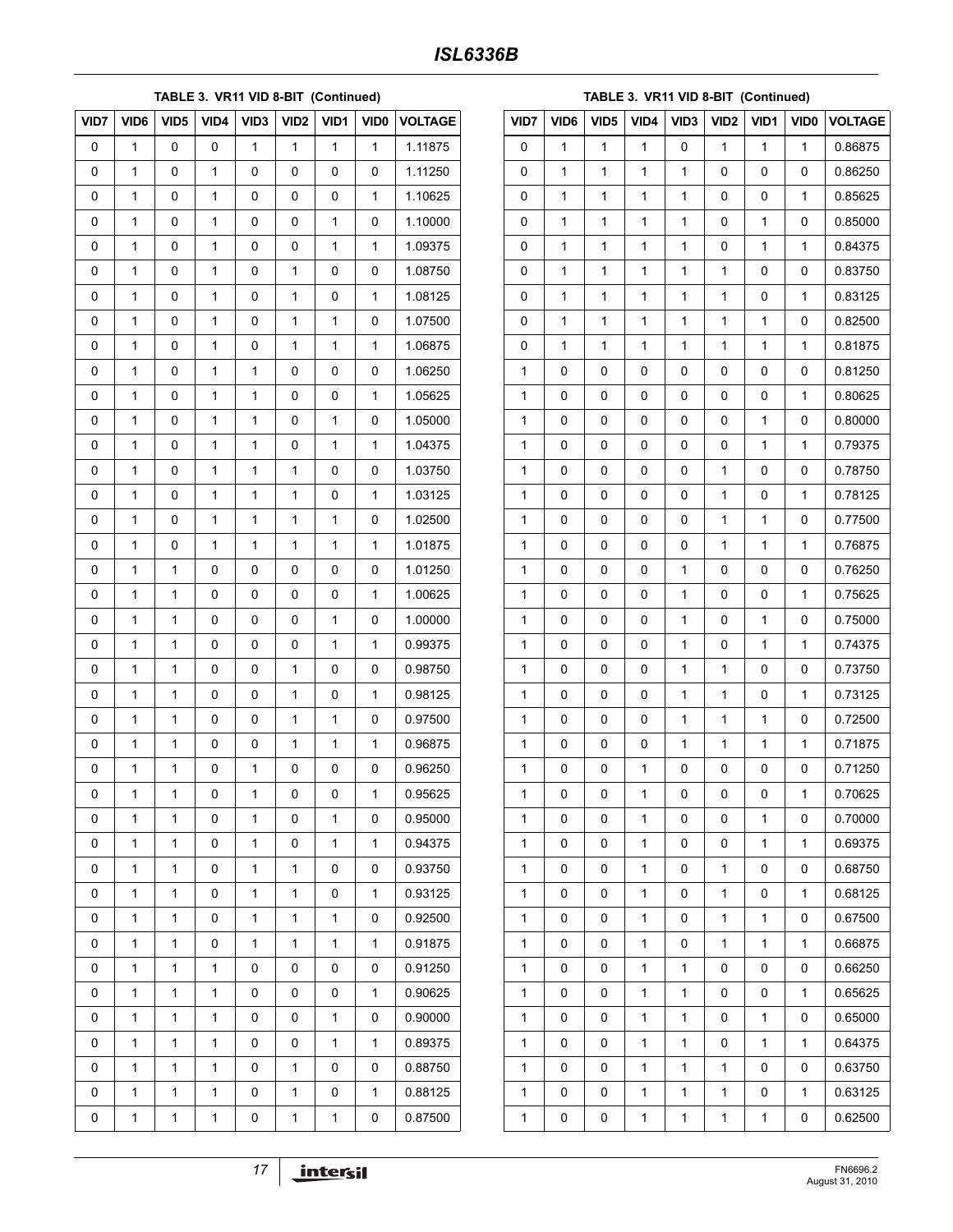| VID7         | VID <sub>6</sub> | VID <sub>5</sub> | VID4        | VID <sub>3</sub> | VID <sub>2</sub> | VID1         | VID <sub>0</sub> | <b>VOLTAGE</b> |  |  |
|--------------|------------------|------------------|-------------|------------------|------------------|--------------|------------------|----------------|--|--|
| 1            | 0                | 0                | 1           | $\mathbf{1}$     | 1                | $\mathbf{1}$ | 1                | 0.61875        |  |  |
| $\mathbf{1}$ | 0                | $\mathbf{1}$     | $\mathbf 0$ | $\mathbf 0$      | $\mathsf 0$      | 0            | 0                | 0.61250        |  |  |
| 1            | 0                | 1                | 0           | 0                | 0                | 0            | $\mathbf{1}$     | 0.60625        |  |  |
| 1            | 0                | 1                | 0           | 0                | 0                | 1            | 0                | 0.60000        |  |  |
| 1            | 0                | 1                | 0           | 0                | 0                | $\mathbf{1}$ | $\mathbf{1}$     | 0.59375        |  |  |
| 1            | 0                | 1                | $\mathbf 0$ | 0                | 1                | 0            | 0                | 0.58750        |  |  |
| 1            | 0                | 1                | 0           | 0                | 1                | 0            | $\mathbf{1}$     | 0.58125        |  |  |
| 1            | 0                | 1                | 0           | 0                | 1                | $\mathbf{1}$ | 0                | 0.57500        |  |  |
| 1            | 0                | 1                | $\mathbf 0$ | 0                | 1                | $\mathbf{1}$ | $\mathbf{1}$     | 0.56875        |  |  |
| 1            | 0                | 1                | $\mathbf 0$ | $\mathbf{1}$     | 0                | 0            | 0                | 0.56250        |  |  |
| 1            | 0                | 1                | 0           | 1                | 0                | 0            | 1                | 0.55625        |  |  |
| 1            | 0                | 1                | $\mathbf 0$ | $\mathbf{1}$     | 0                | $\mathbf{1}$ | 0                | 0.55000        |  |  |
| 1            | 0                | 1                | 0           | $\mathbf{1}$     | 0                | $\mathbf{1}$ | $\mathbf{1}$     | 0.54375        |  |  |
| 1            | 0                | 1                | $\mathbf 0$ | $\mathbf{1}$     | 1                | 0            | 0                | 0.53750        |  |  |
| $\mathbf{1}$ | 0                | 1                | $\mathbf 0$ | $\mathbf{1}$     | $\mathbf{1}$     | 0            | $\mathbf{1}$     | 0.53125        |  |  |
| 1            | 0                | 1                | 0           | 1                | 1                | 1            | 0                | 0.52500        |  |  |
| 1            | 0                | 1                | 0           | $\mathbf{1}$     | 1                | $\mathbf{1}$ | $\mathbf{1}$     | 0.51875        |  |  |
| 1            | 0                | 1                | 1           | 0                | $\mathbf 0$      | 0            | 0                | 0.51250        |  |  |
| 1            | 0                | 1                | 1           | 0                | 0                | 0            | $\mathbf{1}$     | 0.50625        |  |  |
| 1            | 0                | 1                | 1           | 0                | 0                | $\mathbf{1}$ | 0                | 0.50000        |  |  |
| 1            | $\mathbf{1}$     | 1                | 1           | $\mathbf{1}$     | 1                | 1            | 0                | <b>OFF</b>     |  |  |
| 1            | 1                | 1                | 1           | 1                | 1                | 1            | 1                | <b>OFF</b>     |  |  |

**TABLE 3. VR11 VID 8-BIT (Continued)**

### *Load-Line Regulation*

Some microprocessor manufacturers require a precisely controlled output resistance. This dependence of the output voltage on the load current is often termed "droop" or "load line" regulation. By adding a well controlled output impedance, the output voltage can effectively be level shifted in a direction which works to achieve the load-line regulation required by these manufacturers.

In other cases, the designer may determine that a more cost-effective solution can be achieved by adding droop. Droop can help to reduce the output-voltage spike that results from the fast changes of the load-current demand.

The magnitude of the spike is dictated by the ESR and ESL of the output capacitors selected. By positioning the no-load voltage level near the upper specification limit, a larger negative spike can be sustained without crossing the lower limit. By adding a well controlled output impedance, the output voltage under load can effectively be level shifted down so that a larger positive spike can be sustained without crossing the upper specification limit.

As shown in Figure [6,](#page-14-2) a current proportional to the average current of all active channels,  $I_{AVG}$ , flows from FB through a load-line regulation resistor  $R_{FB}$ . The resulting voltage drop across  $R_{FB}$  is proportional to the output current, effectively creating an output voltage droop with a steady-state value defined in Equation [8](#page-17-0).

<span id="page-17-0"></span> $V_{\text{DROOP}} = I_{\text{AVG}} \cdot R_{\text{FB}}$  (EQ. 8)

The regulated output voltage is reduced by the droop voltage  $V<sub>DROOP</sub>$ . The output voltage as a function of load current is derived by combining Equation [8](#page-17-0) with the appropriate sample current expression defined by the current sense method employed.

$$
V_{OUT} = V_{REF} - V_{OFS} - \left(\frac{I_{OUT}}{N} \cdot \frac{R_X}{R_{ISEN}} \cdot R_{FB}\right)
$$
 (EQ.9)

Where  $V_{REF}$  is the reference voltage,  $V_{OFF}$  is the programmed offset voltage,  $I_{\text{OUT}}$  is the total output current of the converter, R<sub>ISEN</sub> is the sense resistor connected to the ISEN+ pin, and  $R_{FB}$  is the feedback resistor, N is the active channel number, and  $R_X$  is the DCR, or  $R_{\text{SFNSF}}$ depending on the sensing method.

Therefore the equivalent loadline impedance, i.e. Droop impedance, is equal to Equation [10](#page-17-1):

<span id="page-17-1"></span>
$$
R_{LL} = \frac{R_{FB}}{N} \cdot \frac{R_X}{R_{ISEN}}
$$
 (EQ. 10)

### <span id="page-17-4"></span>*Output-Voltage Offset Programming*

The ISL6336B allows the designer to accurately adjust the offset voltage. When resistor,  $R<sub>OFS</sub>$ , is connected between OFS to VCC, the voltage across it is regulated to 1.6V. This causes a proportional current  $(I_{\text{OFS}})$  to flow into OFS. If  $R<sub>OFS</sub>$  is connected to ground, the voltage across it is regulated to 0.4V, and  $I<sub>OFS</sub>$  flows out of OFS. A resistor between DAC and REF, R<sub>REF</sub>, is selected so that the product ( $I<sub>OFS</sub>$  x R<sub>OFS</sub>) is equal to the desired offset voltage. These functions are shown in Figure [7](#page-18-0).

Once the desired output offset voltage has been determined, use Equations [11](#page-17-2) and [12](#page-17-3) to set  $R_{\text{OFS}}$ :

For Positive Offset (connect  $R<sub>OFS</sub>$  to VCC):

<span id="page-17-2"></span>
$$
R_{\text{OFS}} = \frac{1.6 \cdot R_{\text{REF}}}{V_{\text{OFFSET}}}
$$
 (EQ. 11)

For Negative Offset (connect  $R<sub>OFS</sub>$  to GND):

<span id="page-17-3"></span>
$$
R_{OFS} = \frac{0.4 \cdot R_{REF}}{V_{OFFSET}}
$$
 (EQ. 12)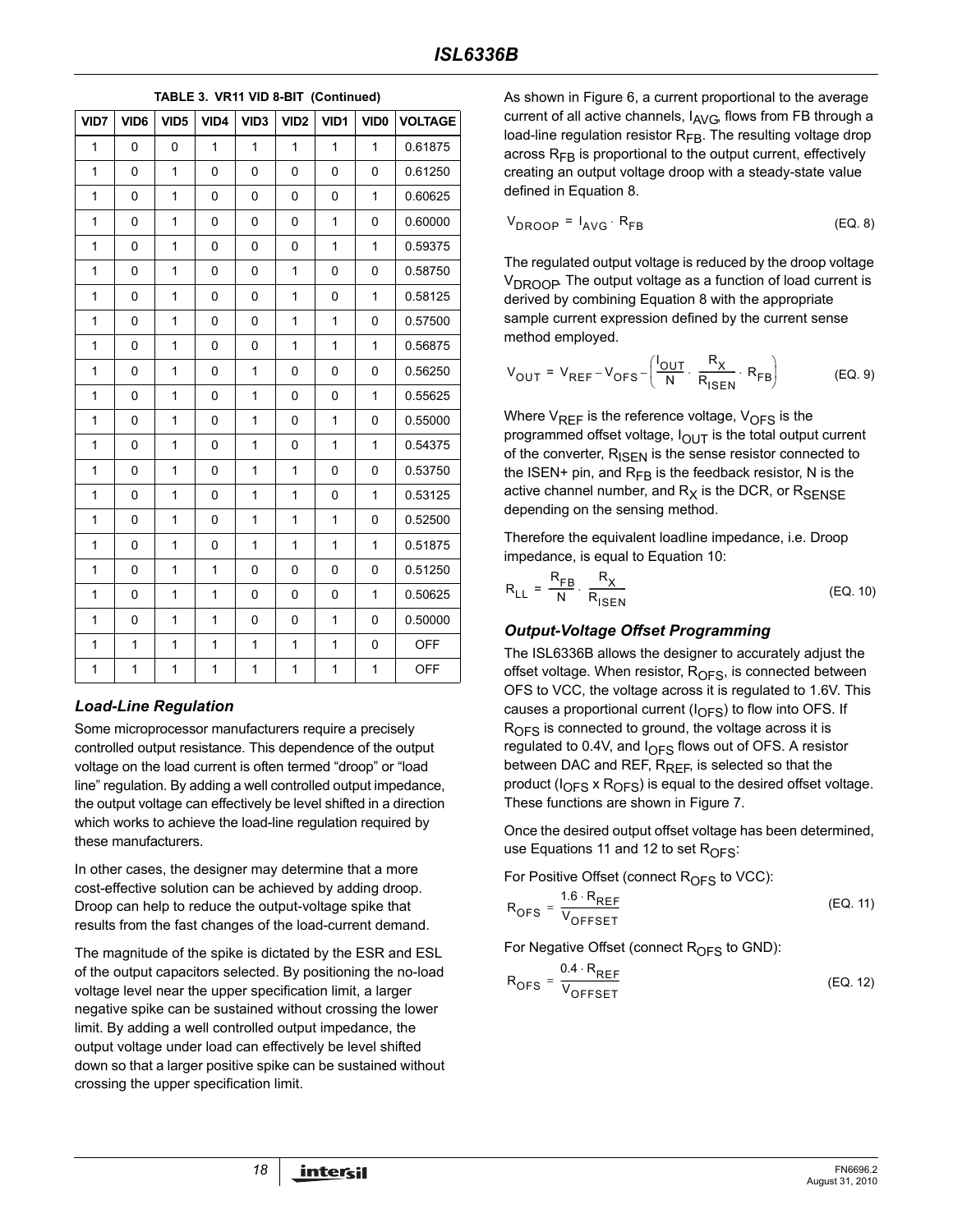

<span id="page-18-0"></span>**FIGURE 7. OUTPUT VOLTAGE OFFSET PROGRAMMING**

### *Dynamic VID*

Modern microprocessors need to make changes to their core voltage as part of the normal operation. They direct the core-voltage regulator to do this by making changes to the VID inputs during the regulator operation. The power management solution is required to monitor the DAC inputs and respond to on-the-fly VID changes in a controlled manner. Supervising the safe output voltage transition within the DAC range of the processor without discontinuity or disruption is a necessary function of the core-voltage regulator.

In order to ensure a smooth transition of output voltage during VID change, a VID step change smoothing network, composed of R<sub>REF</sub> and C<sub>REF</sub>, can be used. The selection of RRFF is based on the desired offset voltage as detailed above in ["Output-Voltage Offset Programming" on page 18](#page-17-4). The selection of  $C_{REF}$  is based on the time duration for 1-bit VID change and the allowable delay time.

Assuming the microprocessor controls the VID change at 1-bit every  $t_{\text{VID}}$ , the relationship between the time constant of R<sub>REF</sub> and C<sub>REF</sub> network and t<sub>VID</sub> is given by Equation [13](#page-18-2).

$$
C_{REF} \cdot R_{REF} = t_{VID}
$$
 (EQ. 13)

During dynamic VID transition and VID up steps, the overcurrent trip point increases by 140% to avoid false triggering OCP circuits, while the overvoltage trip point is set to its maximum VID OVP trip level. If dynamic VID occurs when PSI# is asserted, the controller will activate all phases and complete the transition at which point the status of the PSI# pin will control operation.

# *Operation Initialization*

Prior to converter initialization, proper conditions must exist on the enable inputs and VCC. When the conditions are met, the controller begins soft-start. Once the output voltage is within the proper window of operation, VR\_RDY asserts logic high.

### *Enable and Disable*

While in shutdown mode, the PWM outputs are held in a high-impedance state to assure the drivers remain off. The following input conditions must be met before the ISL6336B is released from shutdown mode.

- 1. The bias voltage applied at VCC must reach the internal power-on reset (POR) rising threshold. Once this threshold is reached, proper operation of all aspects of the ISL6336B is guaranteed. Hysteresis between the rising and falling thresholds assure that once enabled, the ISL6336B will not inadvertently turn off unless the bias voltage drops substantially (see "Electrical Specifications" table beginning on [page 7](#page-6-2)).
- 2. The ISL6336B features an enable input (EN\_PWR) for power sequencing between the controller bias voltage and another voltage rail. The enable comparator holds the ISL6336B in shutdown until the voltage at EN\_PWR rises above 0.875V. The enable comparator has about 130mV of hysteresis to prevent bounce. It is important that the driver ICs reach their POR level before the ISL6336B becomes enabled. The schematic in Figure [8](#page-18-1) demonstrates sequencing the ISL6336B with the ISL66xx family of Intersil MOSFET drivers, which require 12V bias.
- 3. The voltage on EN\_VTT must be higher than 0.875V to enable the controller. This pin is typically connected to the output of the VTT voltage regulator.



<span id="page-18-2"></span><span id="page-18-1"></span>**FIGURE 8. POWER SEQUENCING USING THRESHOLD SENSITIVE ENABLE (EN) FUNCTION**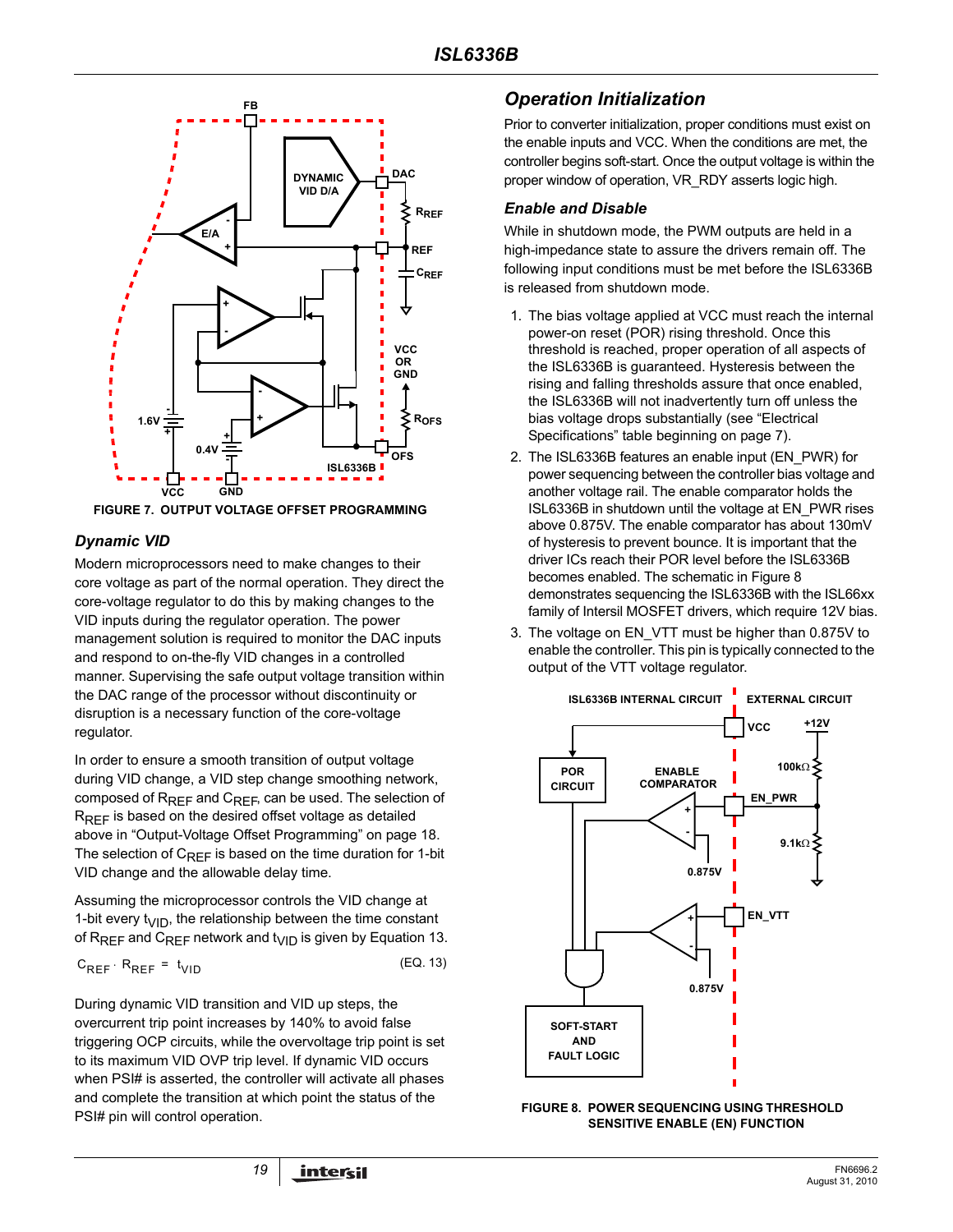When all conditions above are satisfied, ISL6336B begins soft-start and ramps the output voltage to 1.1V first. After remaining at 1.1V for some time, ISL6336B reads the VID code at VID input pins. If the VID code is valid, ISL6336B will regulate the output to the final VID setting. If the VID code is an OFF code, ISL6336B will shut down, and cycling VCC, EN\_PWR or EN\_VTT is needed to restart.

### <span id="page-19-0"></span>*Soft-Start*

ISL6336B based VR has 4 periods during soft-start as shown in Figure [9](#page-19-3). After VCC, EN\_VTT and EN\_PWR reach their POR/enable thresholds, The controller will have fixed delay period  $t_{D1}$ . After this delay period, the VR will begin first soft-start ramp until the output voltage reaches 1.1V V<sub>BOOT</sub> voltage. Then, the controller will regulate the VR voltage at 1.1V for another fixed period t<sub>D3</sub>. At the end of t<sub>D3</sub> period, ISL6336B reads the VID signals. If the VID code is valid, ISL6336B will initiate the second soft-start ramp until the voltage reaches the VID voltage minus the offset voltage.



<span id="page-19-3"></span>The soft-start time is the sum of the 4 periods as shown in Equation [14:](#page-19-5)

$$
t_{SS} = t_{D1} + t_{D2} + t_{D3} + t_{D4}
$$
 (EQ. 14)

 $t_{D1}$  is a fixed delay with a typical value as 1.36ms.  $t_{D3}$  is determined by a fixed 85µs plus the time to obtain valid VID voltage. If the VID is valid before the output reaches the 1.1V, the minimum time to validate the VID input is 500ns. Therefore the minimum  $t_{D3}$  is about 86 $\mu$ s.

During t<sub>D2</sub> and t<sub>D4</sub>, ISL6336B digitally controls the DAC voltage change at 6.25mV per step. The time for each step is determined by the frequency of the soft-start oscillator, which is defined by a resistor  $R_{SS}$  from SS pin to GND or VCC. The equations are the same for the case where R<sub>SS</sub> is connected to GND or VCC. The two soft-start ramp times t<sub>D2</sub> and t<sub>D4</sub> can be calculated based on the Equations [15](#page-19-1) and [16](#page-19-2):

$$
t_{D2} = \frac{1.1 \cdot R_{SS}}{6.25 \cdot 25} (\mu s)
$$
 (EQ. 15)

$$
t_{D4} = \frac{((V_{VID} - 1.1) \cdot R_{SS})}{6.25 \cdot 25} (\mu s)
$$
 (EQ. 16)

For example, when VID is set to 1.5V and the  $R_{SS}$  is set at 100kΩ, the first soft-start ramp time t<sub>D2</sub> will be 704µs and the second soft-start ramp time t<sub>D4</sub> will be 256 $\mu$ s.

After the DAC voltage reaches the final VID setting, VR\_RDY will be set to high with the fixed delay  $t_{\text{D5}}$ . The typical value for  $t_{\text{D5}}$  is 85µs. Before VR\_RDY is released, the controller disregards the PSI# input and always operates in normal CCM PWM mode.

# *Current Sense Output*

The current sourced at the IMON pin is equal to the sensed average current inside the ISL6336B, IAVG. In a typical application, a resistor is placed from the IMON pin to GND to generate a voltage which is proportional to the load current as shown in Equation [17:](#page-19-6)

<span id="page-19-6"></span>
$$
V_{\text{IMON}} = \frac{R_{\text{IMON}}}{N} \cdot \frac{R_X}{R_{\text{ISEN}}} \cdot I_{\text{OUT}} \tag{Eq. 17}
$$

where  $V_{IMON}$  is the voltage at the IMON pin,  $R_{IMON}$  is the resistor between IMON and GND,  $I_{\text{OUT}}$  is the total output current of the converter,  $R_{\text{ISEN}}$  is the sense resistor connected to the ISEN+ pin, N is the active channel number and  $R_X$  is the DC resistance of the current sense element.

The resistor from the IMON pin to GND should be chosen to ensure that the voltage at the IMON pin is less than 1.12V under the maximum load current. The IMON pin voltage is clamped at a maximum of 1.12V. Once the 1.12V threshold is reached, an overcurrent shutdown will be initiated as described in ["Overcurrent Protection" on page 21.](#page-20-0)

A small capacitor can be placed between the IMON pin and GND to reduce noise. In addition, some applications will require the  $V_{IMON}$  signal to be filtered with a minimum time constant. The filter capacitor can be chosen appropriately based on the R<sub>IMON</sub> value to set the desired time constant.

<span id="page-19-5"></span>

<span id="page-19-4"></span><span id="page-19-2"></span><span id="page-19-1"></span>The voltage at the IMON pin will vary linearly with output current, as shown in Figure [10](#page-19-4) with some tolerance. Some applications may require the addition of a positive offset on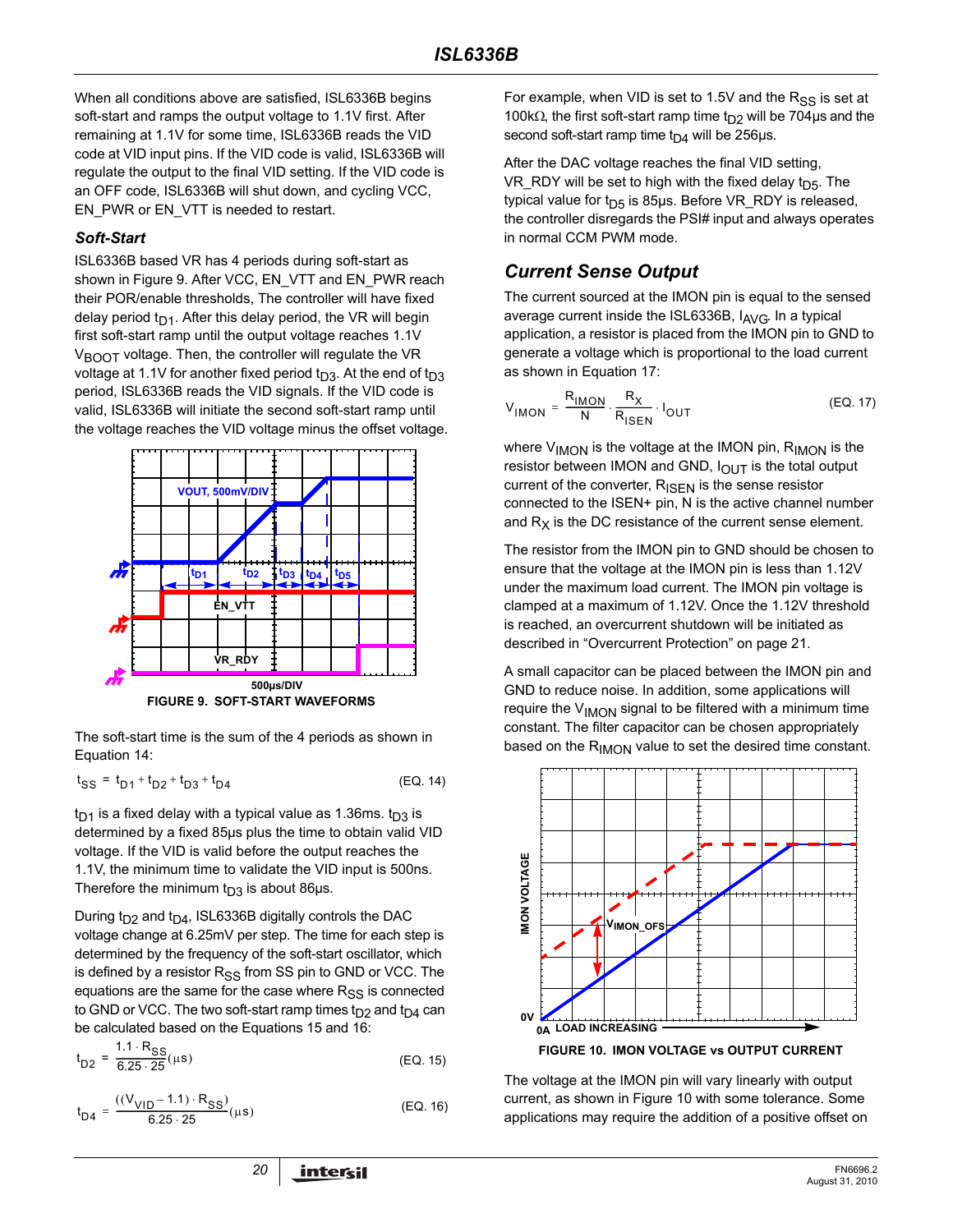IMON to offset for the tolerance at the maximum IMON voltage value. This can be done by connecting a resistor from the IMON pin to VCC as shown in Figure [11.](#page-20-1) The required value for  $R_{VCC}$  can be determined by using Equation [18:](#page-20-3)

$$
R_{VCC} = \frac{R_{IMON} \cdot (VCC - V_{IMONOFS} - V_{IMONMAX})}{V_{IMONOFS}} \quad (EQ. 18)
$$

where  $R_{IMON}$  is the resistor from IMON to GND,  $V_{IMONOFS}$ is the desired offset voltage at V<sub>IMONMAX</sub>, and V<sub>IMONMAX</sub> is the voltage at IMON at the maximum load current.

For example, if the maximum IMON voltage is 900mV at full load and the required offset voltage is 50mV and R<sub>IMON</sub> is 10kΩ then R<sub>VCC</sub> should be 810kΩ. R<sub>IMON</sub> should be connected to GND near the load to increase accuracy.



**FIGURE 11. IMON RESISTOR DIVIDER**

# <span id="page-20-1"></span>*Fault Monitoring and Protection*

The ISL6336B actively monitors output voltage and current to detect fault conditions. Fault monitors trigger protective measures to prevent damage to a microprocessor load. One common power good indicator is provided for linking to external system monitors. The schematic in Figure [12](#page-20-2) outlines the interaction between the fault monitors and the VR\_RDY signal.

<span id="page-20-2"></span>

*VR\_RDY Signal*

The VR\_RDY pin is an open-drain logic output to indicate that the soft-start period is completed and the output voltage is within the regulated range. VR\_RDY is pulled low during shutdown and releases high after a successful soft-start and a fixed delay time,  $t_{\text{D5}}$  (see Figure [9\)](#page-19-3). VR\_RDY will be pulled low when an undervoltage, overvoltage, or overcurrent condition is detected, or if the controller is disabled by a reset from EN\_PWR, EN\_VTT, POR, or VID OFF-code.

### <span id="page-20-3"></span>*Undervoltage Detection*

The undervoltage threshold is set at 50% of the VID voltage. When the output voltage at VSEN is below the undervoltage threshold, VR\_RDY gets pulled low. When the output voltage comes back to 60% of the VID voltage, VR\_RDY will return back to high.

### *Overvoltage Protection*

Regardless of the VR being enabled or not, the ISL6336B overvoltage protection (OVP) circuit will be active after its POR. The OVP thresholds are different under different operation conditions. When VR is not enabled and before the 2nd soft-start, the OVP threshold is 1.275V. Once the controller detects a valid VID input, the OVP trip point will be changed to the VID voltage plus 175mV.

Two actions are taken by the ISL6336B to protect the microprocessor load when an overvoltage condition occurs.

At the inception of an overvoltage event, all PWM outputs are commanded low instantly (in less than 20ns). This causes the Intersil drivers to turn on the lower MOSFETs and pull the output voltage down to avoid damaging the load. When the voltage at VDIFF falls below the DAC plus 75mV, PWM signals enter a high-impedance state. The Intersil drivers respond to the high-impedance input by turning off both upper and lower MOSFETs. If the overvoltage condition reoccurs, the ISL6336B will again command the lower MOSFETs to turn on. The ISL6336B will continue to protect the load in this fashion as long as the overvoltage condition occurs.

Once an overvoltage condition is detected, normal PWM operation ceases until the ISL6336B is reset. Cycling the voltage on EN\_PWR, EN\_VTT or VCC below the PORfalling threshold will reset the controller. Cycling the VID codes will not reset the controller.

### <span id="page-20-0"></span>*Overcurrent Protection*

ISL6336B has two levels of overcurrent protection. Each phase is protected from a sustained overcurrent condition by limiting its peak current, while the combined phase currents are protected on an instantaneous basis.

In instantaneous protection mode, the ISL6336B utilizes the sensed average current  $I_{AVG}$  to detect an overcurrent condition. See ["Channel-Current Balance" on page 15](#page-14-3) for more detail on how the average current is measured. The average current is continually compared with a constant 105µA reference current, as shown in Figure [12.](#page-20-2) Once the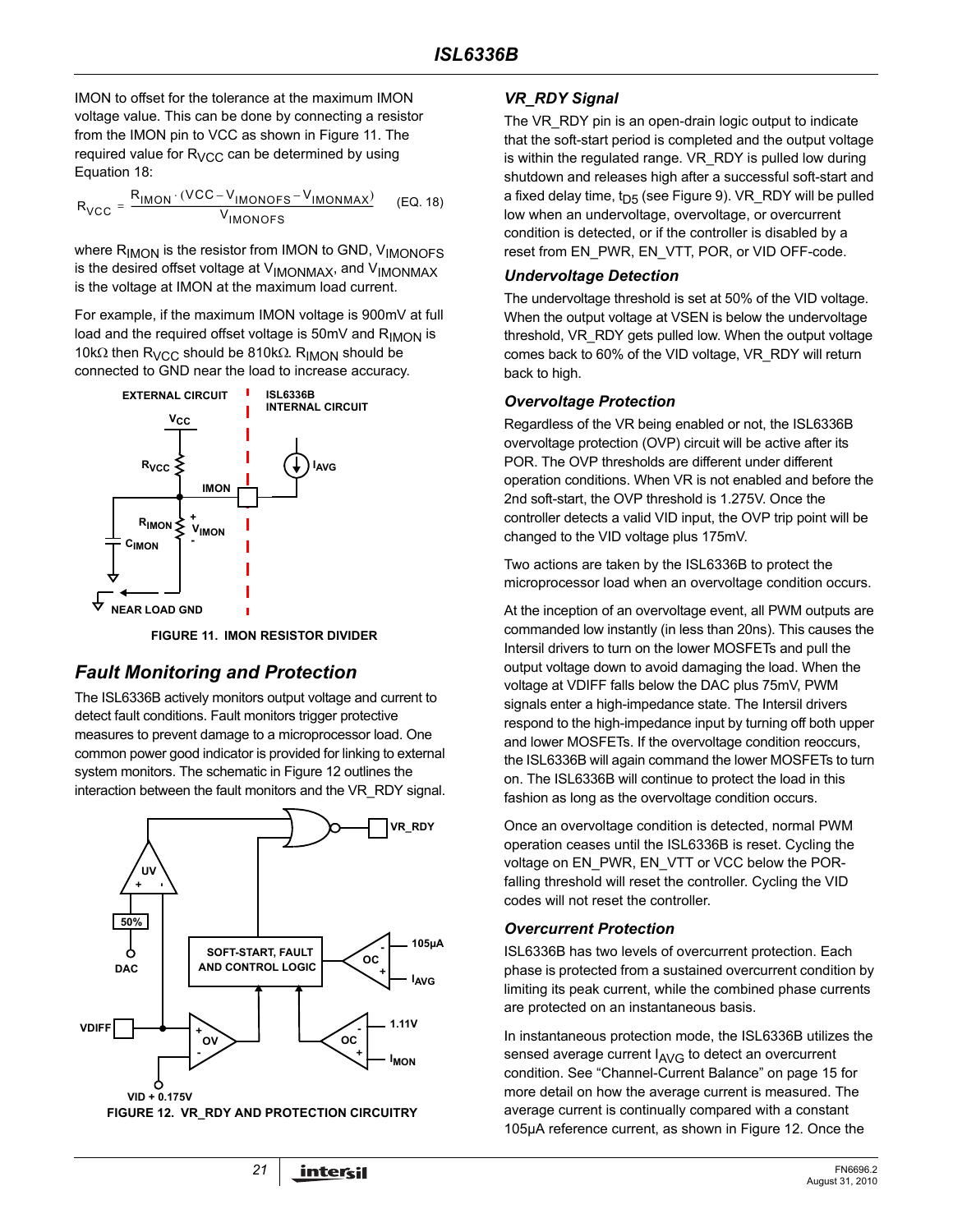average current exceeds the reference current, a comparator trips and causes the converter to shutdown.

The voltage at the IMON pin is used for average current protection (compared to the instantaneous current protection described above). The current out of the IMON pin is equal to the sensed average current,  $I_{AVG}$ . With a resistor from IMON to GND, the voltage at IMON will be proportional to the sensed average current and the resistor value. The ISL6336B continually monitors the voltage at the IMON pin. If the voltage at the IMON pin is higher than 1.11V, a comparator trips and causes the converter to shutdown.

The voltage at the IMON pin may be delayed relative to the sensed current,  $I_{AVG}$ , due to the capacitor that is in parallel with the IMON resistor to GND that is required in some applications. This time constant can be >300µs. This lag can cause the output voltage to remain high for a longer time period before the OC comparator is tripped. This can lead to higher duty cycles of the output voltage during overcurrent hiccup mode. To avoid this the external current sense resistors should be selected so that the instantaneous overcurrent trip occurs at about the same sense current level as the IMON trip. For example, the IMON resistor to GND should be selected such that the voltage at IMON reaches 1.12V when IAVG reaches ~100µA. Another option is to remove the capacitor that is in parallel with the IMON resistor and add the required filter to the output of a IMON buffer.

At the beginning of overcurrent shutdown, the controller places all PWM signals in a high-impedance state within 20ns commanding the Intersil MOSFET driver ICs to turn off both upper and lower MOSFETs. The system remains in this state for 4096 switching cycles (programmed switching frequency). If the controller is still enabled at the end of this wait period, it will attempt a soft-start. If the fault remains, the trip-retry cycles will continue indefinitely (as shown in Figure [13](#page-21-0)) until either controller is disabled or the fault is cleared. Note that the energy delivered during trip-retry cycling is much less than during fullload operation, so there is no thermal hazard during this kind of operation.



<span id="page-21-0"></span>**FSW = 500kHz**

For the individual channel overcurrent protection, the ISL6336B continuously compares the sensed current signal of each channel with the 129µA reference current. If one channel current exceeds the reference current, ISL6336B will pull the PWM signal of this channel low for the rest of the switching cycle. This PWM signal can be turned on next cycle if the sensed channel-current is less than the 129µA reference current. The peak current limit of individual channel will not trigger the converter to shutdown.

The overcurrent protection level for the above three OCP modes can be adjusted by changing the value of current sensing resistors. In addition, ISL6336B can also adjust the average OCP threshold level by adjusting the value of the resistor from IMON to GND. This provides additional safety for the voltage regulator.

Equation [19](#page-21-1) can be used to calculate the value of the resistor R<sub>IMON</sub> based on the desired OCP level I<sub>AVG, OCP2</sub>.

<span id="page-21-1"></span> $R_{IOUT} = \frac{1.11V}{1.118.000}$  $=\frac{1.11 \text{ V}}{1 \text{AVG, OCP2}}$  (EQ. 19)

# *Thermal Monitoring (VR\_HOT)*

There is one thermal signal to indicate the temperature status of the voltage regulator: VR\_HOT. VR\_HOT is an open-drain output, and an external pull-up resistor is required. The VR HOT signal is valid only after the controller is enabled.

The VR\_HOT signal can be used to inform the system that the temperature of the voltage regulator is too high and the CPU should reduce its power consumption. VR\_HOT signal may be tied to the CPU's PROCHOT# signal.

The diagram of the thermal monitoring function block is shown in Figure [14](#page-22-0). One NTC resistor should be placed close to the power stage of the voltage regulator to sense the operational temperature, and one pull-up resistor is needed to form the voltage divider for the TM pin. The NTC thermistor should be placed next to the current sense element of a phase that will remain active when PSI# is asserted low. As the temperature of the power stage increases, the resistance of the NTC will reduce, resulting in the reduced voltage at the TM pin. Figure [15](#page-22-1) shows the TM voltage over temperature for a typical design with a recommended 6.8kΩ NTC

(P/N: NTHS0805N02N6801 from Vishay) and 1kΩ resistor R<sub>TM1</sub>. We recommend using these resistors for accurate temperature compensation.

There is a comparator with hysteresis to compare the TM pin voltage to the fixed thresholds for VR\_HOT. VR\_HOT is set to high when the TM voltage goes below 33.3% of VCC, and is pulled to GND when the TM voltage goes back to above 39.1% of VCC. Figure [16](#page-22-2) shows the operation of these signals.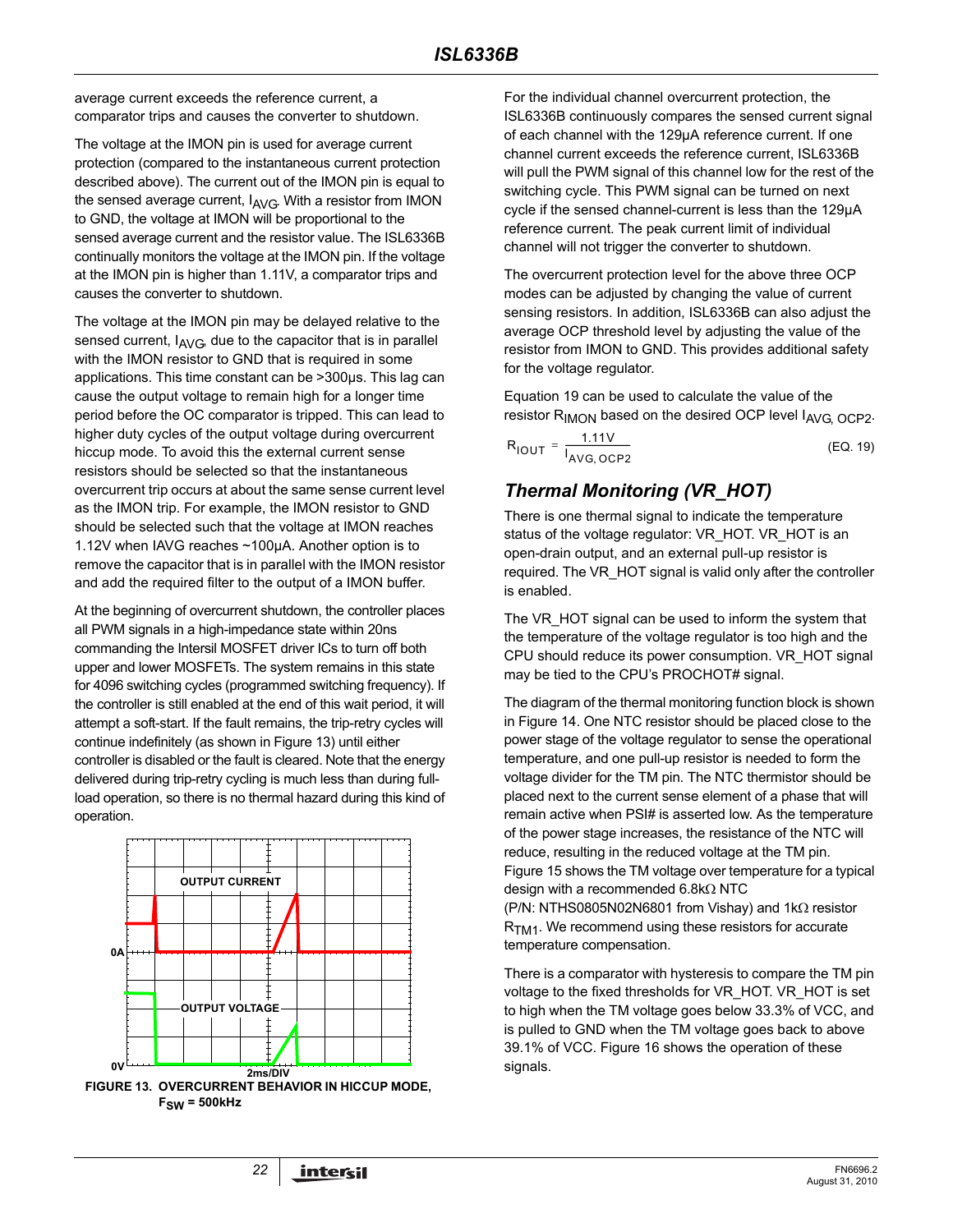

<span id="page-22-0"></span>**FIGURE 14. BLOCK DIAGRAM OF THERMAL MONITORING FUNCTION**



<span id="page-22-1"></span>**FIGURE 15. THE RATIO OF TM VOLTAGE TO NTC TEMPERATURE WITH RECOMMENDED PARTS**



<span id="page-22-2"></span>**FIGURE 16. VR\_HOT SIGNAL vs TM VOLTAGE**

Based on the NTC temperature characteristics and the desired threshold of VR\_HOT signal, the pull-up resistor  $R<sub>TM1</sub>$  of TM pin is given by Equation [20:](#page-22-6)

 $R_{TM1}$  = 2.75x $R_{NTC (t3)}$  (EQ. 20)

 $R_{NTC(t3)}$  is the NTC resistance at the VR\_HOT threshold temperature t3.

The NTC resistance at the set point T2 signal can be calculated as:

| $R_{NTC(t2)} = 1.267xR_{NTC(t3)}$ | (EQ. 21) |
|-----------------------------------|----------|
|                                   |          |

<span id="page-22-4"></span><span id="page-22-3"></span>
$$
R_{NTC(t1)} = 1.644 \times R_{NTC(t3)}
$$
 (EQ. 22)

With the NTC resistance value obtained from Equations [21](#page-22-3)  and [22](#page-22-4), the temperature value t2 and t1 can be found from the NTC datasheet.

# *Temperature Compensation*

ISL6336B supports inductor DCR sensing, or resistive sensing techniques. The inductor DCR has a positive temperature coefficient of about +0.385%/°C. Because the voltage across inductor is sensed for output current information, the sensed current has the same positive temperature coefficient as the inductor DCR.

In order to obtain the correct current information, there should be a way to correct the temperature impact on the current sense component. The ISL6336B provides two methods: integrated temperature compensation and external temperature compensation.

### *Integrated Temperature Compensation*

When the TCOMP voltage is equal to or greater than  $V_{CC}/15$ , ISL6336B will utilize the voltage at the TM and TCOMP pins to compensate the temperature impact on the sensed current. The block diagram of this function is shown in Figure [17.](#page-22-5)



<span id="page-22-5"></span>**FIGURE 17. BLOCK DIAGRAM OF INTEGRATED TEMPERATURE COMPENSATION**

<span id="page-22-6"></span>When the TM NTC is placed close to the current sense component (inductor), the temperature of the NTC will track the temperature of the current sense component. Therefore, the TM voltage can be utilized to obtain temperature of the current sense component.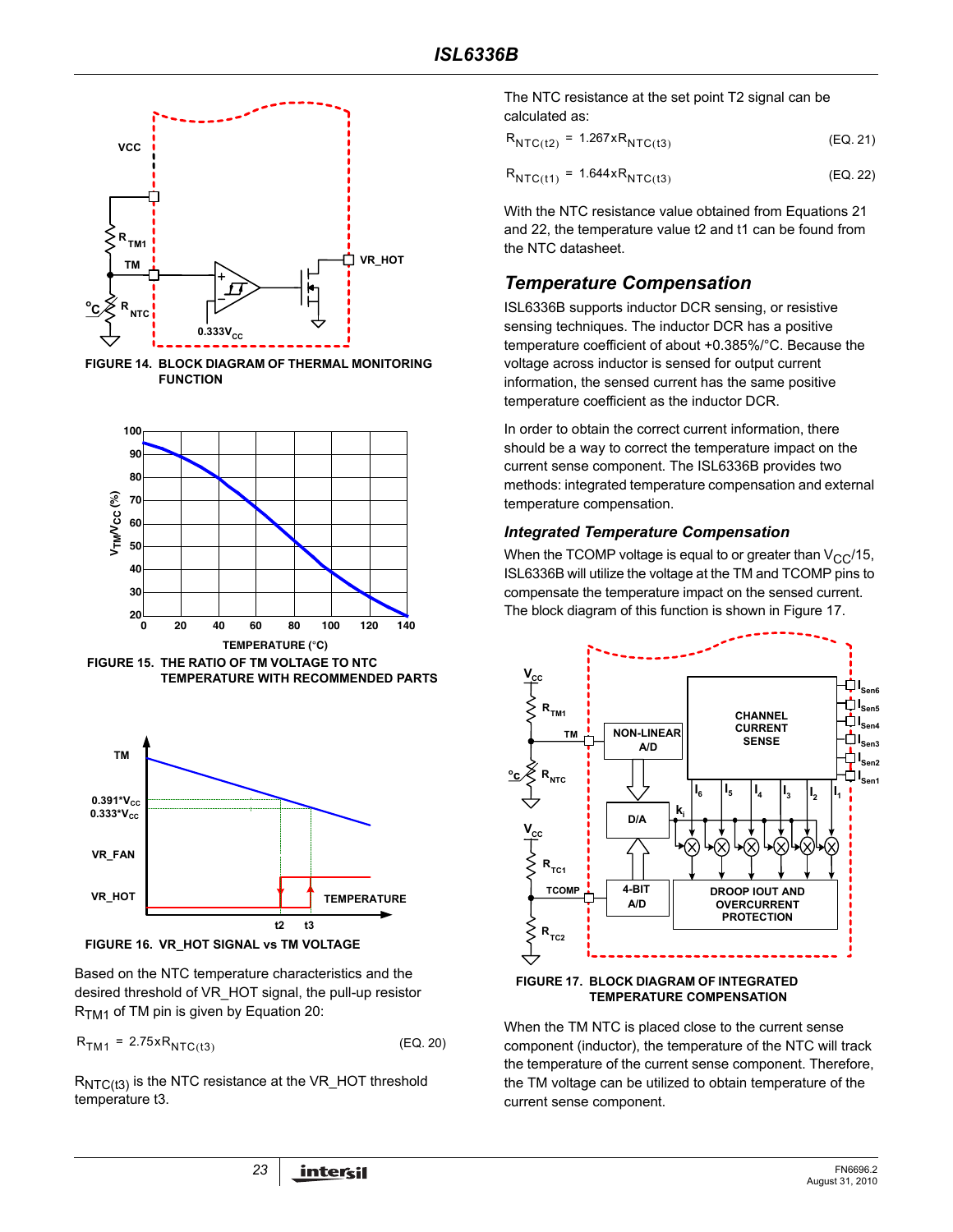Based on the  $V_{CC}$  voltage, ISL6336B converts the TM pin voltage to a 6-bit digital signal for temperature compensation. With the non-linear A/D converter of ISL6336B, the TM digital signal is linearly proportional to the NTC temperature. For accurate temperature compensation, the ratio of the TM voltage to the NTC temperature of the practical design should be similar to that in Figure [15](#page-22-1).

Depending on the location of the NTC and the air-flowing, the NTC may be cooler or hotter than the current sense component. The TCOMP pin voltage can be utilized to correct the temperature difference between the NTC and the current sense component. When a different NTC type or different voltage divider is used for the TM function, the TCOMP voltage can also be used to compensate for the difference between the recommended TM voltage curve in Figure [16](#page-22-2) and that of the actual design. According to the  $V_{CC}$  voltage, ISL6336B converts the TCOMP pin voltage to a 4-bit TCOMP digital signal as TCOMP factor N.

TCOMP factor N is an integer between 0 and 15. The integrated temperature compensation function is disabled for  $N = 0$ . For  $N = 4$ , the NTC temperature is equal to the temperature of the current sense component. For N < 4, the NTC is hotter than the current sense component. The NTC is cooler than the current sense component for  $N > 4$ . When N > 4, the larger TCOMP factor N, the larger the difference between the NTC temperature and the temperature of the current-sense component.

ISL6336B multiplexes the TCOMP factor N with the TM digital signal to obtain the adjustment gain to compensate the temperature impact on the sensed channel current. The compensated channel current signal is used for droop and overcurrent protection functions.

### *Design Procedure*

- 1. Properly choose the voltage divider for TM pin to match the TM voltage vs temperature curve with the recommended curve in Figure [15](#page-22-1).
- 2. Run the actual board under the full load and the desired cooling condition.
- 3. After the board reaches the thermal steady state, record the temperature  $(T_{\text{CSC}})$  of the current sense component (e.g., inductor) and the voltage at TM and VCC pins.
- 4. Use Equation [23](#page-23-2) to calculate the resistance of the TM NTC, and find out the corresponding NTC temperature T<sub>NTC</sub> from the NTC datasheet.

$$
R_{\text{NTC}(T_{\text{NTC}})} = \frac{V_{\text{TM}} \times R_{\text{TM1}}}{V_{\text{CC}} - V_{\text{TM}}}
$$
 (EQ. 23)

5. Use Equation [24](#page-23-3) to calculate the TCOMP factor N:

$$
N = \frac{209 \times (T_{CSC} - T_{NTC})}{3 \times T_{NTC} + 400} + 4
$$
 (EQ. 24)

6. Choose an integral number close to the above result for the TCOMP factor. If this factor is higher than 15, use  $N = 15$ . If it is less than 1, use  $N = 1$ .

- 7. Choose the pull-up resistor  $R_{TC1}$  (typical 10kΩ);
- 8. If N = 15, do not need the pull-down resistor  $R_{TC2}$ , otherwise obtain  $R_{TC2}$  by Equation [25:](#page-23-4)

<span id="page-23-4"></span>
$$
R_{TC2} = \frac{NxR_{TC1}}{15 - N}
$$
 (EQ. 25)

- 9. Run the actual board under full load again with the proper resistors to TCOMP pin.
- 10. Record the output voltage as V1 immediately after the output voltage is stable with the full load; Record the output voltage as V2 after the VR reaches the thermal steady state.
- 11. If the output voltage increases over 2mV as the temperature increases, i.e. V2 - V1 >2mV, reduce N and redesign  $R_{TC2}$ ; if the output voltage decreases over 2mV as the temperature increases, i.e. V1 - V2 >2mV, increase N and redesign  $R_{TC2}$ .
- A design spreadsheet is available to speed aid calculations.

### <span id="page-23-0"></span>*External Temperature Compensation*

By pulling the TCOMP pin to GND, the integrated temperature compensation function is disabled. In addition, one external temperature compensation network, shown in Figure [18,](#page-23-1) can be used to cancel the temperature impact on the droop (i.e. load line).



### <span id="page-23-1"></span>**FIGURE 18. EXTERNAL TEMPERATURE COMPENSATION**

The sensed current will flow out of the FB pin and develop the droop voltage across the resistor  $(R_{FB})$  between FB and VDIFF pins. If the  $R_{FR}$  resistance reduces as the temperature increases, the temperature impact on the droop can be compensated. An NTC thermistor can be placed close to the power stage and used to form  $R_{FB}$ . Due to the non-linear temperature characteristics of the NTC, a resistor network is needed to make the equivalent resistance between FB and VDIFF pin reverse proportional to the temperature.

<span id="page-23-3"></span><span id="page-23-2"></span>The external temperature compensation network can only compensate the temperature impact on the droop, while it has no impact to the sensed current inside ISL6336B. Therefore this network cannot compensate for the temperature impact on the overcurrent protection function.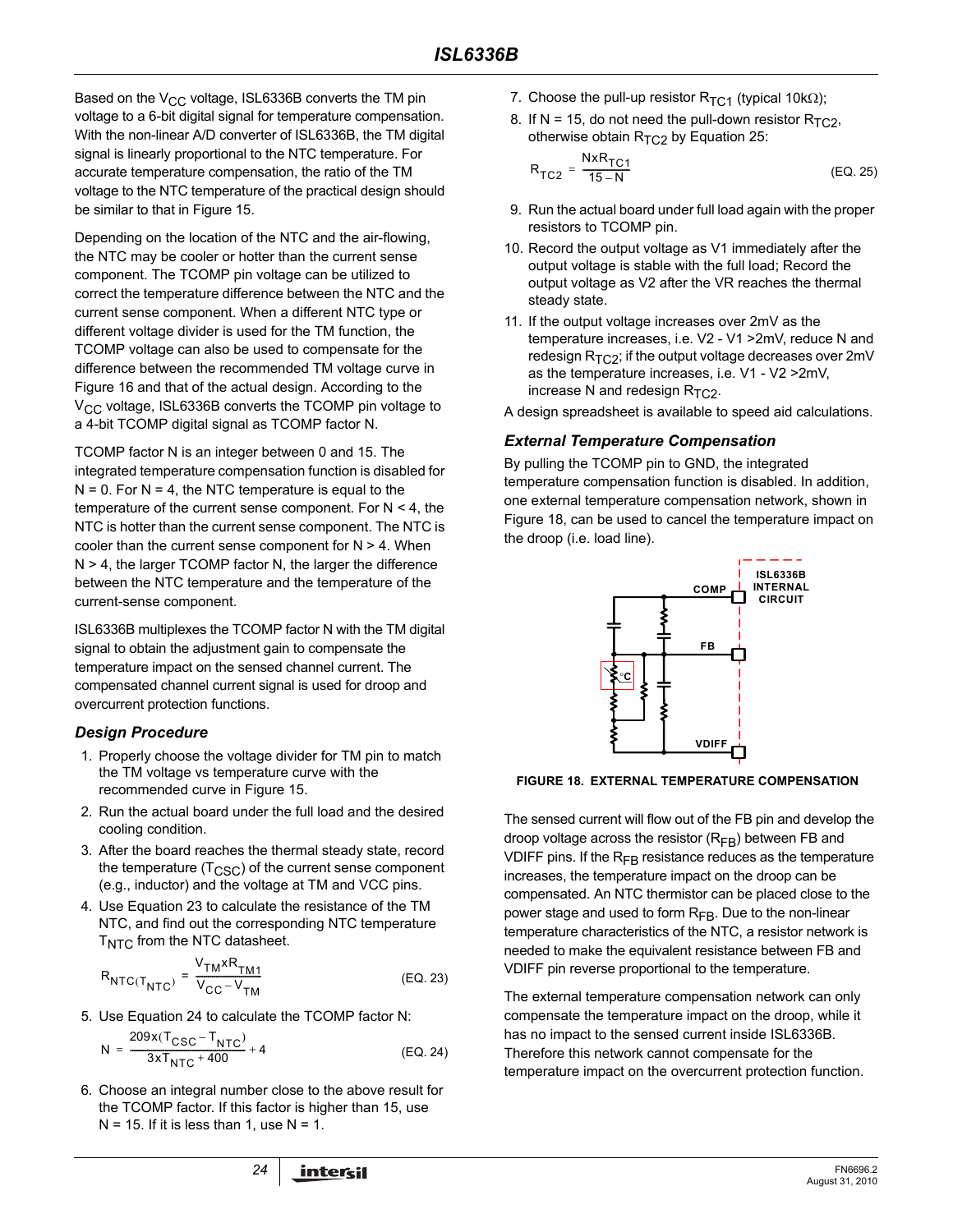# *General Design Guide*

This design guide is intended to provide a high-level explanation of the steps necessary to create a multiphase power converter. It is assumed that the reader is familiar with many of the basic skills and techniques referenced in the following. In addition to this guide, Intersil provides complete reference designs that include schematics, bills of materials, and example board layouts for all common microprocessor applications.

### *Power Stages*

The first step in designing a multiphase converter is to determine the number of phases. This determination depends heavily on the cost analysis which in turn depends on system constraints that differ from one design to the next. Principally, the designer will be concerned with whether components can be mounted on both sides of the circuit board; whether through-hole components are permitted; and the total board space available for power-supply circuitry. Generally speaking, the most economical solutions are those in which each phase handles generally between 20A and 25A. All surface-mount designs will tend toward the lower end of this current range. If through-hole MOSFETs and inductors can be used, higher per-phase currents are possible. In cases where board space is the limiting constraint, current can be pushed as high as 40A per phase, but these designs require heat sinks and forced air to cool the MOSFETs, inductors, and heat-dissipating surfaces.

### <span id="page-24-5"></span>**MOSFETS**

The choice of MOSFETs depends on the current each MOSFET will be required to conduct; the switching frequency; the capability of the MOSFETs to dissipate heat; and the availability and nature of heat sinking and air flow.

### **LOWER MOSFET POWER CALCULATION**

The calculation for heat dissipated in the lower MOSFET is simple, since virtually all of the heat loss in the lower MOSFET is due to current conducted through the channel resistance ( $r_{DS(ON)}$ ). In Equation [26](#page-24-0),  $I_M$  is the maximum continuous output current; I<sub>P-P</sub> is the peak-to-peak inductor current (see Equation [1](#page-11-0)); d is the duty cycle ( $V_{\text{OUT}}/V_{\text{IN}}$ ); and L is the per-channel inductance.

$$
P_{LOW, 1} = r_{DS(ON)} \left[ \left( \frac{I_M}{N} \right)^2 (1 - d) + \frac{I_{L, P - P}^2 (1 - d)}{12} \right] \tag{EQ.26}
$$

An additional term can be added to Equation [26](#page-24-0) to account for additional loss accrued during the dead-time when inductor current is flowing through the lower-MOSFET body diode. This term is dependent on the diode forward voltage at  $I_M$ ,  $V_{D(ON)}$ ; the switching frequency,  $F_S$ ; and the length of dead times,  $t_{D1}$  and  $t_{D2}$ , at the beginning and the end of the lower-MOSFET conduction interval respectively.

$$
P_{LOW, 2} = V_{D(ON)} F_S \left[ \left( \frac{I_M}{N} + \frac{I_{P-P}}{2} \right) t_{d1} + \left( \frac{I_M}{N} - \frac{I_{P-P}}{2} \right) t_{d2} \right] (EQ. 27)
$$

Thus, the total maximum power dissipated in each lower MOSFET is approximated by the summation of  $P_{LOW,1}$  and PLOW,2.

### **UPPER MOSFET POWER CALCULATION**

In addition to  $r_{DS(ON)}$  losses, a large portion of the upper MOSFET losses are due to currents conducted across the input voltage  $(V_{1N})$  during switching. Since a substantially higher portion of the upper-MOSFET losses are dependent on switching frequency, the power calculation is more complex. Upper MOSFET losses can be divided into separate components involving the upper-MOSFET switching times; the lower-MOSFET body-diode reverse recovery charge,  $Q_{rr}$ ; and the upper MOSFET  $r_{DS(ON)}$ conduction loss.

When the upper MOSFET turns off, the lower MOSFET does not conduct any portion of the inductor current until the voltage at the phase node falls below ground. Once the lower MOSFET begins conducting, the current in the upper MOSFET falls to zero as the current in the lower MOSFET ramps up to assume the full inductor current. In Equation [28](#page-24-1), the required time for this commutation is  $t_1$  and the approximated associated power loss is  $P_{UP,1}$ .

<span id="page-24-1"></span>
$$
P_{UP,1} \approx V_{IN} \left(\frac{I_M}{N} + \frac{I_{P-P}}{2}\right) \left(\frac{t_1}{2}\right) F_S
$$
 (EQ. 28)

At turn-on, the upper MOSFET begins to conduct and this transition occurs over a time  $t<sub>2</sub>$ . In Equation [29,](#page-24-2) the approximate power loss is  $P_{UP,2}$ .

<span id="page-24-2"></span>
$$
P_{\text{UP},2} \approx V_{\text{IN}} \left( \frac{I_{\text{M}}}{N} - \frac{I_{\text{P-P}}}{2} \right) \left( \frac{t_2}{2} \right) F_{\text{S}}
$$
 (EQ. 29)

A third component involves the lower MOSFET's reverse recovery charge, Q<sub>rr</sub>. Since the inductor current has fully commutated to the upper MOSFET before the lower MOSFET's body diode can draw all of  $Q_{rr}$ , it is conducted through the upper MOSFET across VIN. The power dissipated as a result is  $P_{UP,3}$  and is approximated in Equation [30](#page-24-4):

<span id="page-24-4"></span>
$$
P_{UP,3} = V_{IN} Q_{rr} F_S
$$
 (EQ. 30)

<span id="page-24-0"></span>Finally, the resistive part of the upper MOSFET's is given in Equation [31](#page-24-3) as  $P_{UP,4}$ .

<span id="page-24-3"></span>
$$
P_{UP,4} \approx r_{DS(ON)} \left[ \left( \frac{I_M}{N} \right)^2 d + \frac{I_{P-P}}{12} d \right]
$$
 (EQ. 31)

The total power dissipated by the upper MOSFET at full load can now be approximated as the summation of the results from Equations [28,](#page-24-1) [29,](#page-24-2) [30](#page-24-4) and [31.](#page-24-3) Since the power equations depend on MOSFET parameters, choosing the correct MOSFETs can be an iterative process involving repetitive solutions to the loss equations for different MOSFETs and different switching frequencies.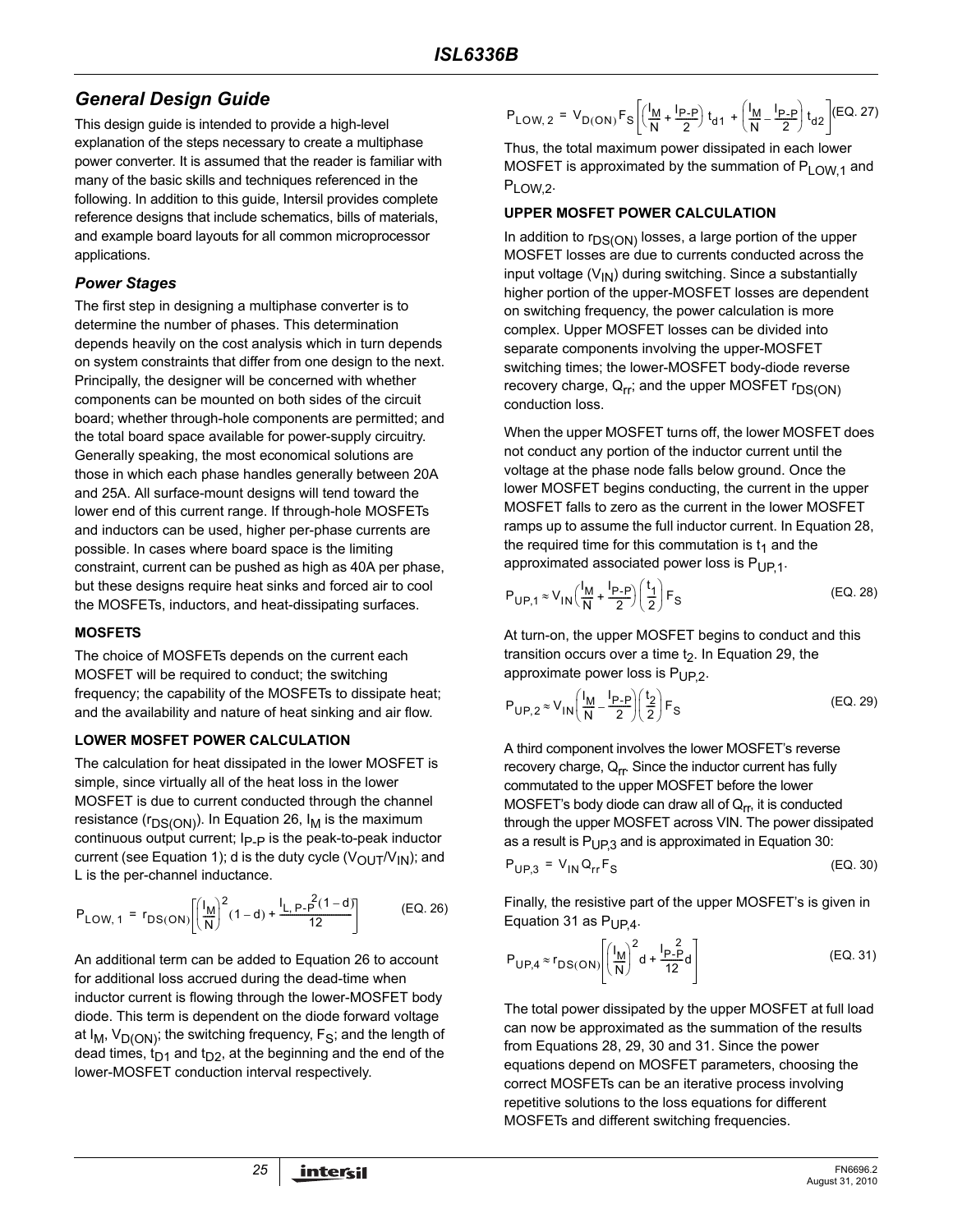### *Current Sensing Resistor*

The resistors connected to the ISEN+ pins determine the gains in the load-line regulation loop and the channel-current balance loop as well as setting the overcurrent trip point. Select values for these resistors by the Equation [32.](#page-25-1)

$$
R_{\text{ISEN}} = \frac{R_X}{105 \times 10^{-6}} \frac{I_{\text{OCP}}}{N}
$$
 (EQ. 32)

where  $R_{\text{ISEN}}$  is the sense resistor connected to the ISEN+ pin, N is the active channel number,  $R_X$  is the resistance of the current sense element, either the DCR of the inductor or  $R_{\text{SENSE}}$  depending on the sensing method, and  $I_{\text{OCP}}$  is the desired overcurrent trip point. Typically,  $I_{\Omega CP}$  can be chosen to be 1.2x the maximum load current of the specific application.

With integrated temperature compensation, the sensed current signal is independent on the operational temperature of the power stage, i.e. the temperature effect on the current sense element  $R_X$  is cancelled by the integrated temperature compensation function.  $R_X$  in Equation [32,](#page-25-1) should be the resistance of the current sense element at the room temperature.

When the integrated temperature compensation function is disabled by pulling the TCOMP pin to GND, the sensed current will be dependent on the operational temperature of the power stage, since the DC resistance of the current sense element may be changed according to the operational temperature.  $R_X$  in Equation [32,](#page-25-1) should be the maximum DC resistance of the current sense element at all the operational temperature.

In certain circumstances, it may be necessary to adjust the value of one or more ISEN resistors. When the components of one or more channels are inhibited from effectively dissipating their heat so that the affected channels run hotter than desired, choose new, smaller values of  $R_{\text{ISFN}}$  for the affected phases (see the section titled ["Channel-Current](#page-14-3)  [Balance" on page 15](#page-14-3)). Choose  $R_{\text{ISFN}}$  in proportion to the desired decrease in temperature rise in order to cause proportionally less current to flow in the hotter phase.

$$
R_{\text{ISEN},2} = R_{\text{ISEN}} \frac{\Delta T_2}{\Delta T_1}
$$
 (EQ. 33)

In Equation [33](#page-25-2), make sure that  $\Delta T_2$  is the desired temperature rise above the ambient temperature, and  $\Delta T_1$  is the measured temperature rise above the ambient temperature. While a single adjustment according to Equation [33](#page-25-2) is usually sufficient, it may occasionally be necessary to adjust  $R_{\text{ISEN}}$ two or more times to achieve optimal thermal balance between all channels.

### <span id="page-25-5"></span>*Load-Line Regulation Resistor*

The load-line regulation resistor is labelled  $R_{FB}$  in Figure [6.](#page-14-2) Its value depends on the desired loadline requirement of the application.

The desired loadline can be calculated by Equation [34:](#page-25-3)

<span id="page-25-3"></span>
$$
R_{LL} = \frac{V_{DROOP}}{I_{FL}}
$$
 (EQ. 34)

<span id="page-25-1"></span>where  $I_{FL}$  is the full load current of the specific application, and VR<sub>DROOP</sub> is the desired voltage droop under the full load condition.

Based on the desired loadline  $R_{LL}$ , the loadline regulation resistor can be calculated by Equation [35](#page-25-0):

<span id="page-25-0"></span>
$$
R_{FB} = \frac{N R_{\text{ISEN}} R_{LL}}{R_X} \tag{Eq. 35}
$$

where N is the active channel number,  $R_{\text{ISEN}}$  is the sense resistor connected to the ISEN+ pin, and  $R_X$  is the resistance of the current sense element, either the DCR of the inductor or R<sub>SENSE</sub> depending on the sensing method.

If one or more of the current sense resistors are adjusted for thermal balance, as in Equation [35](#page-25-0), the load-line regulation resistor should be selected based on the average value of the current sensing resistors, as given in Equation [36](#page-25-4):

<span id="page-25-4"></span>
$$
R_{FB} = \frac{R_{LL}}{R_X} \sum_{n} R_{ISEN(n)}
$$
 (EQ. 36)

where  $R_{\text{ISEN}(n)}$  is the current sensing resistor connected to the n<sup>th</sup> ISEN+ pin.

### *Compensation*

The two opposing goals of compensating the voltage regulator are stability and speed. Depending on whether the regulator employs the optional load-line regulation as described in Load-Line Regulation, there are two distinct methods for achieving these goals.

### **COMPENSATING LOAD-LINE REGULATED CONVERTER**

The load-line regulated converter behaves in a similar manner to a peak-current mode controller because the two poles at the output-filter L-C resonant frequency split with the introduction of current information into the control loop. The final location of these poles is determined by the system function, the gain of the current signal, and the value of the compensation components,  $R_C$  and  $C_C$ .

<span id="page-25-2"></span>Since the system poles and zero are affected by the values of the components that are meant to compensate them, the solution to the system equation becomes fairly complicated. Fortunately there is a simple approximation that comes very close to an optimal solution. Treating the system as though it were a voltage-mode regulator by compensating the L-C poles and the ESR zero of the voltage-mode approximation yields a solution that is always stable with very close to ideal transient performance.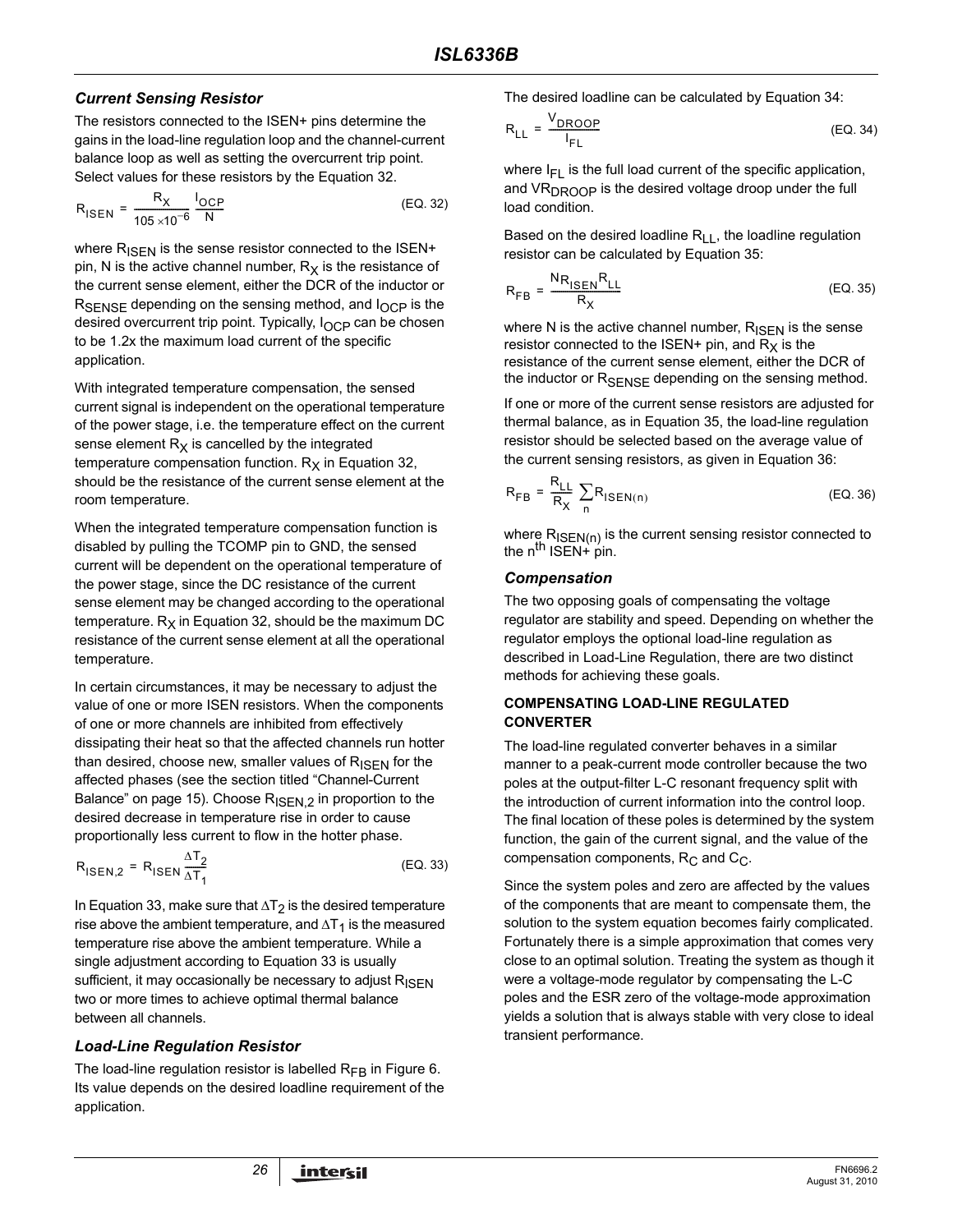

#### <span id="page-26-1"></span>**FIGURE 19. COMPENSATION CONFIGURATION FOR LOAD-LINE REGULATED ISL6336B CIRCUIT**

The feedback resistor,  $R_{FB}$ , has already been chosen as outlined in ["Load-Line Regulation Resistor" on page 26.](#page-25-5) Select a target bandwidth for the compensated system,  $f_0$ . The target bandwidth must be large enough to ensure adequate transient performance, but generally smaller than 1/3 of the per-channel switching frequency. The values of the compensation components depend on the relationships of  $f_0$ to the L-C pole frequency and the ESR zero frequency. For each of the three cases which follow, there are a separate set of equations for the compensation components.

Case 1:

$$
\frac{1}{2\pi\sqrt{LC}} > f_0
$$
  
\n
$$
R_C = R_{FB} \frac{2\pi f_0 V_{P-P} \sqrt{LC}}{0.75 V_{IN}}
$$
  
\n
$$
C_C = \frac{0.75 V_{IN}}{2\pi V_{P-P} R_{FB} f_0}
$$

 $\frac{1}{2\pi\sqrt{LC}} \leq f_0 < \frac{1}{2\pi C(E)}$ 

 $\leq f_0 < \frac{1}{2\pi C (ESR)}$ 

Case 2:

$$
R_{C} = R_{FB} \frac{V_{p.p}(2\pi)^{2} f_{0}^{2} LC}{0.75 V_{IN}}
$$
 (EQ. 37)  

$$
C_{C} = \frac{0.75 V_{IN}}{(2\pi)^{2} f_{0}^{2} V_{p.p} R_{FB} \sqrt{LC}}
$$

Case 3:

$$
f_0 > \frac{1}{2\pi C(ESR)}
$$
  
\n
$$
R_C = R_{FB} \frac{2\pi f_0 V_{P,P} L}{0.75 V_{IN}(ESR)}
$$
  
\n
$$
C_C = \frac{0.75 V_{IN}(ESR) \sqrt{C}}{2\pi V_{P-P} R_{FB} f_0 \sqrt{L}}
$$

In Equation [37,](#page-26-0) L is the per-channel filter inductance divided by the number of active channels; C is the sum total of all output capacitors; ESR is the equivalent-series resistance of the bulk output-filter capacitance; and  $V_{\text{P-P}}$  is the peak-to-peak sawtooth signal amplitude as described in the "Electrical Specifications" table beginning on [page 7.](#page-6-2)

The optional capacitor  $C_2$ , is sometimes needed to bypass noise away from the PWM comparator (see Figure [19](#page-26-1)). Keep a position available for  $C_2$ , and be prepared to install a high frequency capacitor between 22pF and 150pF in case excessive jitter is noted.

Once selected, the compensation values in Equation [37](#page-26-0)  ensure a stable converter with reasonable transient performance. In most cases, transient performance can be improved by making adjustments to  $R<sub>C</sub>$ . Slowly increase the value of  $R<sub>C</sub>$  while observing the transient performance on an oscilloscope until no further improvement is noted. Normally,  $C_{\text{C}}$  will not need adjustment. Keep the value of  $C_{\text{C}}$  from Equation [37](#page-26-0) unless some performance issue is noted.

 $C_1$  and  $R_1$  can also be added to improve transient performance per the type III compensation discussion in the following.

### **COMPENSATION WITHOUT LOAD-LINE REGULATION**

The non load-line regulated converter is accurately modeled as a voltage-mode regulator with two poles at the L-C resonant frequency and a zero at the ESR frequency. A type III controller, as shown in Figure [20,](#page-26-2) provides the necessary compensation.



#### <span id="page-26-2"></span>**FIGURE 20. COMPENSATION CIRCUIT FOR ISL6336B BASED CONVERTER WITHOUT LOAD-LINE REGULATION**

<span id="page-26-0"></span>The first step is to choose the desired bandwidth,  $f_0$ , of the compensated system. Choose a frequency high enough to ensure adequate transient performance but generally not higher than 1/3 of the switching frequency. The type-III compensator has an extra high-frequency pole,  $f_{HF}$ . This pole can be used for added noise rejection or to ensure adequate attenuation at the error-amplifier high-order pole and zero frequencies. A good general rule is to choose  $f_{HF}$  = 10f<sub>0</sub>, but it can be higher if desired. Choosing  $f_{HF}$  to be lower than 10 $f_0$  can cause problems with too much phase shift below the system bandwidth.

In the solutions to the compensation equations, there is a single degree of freedom. For the solutions presented in Equation [38,](#page-27-0)  $R_{FB}$  is selected arbitrarily. The remaining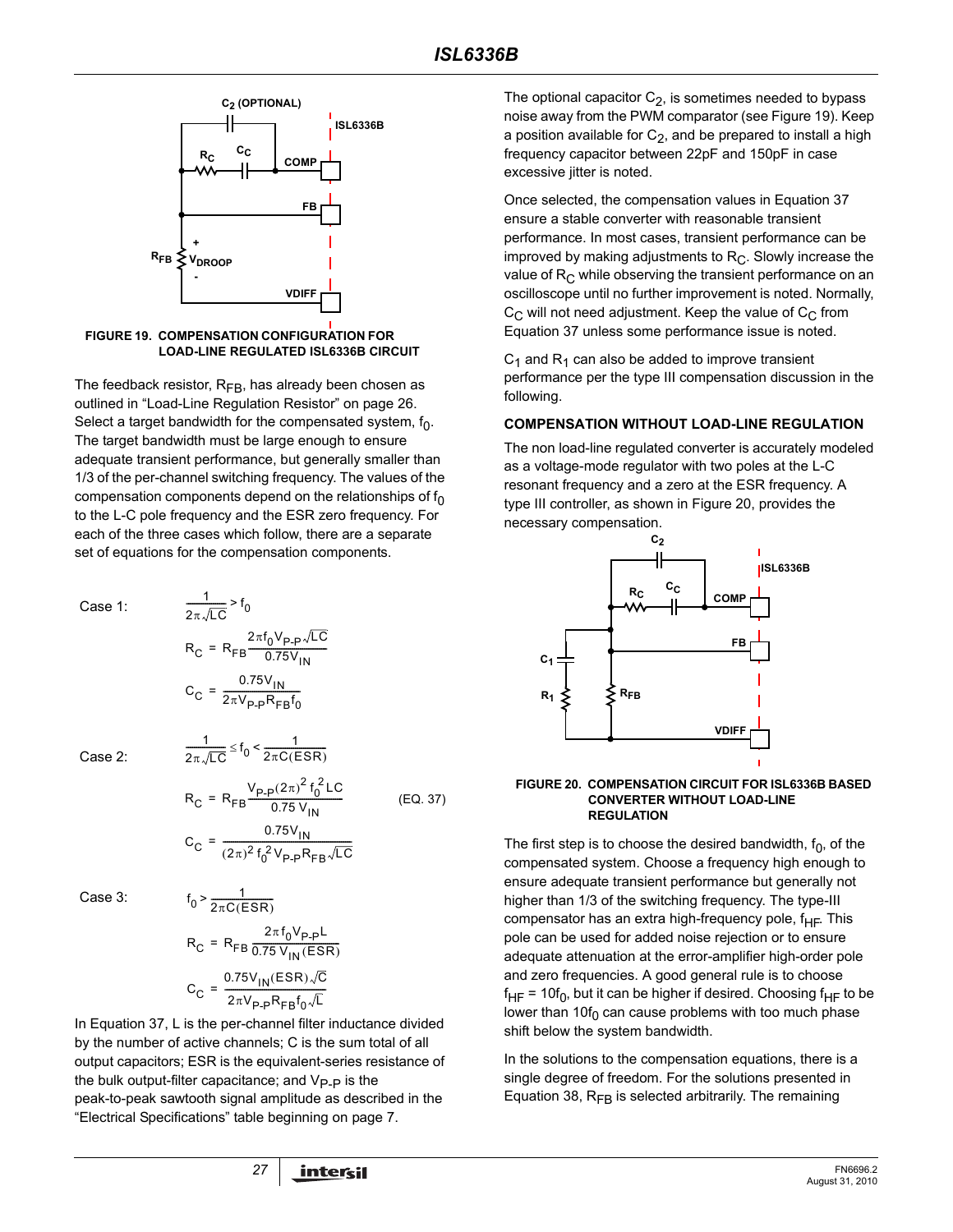compensation components are then selected according to Equation [38.](#page-27-0)

$$
R_{1} = R_{FB} \frac{C(ESR)}{\sqrt{LC} - C(ESR)}
$$
  
\n
$$
C_{1} = \frac{\sqrt{LC} - C(ESR)}{R_{FB}}
$$
  
\n
$$
C_{2} = \frac{0.75V_{1N}}{(2\pi)^{2}f_{0}f_{HF}\sqrt{LCR_{FB}V_{P-P}}}
$$
  
\n
$$
R_{C} = \frac{V_{P-P}(2\pi)^{2}f_{0}f_{HF}\sqrt{LCR_{FB}}}{0.75V_{1N}[(2\pi f_{HF}\sqrt{LC}-1)]}
$$
  
\n(Solution

$$
C_C = \frac{0.75 V_{IN} (2\pi f_{HF} \sqrt{LC} - 1)}{(2\pi)^2 f_0 f_{HF} \sqrt{LC} R_{FB} V_{P-P}}
$$

In Equation [38,](#page-27-0) L is the per-channel filter inductance divided by the number of active channels; C is the sum total of all output capacitors; ESR is the equivalent-series resistance of the bulk output-filter capacitance; and  $V_{\text{P-P}}$  is the peak-to-peak sawtooth signal amplitude as described in the "Electrical Specifications" table beginning on [page 7.](#page-6-2)

### <span id="page-27-5"></span>*Output Filter Design*

The output inductors and the output capacitor bank together form a low-pass filter responsible for smoothing the pulsating voltage at the phase nodes. The output filter also must provide the transient energy until the regulator can respond. Because it has a low bandwidth compared to the switching frequency, the output filter necessarily limits the system transient response. The output capacitor must supply or sink load current while the current in the output inductors increases or decreases to meet the demand.

In high-speed converters, the output capacitor bank is usually the most costly (and often the largest) part of the circuit. Output filter design begins with minimizing the cost of this part of the circuit. The critical load parameters in choosing the output capacitors are the maximum size of the load step, ΔI; the load-current slew rate, di/dt; and the maximum allowable output-voltage deviation under transient loading, ΔV<sub>MAX</sub>. Capacitors are characterized according to their capacitance, ESR, and ESL (equivalent series inductance).

At the beginning of the load transient, the output capacitors supply all of the transient current. The output voltage will initially deviate by an amount approximated by the voltage drop across the ESL. As the load current increases, the voltage drop across the ESR increases linearly until the load current reaches its final value. The capacitors selected must have sufficiently low ESL and ESR so that the total output voltage deviation is less than the allowable maximum. Neglecting the contribution of inductor current and regulator

response, the output voltage initially deviates by an amount, as shown in Equation [39:](#page-27-3)

<span id="page-27-3"></span>
$$
\Delta V \approx (ESL) \cdot \frac{di}{dt} + (ESR) \cdot \Delta I
$$
 (EQ. 39)

The filter capacitor must have sufficiently low ESL and ESR so that  $\Delta V < \Delta V_{MAX}$ .

<span id="page-27-0"></span>Most capacitor solutions rely on a mixture of high-frequency capacitors with relatively low capacitance in combination with bulk capacitors having high capacitance but limited high-frequency performance. Minimizing the ESL of the high-frequency capacitors allows them to support the output voltage as the current increases. Minimizing the ESR of the bulk capacitors allows them to supply the increased current with less output voltage deviation.

The ESR of the bulk capacitors also creates the majority of the output-voltage ripple. As the bulk capacitors sink and source the inductor ac ripple current (see ["Interleaving" on](#page-10-0)  [page 11](#page-10-0) and Equation [2\)](#page-11-1), a voltage develops across the bulk-capacitor ESR equal to  $I_{C, P-P}(ESR)$ . Thus, once the output capacitors are selected, the maximum allowable ripple voltage, V<sub>P-P(MAX)</sub>, determines the lower limit on the inductance, as shown in Equation [40](#page-27-4).

<span id="page-27-4"></span>
$$
L \ge (ESR) \cdot \frac{\left(V_{IN} - N \cdot V_{OUT}\right) \cdot V_{OUT}}{f_S \cdot V_{IN} \cdot V_{P\text{-}P(MAX)}} \tag{EQ.40}
$$

Since the capacitors are supplying a decreasing portion of the load current while the regulator recovers from the transient, the capacitor voltage becomes slightly depleted. The output inductors must be capable of assuming the entire load current before the output voltage decreases more than  $\Delta V_{MAX}$ . This places an upper limit on inductance.

Equation [41](#page-27-1) gives the upper limit on L for the cases when the trailing edge of the current transient causes a greater output-voltage deviation than the leading edge. Equation [42](#page-27-2)  addresses the leading edge. Normally, the trailing edge dictates the selection of L because duty cycles are usually much less than 50%. Nevertheless, both inequalities should be evaluated, and L should be selected based on the lower of the two results. In each equation, L is the per-channel inductance, C is the total output capacitance, and N is the number of active channels.

<span id="page-27-1"></span>
$$
L \leq \frac{2 \cdot N \cdot C \cdot V_O}{(\Delta I)^2} \left[ \Delta V_{MAX} - (\Delta I \cdot (ESR)) \right]
$$
 (EQ. 41)

<span id="page-27-2"></span>
$$
L \leq \frac{1.25 \cdot N \cdot C}{(\Delta I)^2} \bigg[ \Delta V_{MAX} - (\Delta I \cdot (ESR)) \bigg] \cdot \bigg( V_{1N} - V_O \bigg) \tag{EQ.42}
$$

### *Switching Frequency*

There are a number of variables to consider when choosing the switching frequency, as there are considerable effects on the upper-MOSFET loss calculation. These effects are outlined in ["MOSFETs" on page 25,](#page-24-5) and they establish the upper limit for the switching frequency. The lower limit is established by the requirement for fast transient response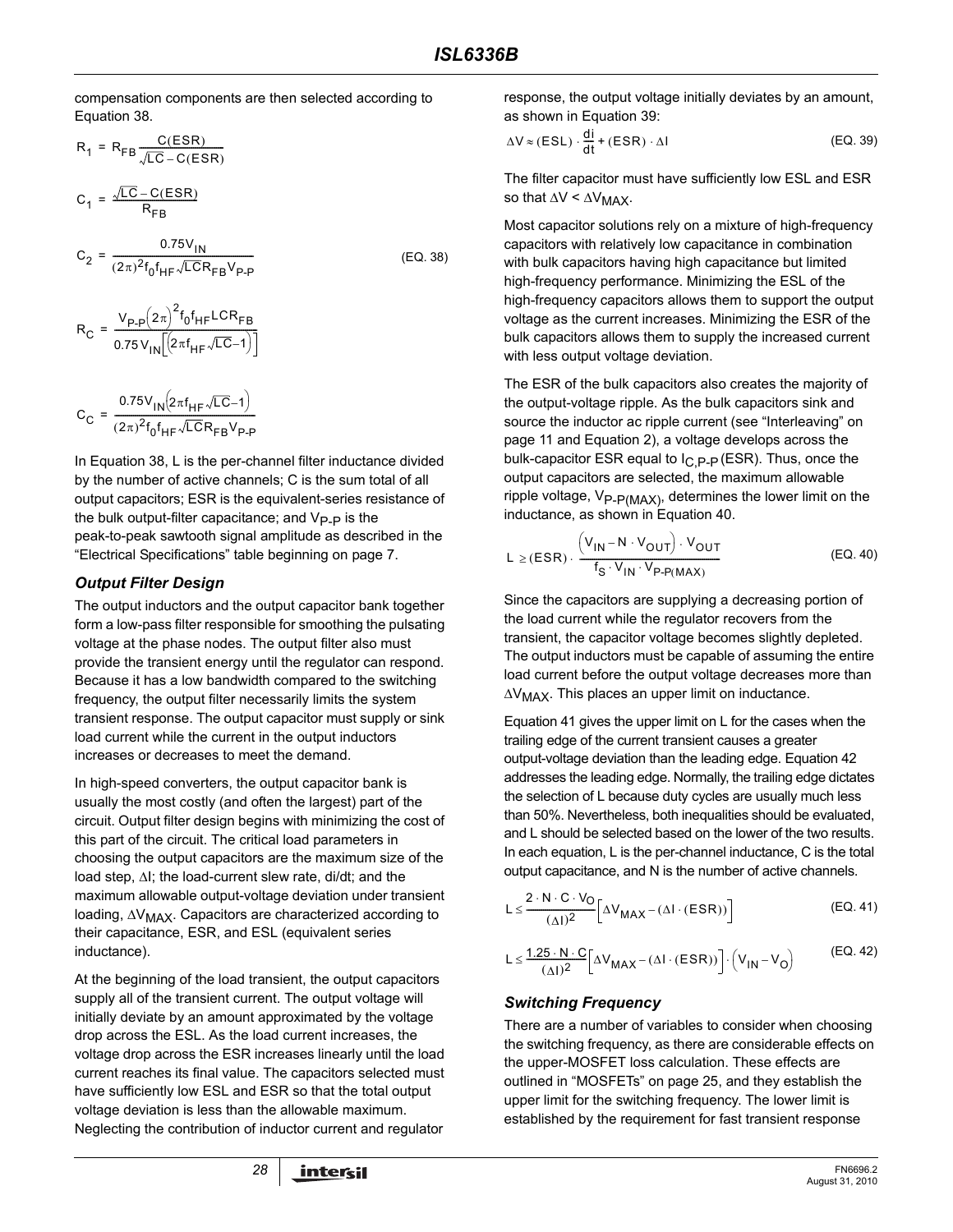and small output-voltage ripple as outlined in ["Output Filter](#page-27-5)  [Design" on page 28](#page-27-5). Choose the lowest switching frequency that allows the regulator to meet the transient-response requirements.

Switching frequency is determined by the selection of the frequency-setting resistor,  $R_T$  (see ["Typical Application - 5-](#page-4-0) [Phase Buck Converter with Thermal Compensation" on](#page-4-0)  [page 5](#page-4-0) and ["Typical Application - 4-Phase Buck Converter](#page-5-0)  [with Coupled Inductors" on page 6\)](#page-5-0). Equation [3](#page-13-0) is provided to assist in selecting the correct value for  $R_T$ .

### <span id="page-28-3"></span>*Input Capacitor Selection*

The input capacitors are responsible for sourcing the AC component of the input current flowing into the upper MOSFETs. Their RMS current capacity must be sufficient to handle the AC component of the current drawn by the upper MOSFETs that is related to duty cycle and the number of active phases.



<span id="page-28-0"></span>**FIGURE 21. NORMALIZED INPUT-CAPACITOR RMS CURRENT vs DUTY CYCLE FOR 2-PHASE CONVERTER**



<span id="page-28-1"></span>**FIGURE 22. NORMALIZED INPUT-CAPACITOR RMS CURRENT vs DUTY CYCLE FOR 3-PHASE CONVERTER**

For a 2-phase design, use Figure [21](#page-28-0) to determine the input-capacitor RMS current requirement given the duty cycle, maximum sustained output current  $(I<sub>O</sub>)$ , and the ratio of the per-phase peak-to-peak inductor current  $(I_L(p-p))$  to  $I<sub>O</sub>$ . Select a bulk capacitor with a ripple current rating which will minimize the total number of input capacitors required to support the RMS current calculated. The voltage rating of the capacitors should also be at least 1.25x greater than the maximum input voltage.

Figures [22](#page-28-1) and [23](#page-28-2) provide the same input RMS current information for three and four phase designs respectively. Use the same approach to selecting the bulk capacitor type and number, as previously described.



<span id="page-28-2"></span>**vs DUTY CYCLE FOR 4-PHASE CONVERTER**

Low capacitance, high-frequency ceramic capacitors are needed in addition to the bulk capacitors to suppress leading and falling edge voltage spikes. They result from the high current slew rates produced by the upper MOSFETs turning on and off. Select low ESL ceramic capacitors and place one as close as possible to each upper MOSFET drain to minimize board parasitic impedances and maximize suppression. More than one of these low ESL capacitors may be needed.

### **MULTI-PHASE RMS IMPROVEMENT**

Figure [24](#page-29-0) is provided as a reference to demonstrate the dramatic reductions in input-capacitor RMS current upon the implementation of the multiphase topology. For example, compare the input RMS current requirements of a 2-phase converter versus that of a single phase. Assume both converters have a duty cycle of 0.25, maximum sustained output current of 40A, and a ratio of  $I_{L,P-P}$  to  $I_{O}$  of 0.5. The single phase converter would require 17.3ARMS current capacity while the two-phase converter would only require 10.9A<sub>RMS</sub>. The advantages become even more pronounced when output current is increased and additional phases are added to keep the component cost down relative to the single phase approach.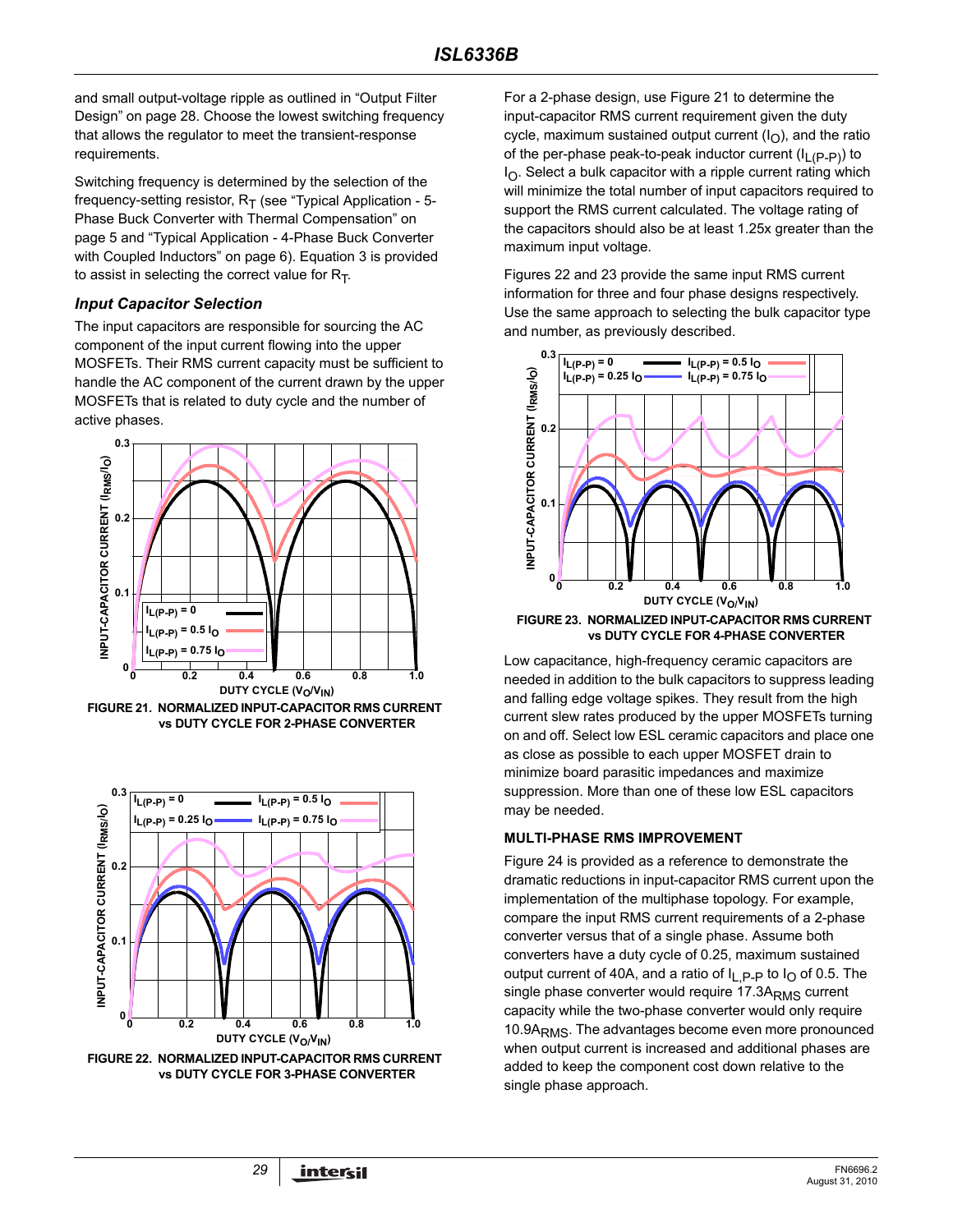

<span id="page-29-0"></span>**CURRENT vs DUTY CYCLE FOR SINGLE-PHASE CONVERTER**

## *Layout Considerations*

The following layout strategies are intended to minimize the impact of board parasitic impedances on converter performance and to optimize the heat-dissipating capabilities of the printed-circuit board. The following sections highlight some important practices which should not be overlooked during the layout process.

### *Component Placement*

Within the allotted implementation area, orient the switching components first. The switching components are the most critical because they carry large amounts of energy and tend to generate high levels of noise. Switching component placement should take into account power dissipation. Align the output inductors and MOSFETs such that spaces between the components are minimized while creating the PHASE plane. Place the Intersil MOSFET driver IC as close as possible to the MOSFETs they control to reduce the parasitic impedances due to trace length between critical driver input and output signals. If possible, duplicate the same placement of these components for each phase.

Next, place the input and output capacitors. Position one high frequency ceramic input capacitor next to each upper MOSFET drain. Place the bulk input capacitors as close to the upper MOSFET drains as dictated by the component size and dimensions. Long distances between input capacitors and MOSFET drains result in too much trace inductance and a reduction in capacitor performance. Locate the output capacitors between the inductors and the load, while keeping them in close proximity to the microprocessor socket.

The ISL6336B can be placed off to one side or centered relative to the individual phase switching components. Routing of sense lines and PWM signals will guide final placement. Critical small signal components to place close to the controller include the ISEN resistors,  $R_T$  resistor, feedback resistor, and compensation components.

Bypass capacitors for the ISL6336B and ISL66xx driver bias supplies must be placed next to their respective pins. Trace parasitic impedances will reduce their effectiveness.

### *Plane Allocation and Routing*

Dedicate one solid layer, usually a middle layer, for a ground plane. Make all critical component ground connections with vias to this plane. Dedicate one additional layer for power planes; breaking the plane up into smaller islands of common voltage. Use the remaining layers for signal wiring.

Route phase planes of copper filled polygons on the top and bottom once the switching component placement is set. Size the trace width between the driver gate pins and the MOSFET gates to carry 4A of current. When routing components in the switching path, use short wide traces to reduce the associated parasitic impedances.

### *Voltage Regulator (VR) Design Materials*

Voltage tolerance band calculation (TOB) worksheets for VR output regulation and IMON tolerance have been developed using the Root-Sum-Squared  $(R_{SS})$  method with 3-sigma distribution data of the related components and parameters. Note that the "Electrical Specifications" table beginning on [page 7](#page-6-2) specifies no less than 6-sigma distribution data and is not suitable for R<sub>SS</sub> TOB calculations. Intersil has developed a set of worksheets to help support VR designs and layout. Contact Intersil's local office or field support for the latest information.

All Intersil U.S. products are manufactured, assembled and tested utilizing ISO9000 quality systems. Intersil Corporation's quality certifications can be viewed at www.intersil.com/design/quality

*Intersil products are sold by description only. Intersil Corporation reserves the right to make changes in circuit design, software and/or specifications at any time without notice. Accordingly, the reader is cautioned to verify that data sheets are current before placing orders. Information furnished by Intersil is believed to be accurate and reliable. However, no responsibility is assumed by Intersil or its subsidiaries for its use; nor for any infringements of patents or other rights of third parties which may result from its use. No license is granted by implication or otherwise under any patent or patent rights of Intersil or its subsidiaries.*

For information regarding Intersil Corporation and its products, see www.intersil.com